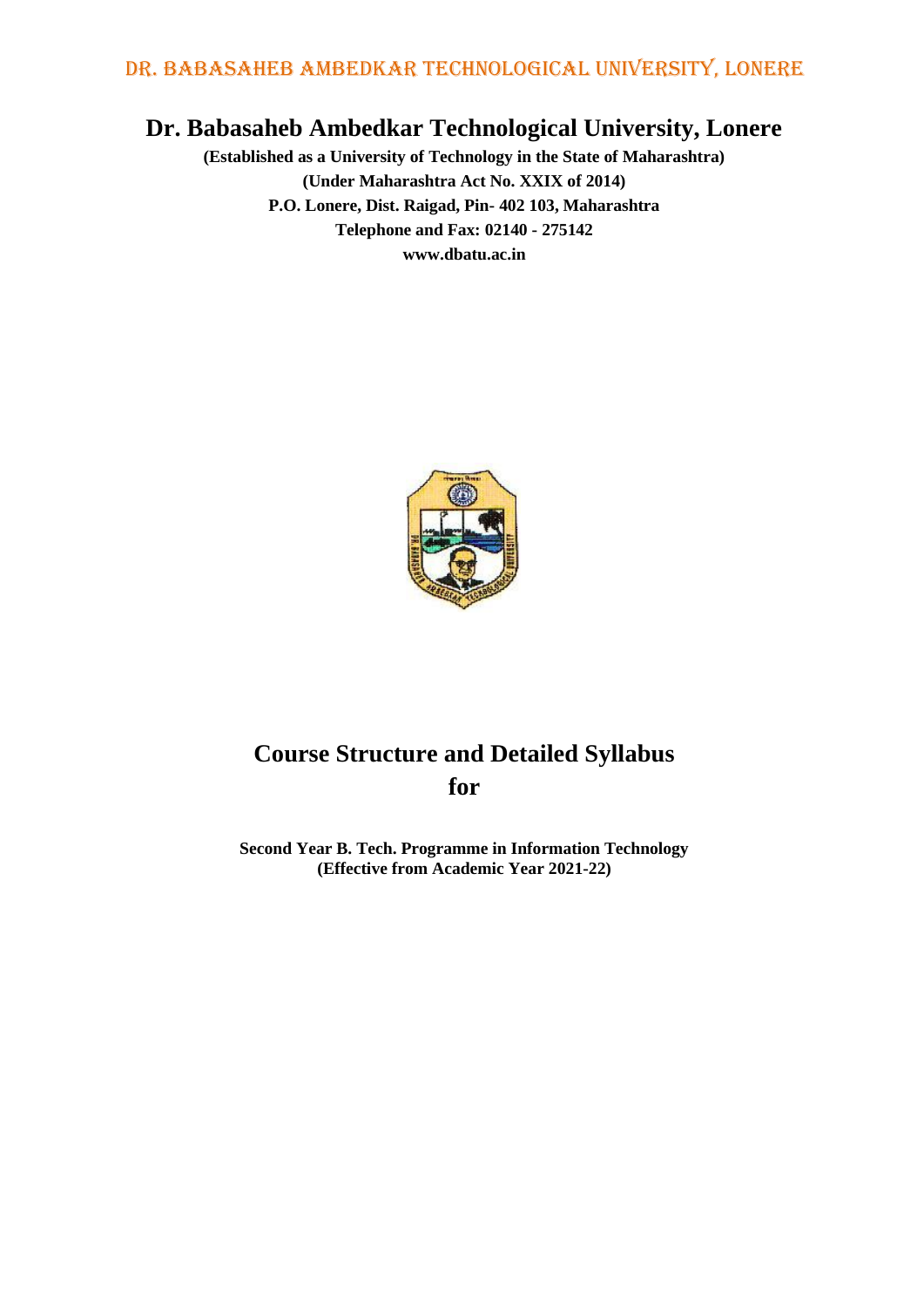# **Rules and Regulations**

- 1. The normal duration of the course leading to B. Tech degree will be EIGHT semesters.
- 2. The normal duration of the course leading to M. Tech. degree will be FOUR semesters.
- 3. Each academic year shall be divided into 2 semesters, each of 20 weeks duration, including evaluation and grade finalization, etc. The Academic Session in each semester shall provide for at least 90 Teaching Days, with at least 40 hours of teaching contact periods in a five to six days session per week. The semester that is typically from Mid-July to November is called the ODD SEMESTER, and the one that is from January to Mid-May is called the EVEN SEMESTER. Academic Session may be scheduled for the Summer Session/Semester as well. For 1<sup>st</sup> year B. Tech and M. Tech the schedule will be decided as per the admission schedule declared by Government of Maharashtra.
- 4. The schedule of academic activities for a Semester, including the dates of registration, midsemester examination, end-semester examination, inter-semester vacation, etc. shall be referred to as the Academic Calendar of the Semester, which shall be prepared by the Dean (Academic), and announced at least TWO weeks before the Closing Date of the previous Semester.
- 5. The Academic Calendar must be strictly adhered to, and all other activities including cocurricular and/or extra-curricular activities must be scheduled so as not to interfere with the Curricular Activities as stipulated in the Academic Calendar.

### **REGISTRATION:**

1. Lower and Upper Limits for Course Credits registered in a semester, by a Full-Time Student of a UG/PG Programme.

A full-time student of a particular UG/PG programme shall register for the appropriate number of course, credits in each semester/session that is within the minimum and maximum limits specific to that UG/PG programme as stipulated in the specific regulations pertaining to that UG/PG programme.

2. Mandatory Pre-Registration for higher semesters:

In order to facilitate proper planning of the academic activities of a semester, it is essential for every institute to inform to Dean (Academics) and COE regarding details of total no. of electives offered (Course-wise) along with the number of students opted for the same. This information should be submitted within two weeks from the date of commencement of the semester as per academic calendar.

- 3. PhD students can register for any of PG/PhD courses and the corresponding rules of evaluation will apply.
- 4. Under Graduate students may be permitted to register for a few selected Post Graduate courses in exceptionally rare circumstances only if the DUGC/DPGC is convinced of the level of the academic achievement and the potential in a student.

## **Course Pre-Requisites:**

- 1. In order to register for some courses, it may be required either to have exposure in, or to have completed satisfactorily, or to have prior earned credits in some specified courses.
- 2. Students who do not register on the day announced for the purpose may be permitted LATE REGISTRATION up to the notified day in academic calendar on payment of late fee.
- 3. REGISTRATION IN ABSENTIA will be allowed only in exceptional cases with the approval of the Dean (Academic) / Principal.
- 4. A student will be permitted to register in the next semester only if he fulfills the following conditions: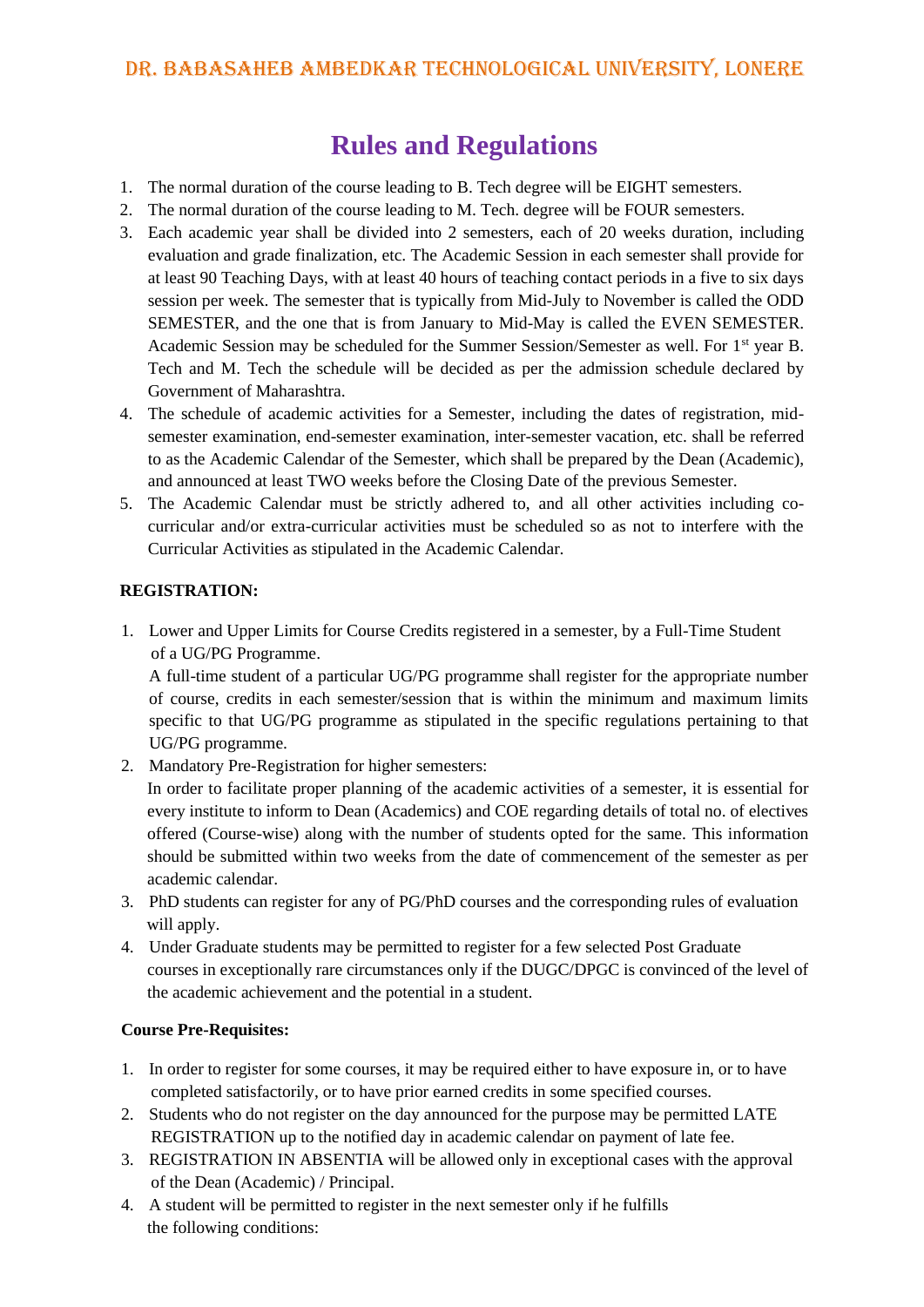- (a) Satisfied all the Academic Requirements to continue with the programme of Studies without termination;
- (b) Cleared all Institute, Hostel and Library dues and fines (if any) of the previous semesters;
- (c) Paid all required advance payments of the Institute and hostel for the current semester;
- (d) Not been debarred from registering on any specific ground by the Institute.

#### **EVALUATION SYSTEM:**

1. Absolute grading system based on absolute marks as indicated below will be implemented from academic year 2020-21, starting from first year B.Tech.

| Percentage | Letter    | Grade |
|------------|-----------|-------|
| of marks   | grade     | point |
| 91-100     | EX        | 10.0  |
| 86-90      | AA        | 9.0   |
| 81-85      | AB        | 8.5   |
| 76-80      | <b>BB</b> | 8.0   |
| $71 - 75$  | BC        | 7.5   |
| 66-70      | CC        | 7.0   |
| 61-65      | CD        | 6.5   |
| 56-60      | <b>DD</b> | 6.0   |
| $51 - 55$  | DE        | 5.5   |
| $40 - 50$  | EE        | 5.0   |
| $<$ 40     | EF        | 0.0   |

2. Class is awarded based on CGPA of all eight semesters of B. Tech Program.

| CGPA for pass is minimum 5.0      |                     |  |  |
|-----------------------------------|---------------------|--|--|
| CGPA up to $< 5.50$               | Pass class          |  |  |
| $CGPA \geq 5.50 \&$               | <b>Second Class</b> |  |  |
| < 6.00                            |                     |  |  |
| $CGPA \geq 6.00 \&$               | <b>First Class</b>  |  |  |
| < 7.50                            |                     |  |  |
| $CGPA \ge 7.50$                   | Distinction         |  |  |
| [Percentage of Marks = CGPA*10.0] |                     |  |  |

#### 3. A total of 100 Marks for each theory course are distributed as follows:

| Mid Semester Exam (MSE) Marks        |    |
|--------------------------------------|----|
| <b>Continuous Assessment Marks</b>   |    |
| End Semester Examination (ESE) Marks | 60 |

#### 4. A total of 100 Marks for each practical course are distributed as follows:

| <b>Continuous Assessment Marks</b>         |    |
|--------------------------------------------|----|
| <b>End Semester Examination (ESE)Marks</b> | 40 |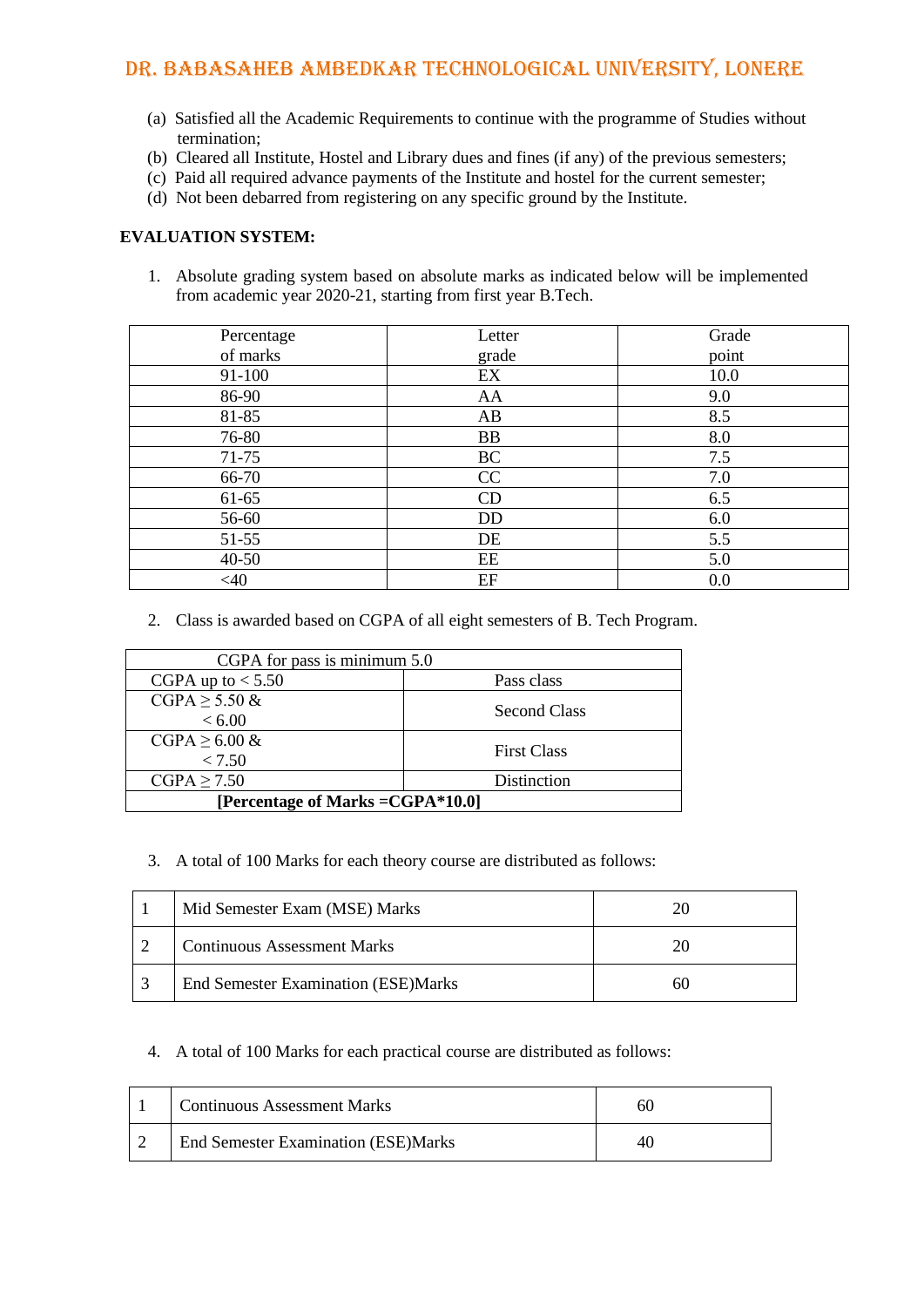**It is mandatory for every student of B. Tech to score a minimum of 40 marks out of 100, with a minimum of 20 marks out of 60 marks in End Semester Examination for theory course.**

#### **This will be implemented from the first year of B. Tech starting from Academic Year 2020-21**

5. Description of Grades:

**EX Grade:** An 'EX' grade stands for outstanding achievement.

**EE Grade:** The 'EE' grade stands for minimum passing grade.

The students may appear for the remedial examination for the subjects he/she failed for the current semester of admission only and his/her performance will be awarded with EE grade only.

If any of the students remains absent for the regular examination due to genuine reason and the same will be verified and tested by the Dean (Academics) or committee constituted by the University Authority.

**FF Grade:** The 'FF' grade denotes very poor performance i.e., failure in a course due to poor performance. Students who have been awarded 'FF' grade in a course in any semester must repeat the subject in next semester.

- 6. Evaluation of Performance:
	- 1. Semester Grade Point Average (SGPA) and Cumulative Grade Point Average (CGPA)
	- (A) Semester Grade Point Average (SGPA): The performance of a student in a semester is indicated by Semester Grade Point Average (SGPA) which is a weighted average of the grade points obtained in all the courses taken by the student in the semester and scaled to a maximum of 10 (SGPI is to be calculated up to two decimal places). A Semester Grade Point Average (SGPA) will be computed for each semester as follows:

$$
SGPA = \frac{\left[\sum_{i=1}^{n} c_i g_i\right]}{\left[\sum_{i=1}^{n} c_i\right]}
$$

Where

'n' is the number of subjects for the semester,

'ci' is the number of credits allotted to a particular subject

'gi' is the grade-points awarded to the student for the subject based on his performance as per the above table and

-SGPA will be rounded off to the second place of decimal and recorded as such.

(B) Cumulative Grade Point Average (CGPA): An up-to-date assessment of the overall performance of a student from the time he entered the institute is obtained by calculating Cumulative Grade Point Average (CGPA) of a student. The CGPA is weighted average of the grade points obtained in all the courses registered by the student since s/he entered the Institute. CGPA is also calculated at the end of every semester (up to two decimal places) starting from the first semester at the end of each semester (S), a Cumulative Grade Point Average (CGPA) will be computed as follows:

$$
CGPA = \frac{\left[\sum_{i=1}^{m} c_i g_i\right]}{\left[\sum_{i=1}^{m} c_i\right]}
$$

**Where** 

 'm' is the total number of subjects from first semester onwards up to and including the semester S, 'ci' is the number of credits allotted to a particular subject, and

 'gi' is the grade-points awarded to the student for the subject based on his/her performance as per the above table.

-CGPA will be rounded off to the second place of decimal and recorded as such.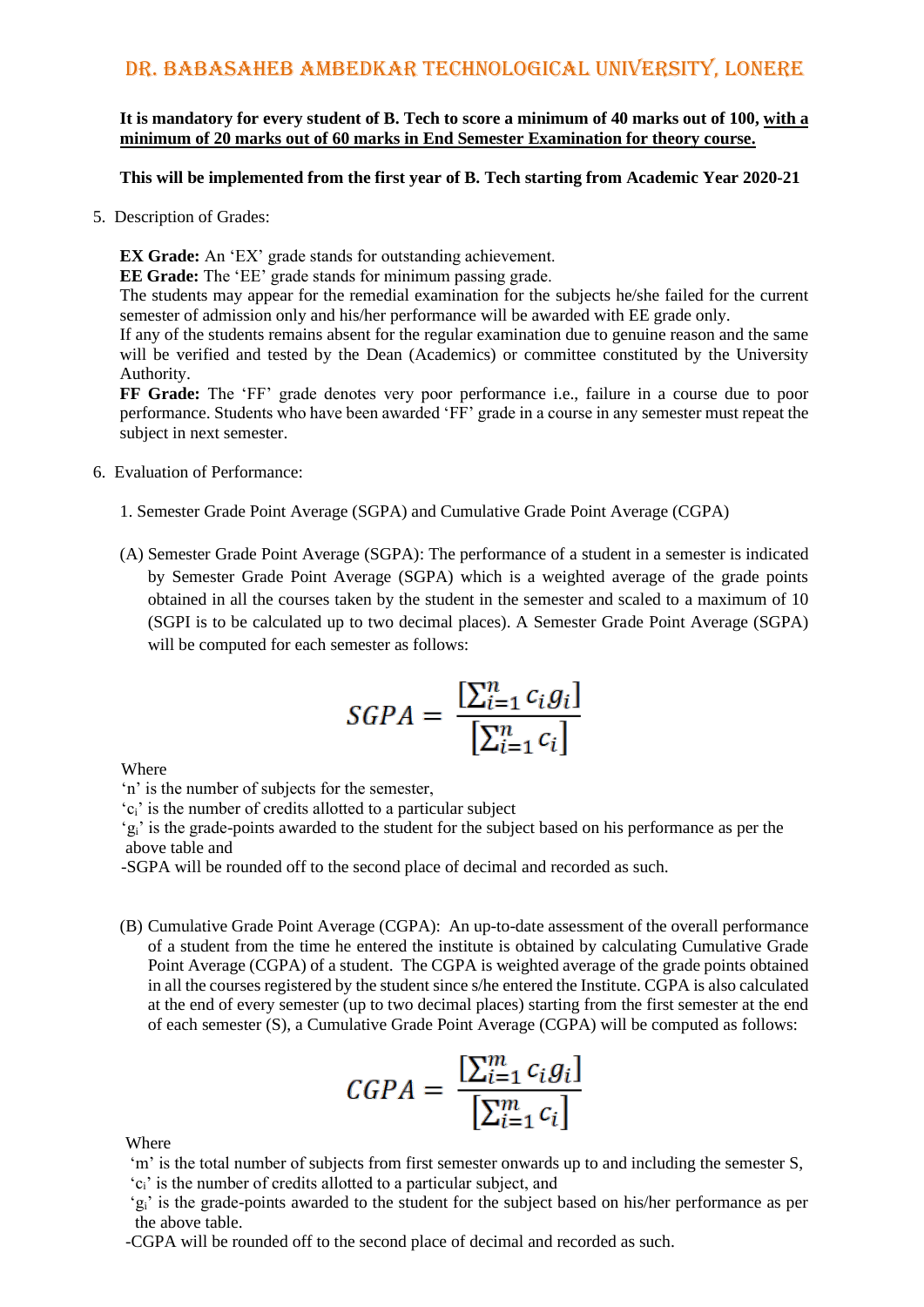#### **Award of Degree of Honours**

#### **Major Degree**

The concept of Major and Minors at B. Tech level is introduced to enhance learning skills of students, acquisition of additional knowledge in domains other than the discipline being pursued by the student, to make the students better employable with additional knowledge and encourage students to pursue cross-discipline research.

#### **A. Eligibility Criteria for Majors**

- 1. The Student should have Minimum CGPA of 7.5 up to  $4<sup>th</sup>$  Semester.
- 2. Student willing to opt for majors has to register at the beginning of  $5<sup>th</sup>$  Semester.
- 3. The Student has to complete 5 additional advanced courses from the same discipline specified in the curriculum. These five courses should be of 4 credits each amounting to 20 credits. The students should complete these credits before the end of last semester.
- 4. Student may opt for the courses from NPTEL/ SWAYAM platform (if the credits of NPTEL/ SWAYAM courses do not match with the existing subject proper scaling will be done).

#### **Student complying with these criteria will be awarded B. Tech (Honours) Degree.**

#### **B. Eligibility Criteria for Minors**

- 1. The Student should have Minimum CGPA of 7.5 up to  $4<sup>th</sup>$  Semester.
- 2. Student willing to opt for minors has to register at the beginning of  $5<sup>th</sup>$  Semester.
- 3. The Student has to complete 5 additional courses from other discipline of their interest, which are specified in the respective discipline. These five courses should be of 4 credits each amounting to 20 credits.
- 4. Student may opt for the courses from NPTEL/ SWAYAM platform (if the credits of NPTEL/ SWAYAM courses do not match with the existing subject proper scaling will be done).

#### **Student complying with these criteria will be awarded with B. Tech Degree in -------Engineering with Minor in --------Engineering.**

(For e.g.: B. Tech in Civil Engineering with Minor in Computer Engineering)

For applying for Honours and Minor Degree the student has to register themselves through the proper system.

#### **ATTENDANCE REQUIREMENTS:**

- 1. All students must attend every lecture, tutorial and practical classes.
- 2. To account for approved leave of absence (e.g. Representing the Institute in sports, games or athletics; placement activities; NCC/NSS activities; etc.) and/or any other such contingencies like medical emergencies, etc., the attendance requirement shall be a minimum of 75% of the classes actually conducted.
- 3. If the student failed to maintain 75% attendance, he/she will be detained for appearing the successive examination.
- 4. The Dean (Academics)/ Principal is permitted to give 10% concession for the genuine reasons as such the case may be.
- 5. In any case the student will not be permitted for appearing the examination if the attendance is less than 65%.
- 6. The course instructor handling a course must finalize the attendance 3 calendar days before the last day of classes in the current semester and communicate clearly to the students by displaying prominently in the department and also in report writing to the head of the department concerned.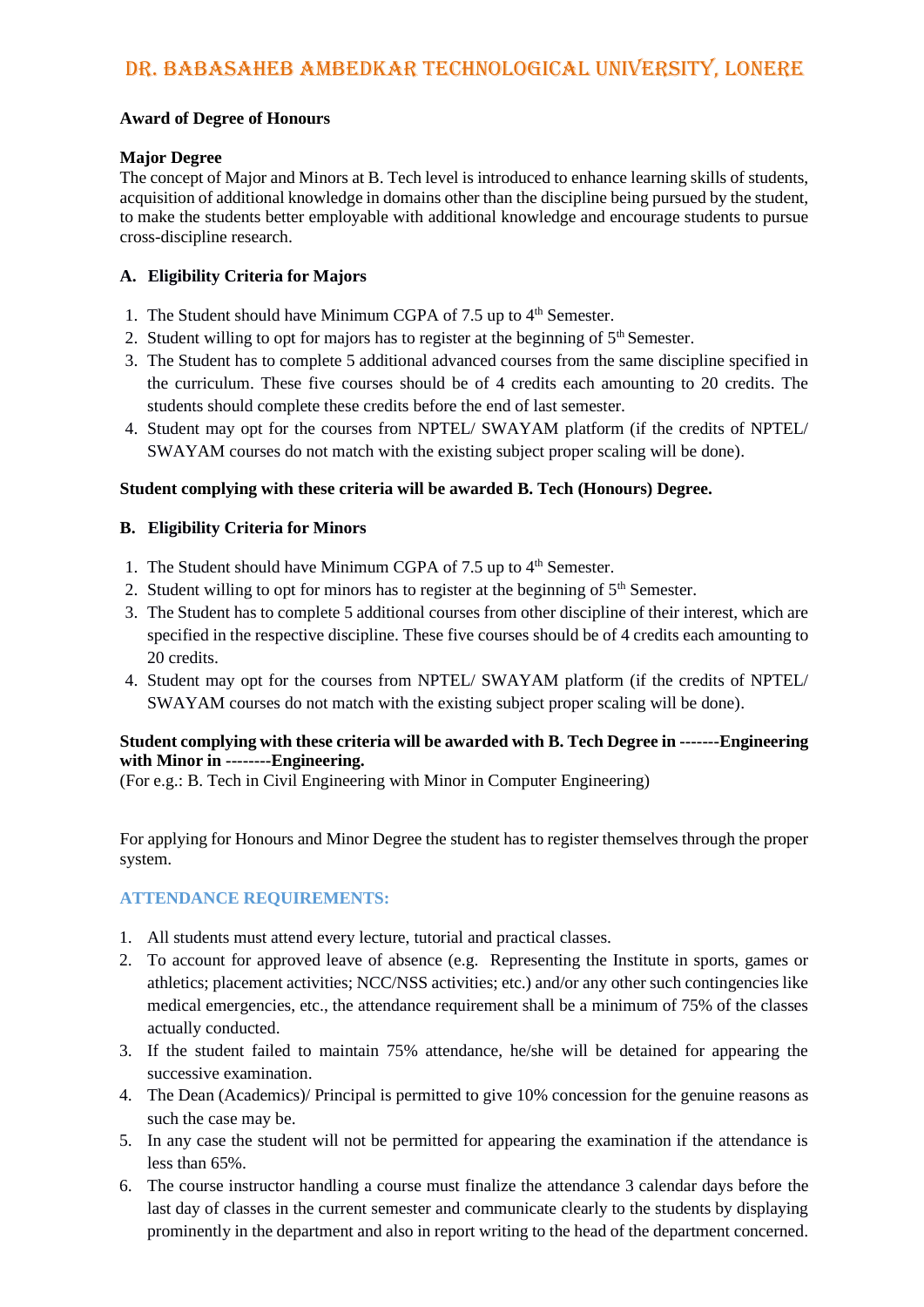7. The attendance records are to be maintained by the course instructor and he shall show it to the student, if and when required.

#### **TRANSFER OF CREDITS:**

The courses credited elsewhere, in Indian or foreign University/Institutions/Colleges/Swayam Courses by students during their study period at DBATU may count towards the credit requirements for the award of degree. The guidelines for such transfer of credits are as follows:

- a) 20 % of the total credit will be considered for respective calculations.
- b) Credits transferred will be considered for overall credits requirements of the programme.
- c) Credit's transfer can be considered only for the course at same level i.e., UG, PG etc.
- d) A student must provide all details (original or attested authentic copies) such as course contents, number of contact hours, course instructor /project guide and evaluation system for the course for which he is requesting a credits transfer. He shall also provide the approval or acceptance letter from the other side. These details will be evaluated by the concerned Board of Studies before giving approval. The Board of Studies will then decide the number of equivalent credits the student will get for such course(s) in DBATU. The complete details will then be forwarded to Dean for approval.
- e) A student has to get minimum passing grades/ marks for such courses for which the credits transfers are to be made.
- f) Credits transfers availed by a student shall be properly recorded on academic record(s) of the student.
- g) In exceptional cases, the students may opt for higher credits than the prescribed.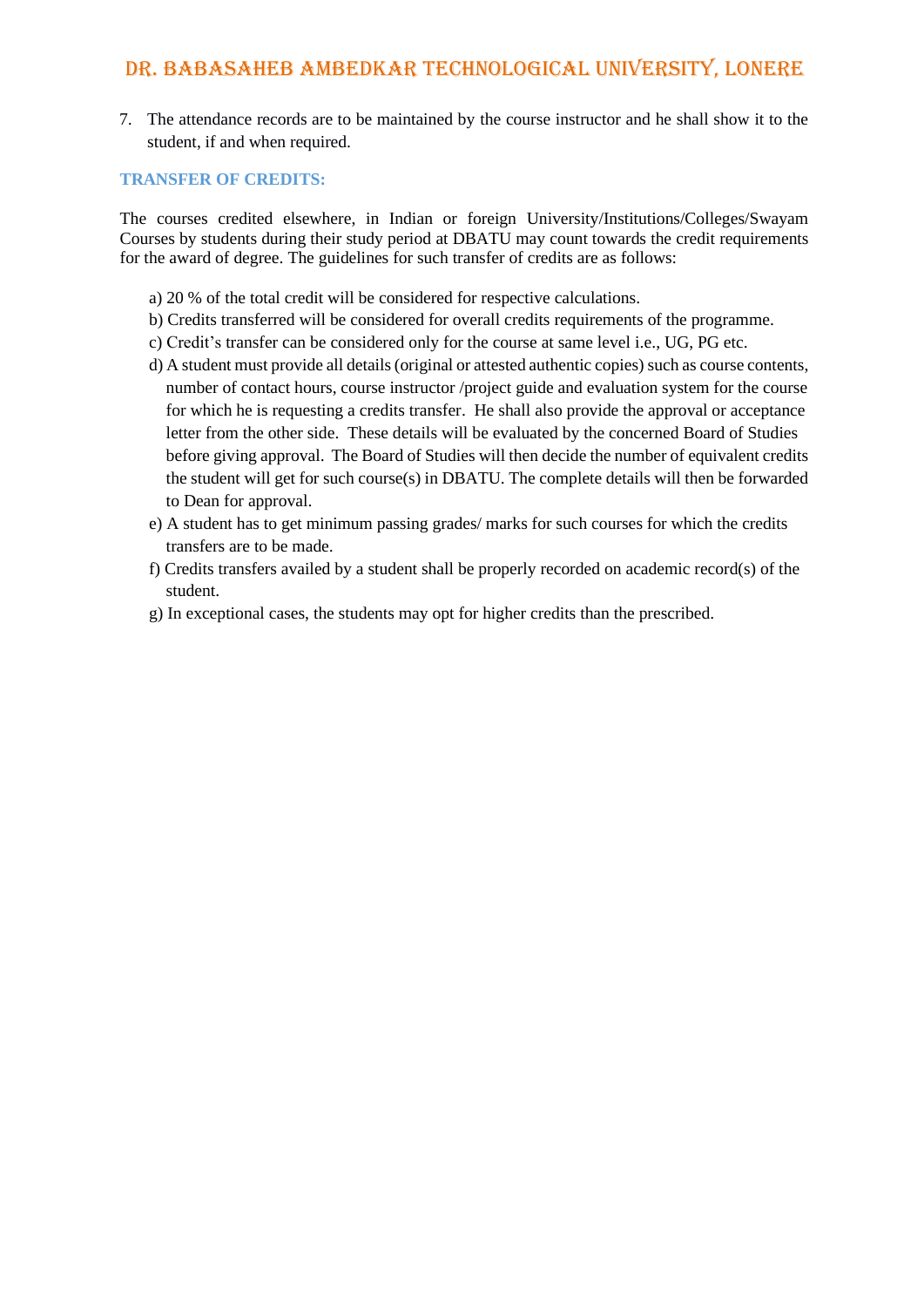# B. Tech. Programme in Information Technology Second Year B. Tech. (With effect from 2021-22)

| <b>Semester III</b>       |                                        |                                                                                                                                                                      |                |                                  |                         |                          |                          |                          |                |                               |
|---------------------------|----------------------------------------|----------------------------------------------------------------------------------------------------------------------------------------------------------------------|----------------|----------------------------------|-------------------------|--------------------------|--------------------------|--------------------------|----------------|-------------------------------|
| <b>Course</b><br>Category | <b>Course Code</b>                     | <b>Course Title</b>                                                                                                                                                  |                | <b>Teaching</b><br><b>Scheme</b> |                         | <b>Evaluation Scheme</b> |                          |                          |                |                               |
|                           |                                        |                                                                                                                                                                      | L              | T                                | ${\bf P}$               | CA                       | <b>MSE</b>               | <b>ESE</b>               | Total          | Credit                        |
| <b>BSC</b>                | <b>BTBS301</b>                         | <b>Engineering Mathematics - III</b>                                                                                                                                 | 3              | $\mathbf{1}$                     | $\overline{a}$          | 20                       | 20                       | 60                       | 100            | $\overline{\mathcal{L}}$      |
| <b>HSSMC</b>              | <b>BTHM3402</b>                        | Interpersonal Communication Skills and<br>Self-Development for Engineers                                                                                             | $\overline{2}$ |                                  | $\overline{a}$          | 20                       | 20                       | 60                       | 100            | $\overline{2}$                |
| <b>PCC</b>                | BTITC303*                              | Computer Architecture and Organization                                                                                                                               | 3              | $\mathbf{1}$                     | $\frac{1}{2}$           | 20                       | 20                       | 60                       | 100            | $\overline{4}$                |
| <b>PCC</b>                | BTITC304                               | Object Oriented Paradigm with C++                                                                                                                                    | 3              | $\mathbf{1}$                     | $\overline{a}$          | 20                       | 20                       | 60                       | 100            | $\overline{4}$                |
| <b>PCC</b>                | BTITC305                               | Data Structures and Applications                                                                                                                                     | 3              | $\mathbf{1}$                     | $\overline{a}$          | 20                       | 20                       | 60                       | 100            | $\overline{4}$                |
| LC                        | BTITL306                               | <b>Object Oriented Paradigm</b><br>with $C + $ Lab                                                                                                                   | $\overline{a}$ | $\overline{a}$                   | $\mathfrak{2}$          | 60                       | $\overline{a}$           | 40                       | 100            | $\mathbf{1}$                  |
|                           | BTITL307                               | Data Structures and Applications Lab                                                                                                                                 | L,             |                                  | $\mathfrak{2}$          | 60                       | ÷.                       | 40                       | 100            | $\mathbf{1}$                  |
| Seminar                   | BTITS308                               | Seminar $-I$                                                                                                                                                         | $\overline{a}$ | $\overline{a}$                   | $\overline{a}$          | 60                       | $\overline{a}$           | 40                       | 100            | $\overline{2}$                |
| Internship                | Internship - I                         | Internship - I Evaluation                                                                                                                                            | $\overline{a}$ | ÷,                               | $\overline{a}$          | $\overline{a}$           |                          | $\overline{a}$           | $\overline{a}$ | Audit                         |
|                           |                                        |                                                                                                                                                                      | 14             | 4                                | $\overline{\mathbf{4}}$ | 280                      | 100                      | 420                      | 800            | 22                            |
|                           |                                        | <b>Semester IV</b>                                                                                                                                                   |                |                                  |                         |                          |                          |                          |                |                               |
| <b>HSSMC</b>              | BTITHM401                              | Organizational Behavior                                                                                                                                              | 3              | $\blacksquare$                   | $\blacksquare$          | 20                       | 20                       | 60                       | 100            | 3                             |
| <b>PCC</b>                | BTITC402                               | Probability and Statistics                                                                                                                                           | $\overline{3}$ | $\mathbf{1}$                     | $\overline{a}$          | 20                       | 20                       | 60                       | 100            | $\overline{4}$                |
| <b>PCC</b>                | BTITC403*                              | <b>Discrete Mathematics</b>                                                                                                                                          | 3              | $\mathbf{1}$                     | $\overline{a}$          | 20                       | 20                       | 60                       | 100            | $\overline{4}$                |
| <b>PCC</b>                | BTITC404                               | Design and Analysis of Algorithms                                                                                                                                    | 3              | $\mathbf{1}$                     |                         | 20                       | 20                       | 60                       | 100            | $\overline{4}$                |
| <b>PEC</b>                | BTITPE405A<br>BTITPE405B<br>BTITPE405C | <b>Elective-I</b><br>Digital Logic and Microprocessor<br>Web Technology<br>Physics of Engineering Materials                                                          | $\overline{2}$ | 1                                | $\overline{a}$          | 20                       | 20                       | 60                       | 100            | 3                             |
| <b>HSSMC</b>              | BTITHM406                              | Constitution of India                                                                                                                                                | $\overline{2}$ | $\overline{a}$                   |                         |                          | $\overline{a}$           | 50                       | 50             | Audit                         |
| LC                        | BTITL407                               | Design and Analysis of Algorithms Lab                                                                                                                                | $\overline{a}$ | $\overline{a}$                   | $\overline{2}$          | 60                       | $\bar{\mathcal{L}}$      | 40                       | 100            | $\mathbf{1}$                  |
|                           | BTITL408                               | Elective- I Lab                                                                                                                                                      | $\overline{a}$ | $\overline{a}$                   | $\overline{2}$          | 60                       | $\overline{\phantom{a}}$ | 40                       | 100            | $\mathbf{1}$                  |
| Seminar                   | BTITS409                               | Seminar - II                                                                                                                                                         | $\overline{a}$ |                                  |                         | 60                       | ÷,                       | 40                       | 100            | $\overline{c}$                |
| Internship                | Internship - II                        | Field Training / Internship/Industrial<br>Training (minimum of 4 weeks which can<br>be completed partially in third semester and<br>fourth semester or at one time). | $\overline{a}$ | ٠                                | $\blacksquare$          | $\overline{a}$           | ÷                        | $\overline{\phantom{a}}$ | $\overline{a}$ | To be<br>audited in<br>V Sem. |
|                           |                                        |                                                                                                                                                                      | 16             | $\overline{\mathbf{4}}$          | $\overline{\mathbf{4}}$ | 280                      | 100                      | 470                      | 850            | 22                            |

\* *These courses are to be studied on self –study mode using SWAYAM/NPTEL/Any other source.* BSC = Basic Science Course, ESC = Engineering Science Course, PCC = Professional Core Course PEC = Professional Elective Course, OEC = Open Elective Course, LC = Laboratory Course HSSMC = Humanities and Social Science including Management Courses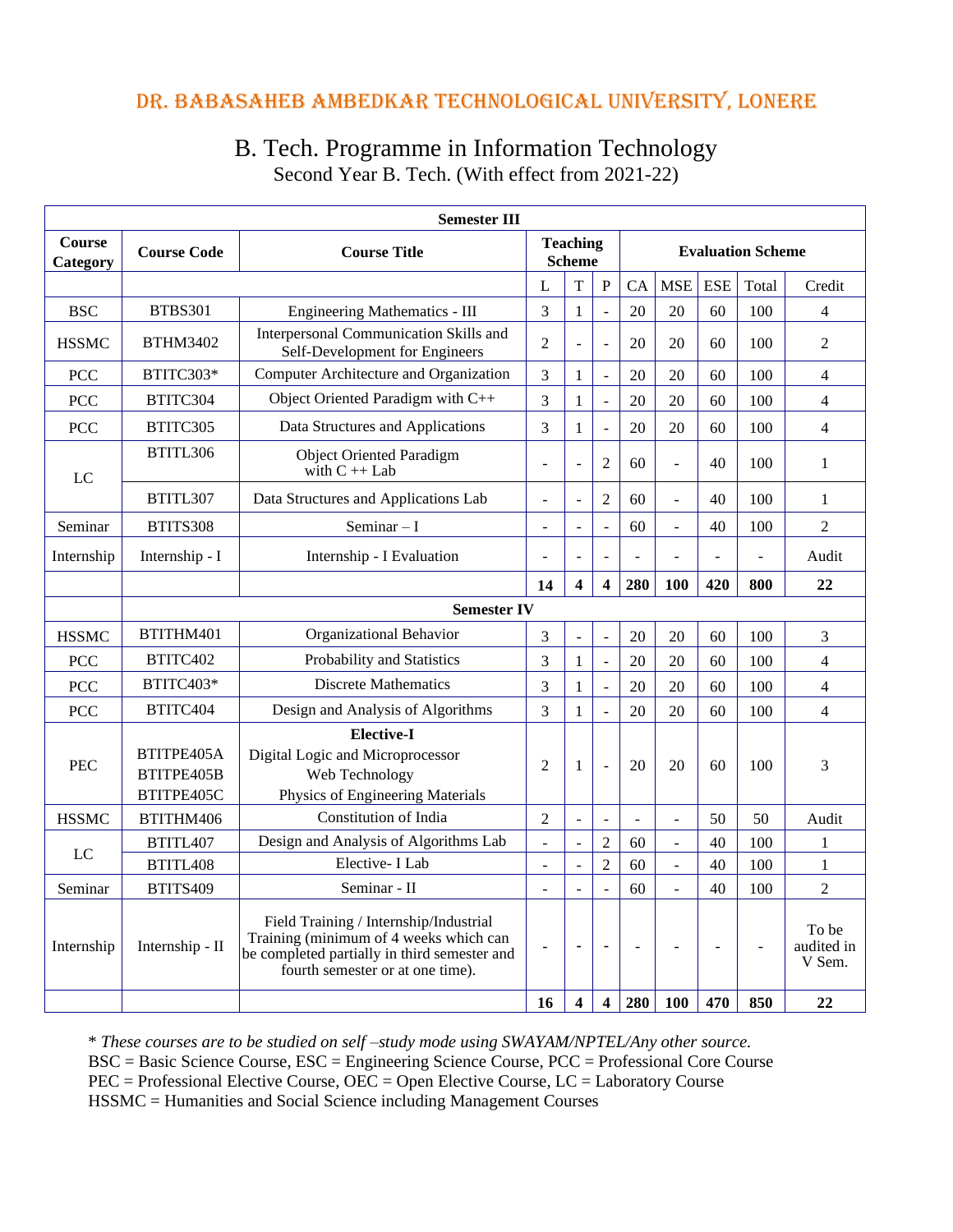| <b>Course Title:</b> | <b>Engineering Mathematics – III</b> | <b>Semester:</b>               | Ш           |
|----------------------|--------------------------------------|--------------------------------|-------------|
| <b>Course Code:</b>  | <b>BTBS301</b>                       | <b>Course Type:</b> Compulsory |             |
| <b>Prerequisite:</b> | <b>Engineering Mathematics – II</b>  | $L-T-P$ :                      | $3 - 1 - 0$ |
| <b>Stream:</b>       | <b>Basic Science</b>                 | <b>Credits:</b>                | $\Delta$    |

#### **Course Objectives:**

- 1. To provide in depth knowledge of complex numbers.
- 2. To find the solution of differential equations.
- 3. To find an in-depth knowledge of Fourier series analysis of periodic function.

#### **Course Outcomes:**

After learning the course, the students should be able:

- 1. To develop an ability to use characteristics of complex numbers in problem pertaining to electric circuits.
- 2. To develop an acquaintance with the method of finding solution of differential equations.
- 3. To develop an in-depth knowledge of vector differentiation and vector integration.
- 4. To develop Fourier series expansion of different periodic functions.

#### **Course Content:**

#### **UNIT I**

Laplace Transform: Definition – conditions for existence, Transforms of elementary functions, Properties of Laplace transforms - Linearity property, First shifting property, Second shifting property, Transforms of functions multiplied by t<sup>n</sup>, Scale change property, Transforms of functions divided by t, Transforms of integral of functions, Transforms of derivatives, Evaluation of integrals by using Laplace transform, Transforms of some special functions- periodic function, Heaviside-unit step function, Dirac delta function.

#### **UNIT II**

Inverse Laplace Transform: Introductory remarks, Inverse transforms of some elementary functions, General methods of finding inverse transforms, Partial fraction method and Convolution Theorem for finding inverse Laplace transforms, Applications to find the solutions of linear differential equations and simultaneous linear differential equations with constant coefficients.

#### **UNIT III**

Fourier Transform: Definitions – integral transforms, Fourier integral theorem (without proof), Fourier sine and cosine integrals, Complex form of Fourier integrals, Fourier sine and cosine transforms, Properties of Fourier transforms, Parseval's identity for Fourier Transforms.

#### **UNIT IV**

Partial Differential Equations and their Applications: Formation of Partial differential equations by eliminating arbitrary constants and functions, Equations solvable by direct integration, Linear equations of first order (Lagrange's linear equations), Method of separation of variables – applications to find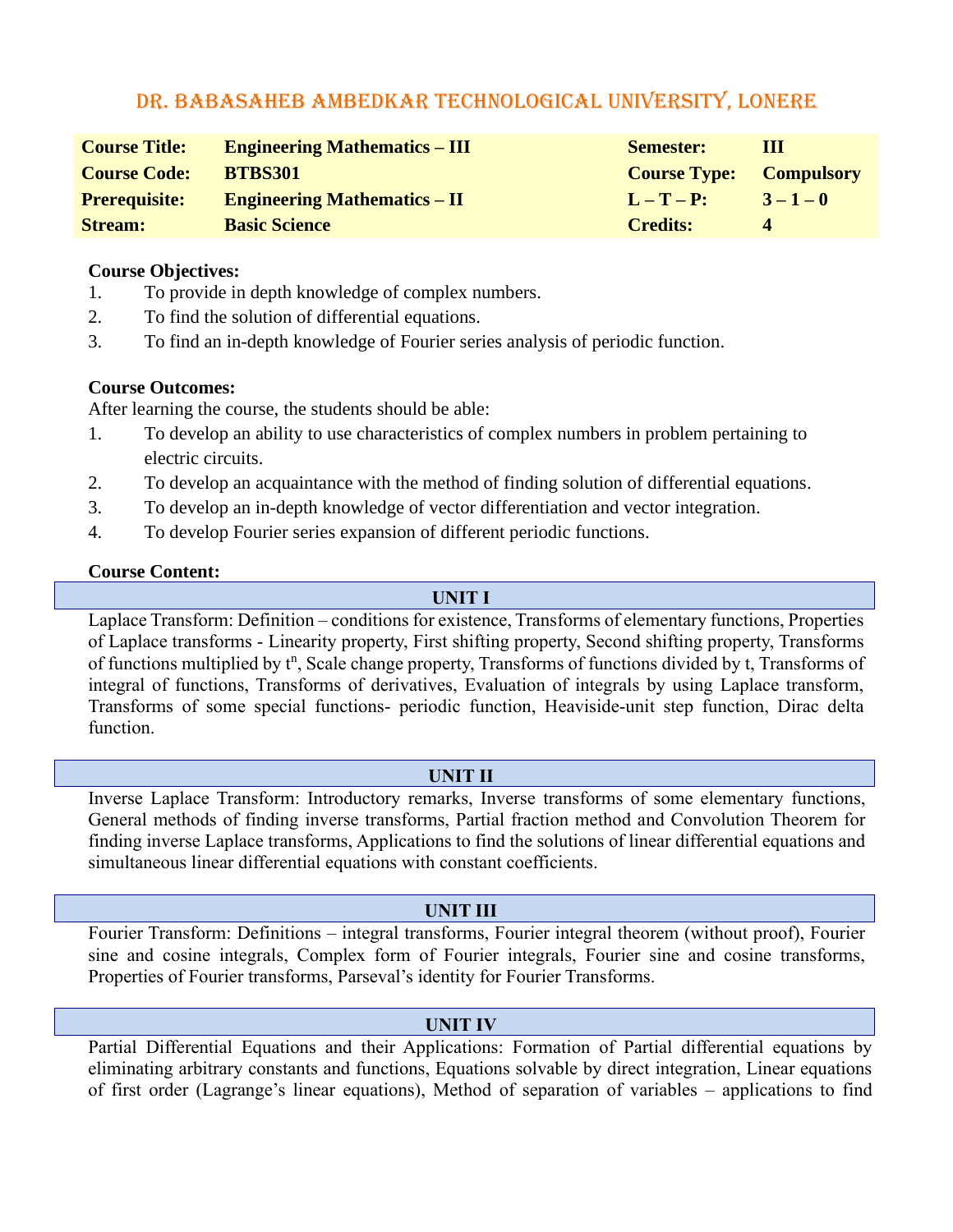$$
\frac{\partial u}{\partial t} = c^2 \frac{\partial^2 u}{\partial x^2}
$$

solutions of one-dimensional heat flow equation  $\partial t$   $\partial x^2$ , and one-dimensional wave equation (i.e.

). *∂* 2 *y* ∂<sup>2</sup>y = c<sup>2</sup> ∂ <mark>∕′</mark><br>∂ t<sup>2</sup> *∂ x* 2

### **UNIT V**

Functions of Complex Variables: Analytic functions, Cauchy- Riemann equations in Cartesian and polar forms, Harmonic functions in Cartesian form, Cauchy's integral theorem, Cauchy's integral formula, Residues, Cauchy's residue theorem (All theorems without proofs).

### **Text Books:**

- 1. B. S. Grewal, **"***Higher Engineering Mathematics***"**, Khanna Publishers, New Delhi.
- 2. H. K. Das, Er. Rajnish Verma, **"***Higher Engineering Mathematics***"**, S. Chand & CO. Pvt. Ltd., New Delhi.
- 3. Dr. B. B. Singh, **"***A course in Engineering Mathematics (Volume-III)***"**, Synergy Knowledge ware, Mumbai.
- 4. B. V. Ramana, **"***Higher Engineering Mathematics"*, Tata McGraw-Hill Publications, New Delhi.

### **Reference Books:**

- 1. Erwin Kreyszig, **"***Advanced Engineering Mathematics***"**, John Wiley & Sons, New York.
- 2. Peter O' Neil, *"A Text Book of Engineering Mathematics"*, Thomson Asia Pvt. Ltd., Singapore.
- 3. C. R. Wylie, L. C. Barrett, *"Advanced Engineering Mathematics"*, Tata McGraw-Hill Publishing Company Ltd., New Delhi.
- 4. C. R. Wylie & L. C. Barrett, *"Integral Transforms and their Engineering Applications"*, Synergy Knowledge ware, Mumbai.
- 5. I. N. Sneddon, *"Integral Transforms"*, Tata McGraw-Hill, New York.

#### **General Instructions:**

- 1. The tutorial classes in Engineering Mathematics-III are to be conducted batch wise. Each class should be divided into three batches for the purpose.
- 2. The internal assessment of the students for 20 marks will be done based on assignments, surprise tests, quizzes, innovative approach to problem solving and percentage attendance.
- 3. The minimum number of assignments should be eight covering all topics.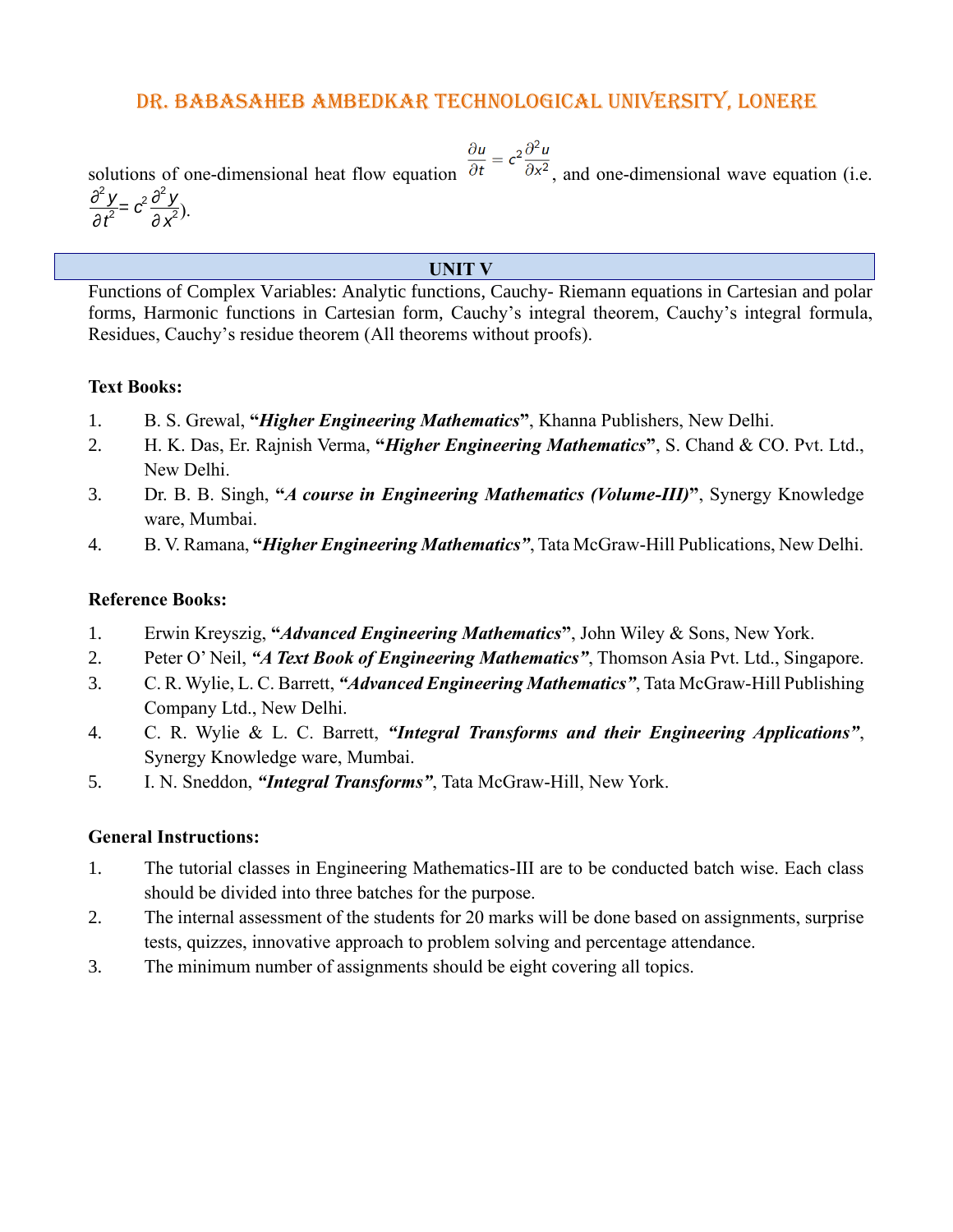| <b>Course Title:</b> | <b>Interpersonal Communication Skills and</b><br><b>Self-Development for Engineers</b> | <b>Semester:</b>    | Ш                 |
|----------------------|----------------------------------------------------------------------------------------|---------------------|-------------------|
| <b>Course Code:</b>  | <b>BTHM3402</b>                                                                        | <b>Course Type:</b> | <b>Compulsory</b> |
| <b>Prerequisite:</b> | <b>Nil</b>                                                                             | $L-T-P$ :           | $2 - 0 - 0$       |
| <b>Stream:</b>       | <b>Humanities, Social Science and</b><br><b>Management</b>                             | <b>Credits:</b>     | 2                 |

#### **Course Objectives:**

- 1. To build the skills like team building so that they can work efficiently in groups.
- 2. To provide knowledge of conflict management while working in large organizations.
- 3. To develop management skills required in routine work environment.
- 4. To polish the personality of the learners in order to make them good leaders and employees.
- 5. To imbibe qualities like manners & etiquettes coordination, mutual understanding for their colleague while working in group.

### **Course Outcomes:**

After learning the course, the students should be able:

- 1. To acquire interpersonal communication skills.
- 2. To develop the ability to work independently.
- 3. To develop the qualities like self-discipline, self-criticism and self-management.
- 4. To have the qualities of time management and discipline.
- 5. To present themselves as an inspiration for others.

#### **Course Content:**

## **UNIT I**

Development of Proficiency in English: Speaking skills, Feedback & questioning technique, Objectivity in argument (Both one on one and in groups), 5 Ws & 1 H & 7 Cs for effective Communication, Imbibing Etiquettes and manners, Study of different pictorial expressions of non-verbal communication and their analysis.

#### **UNIT II**

Self-Management: Self-Management, Self-Evaluation, Self-discipline, Self-criticism, Recognition of one's own limits and deficiencies, dependency etc., Self-Awareness, Self-Management, Identifying one's strengths and weaknesses, Planning & Goal setting, Managing self-emotions, Ego, Pride, Leadership & Team Dynamics.

## **UNIT III**

Time Management Techniques: Practice by game playing and other learning strategies to achieve the set targets, Time Management Concept, Attendance, Discipline & Punctuality.

## **UNIT IV**

Motivation/ Inspiration: Ability to shape and direct working methods according to self-defined criteria, Ability to think for oneself, Apply oneself to a task independently with self-motivation, Motivation techniques: Motivation techniques based on needs and field situations.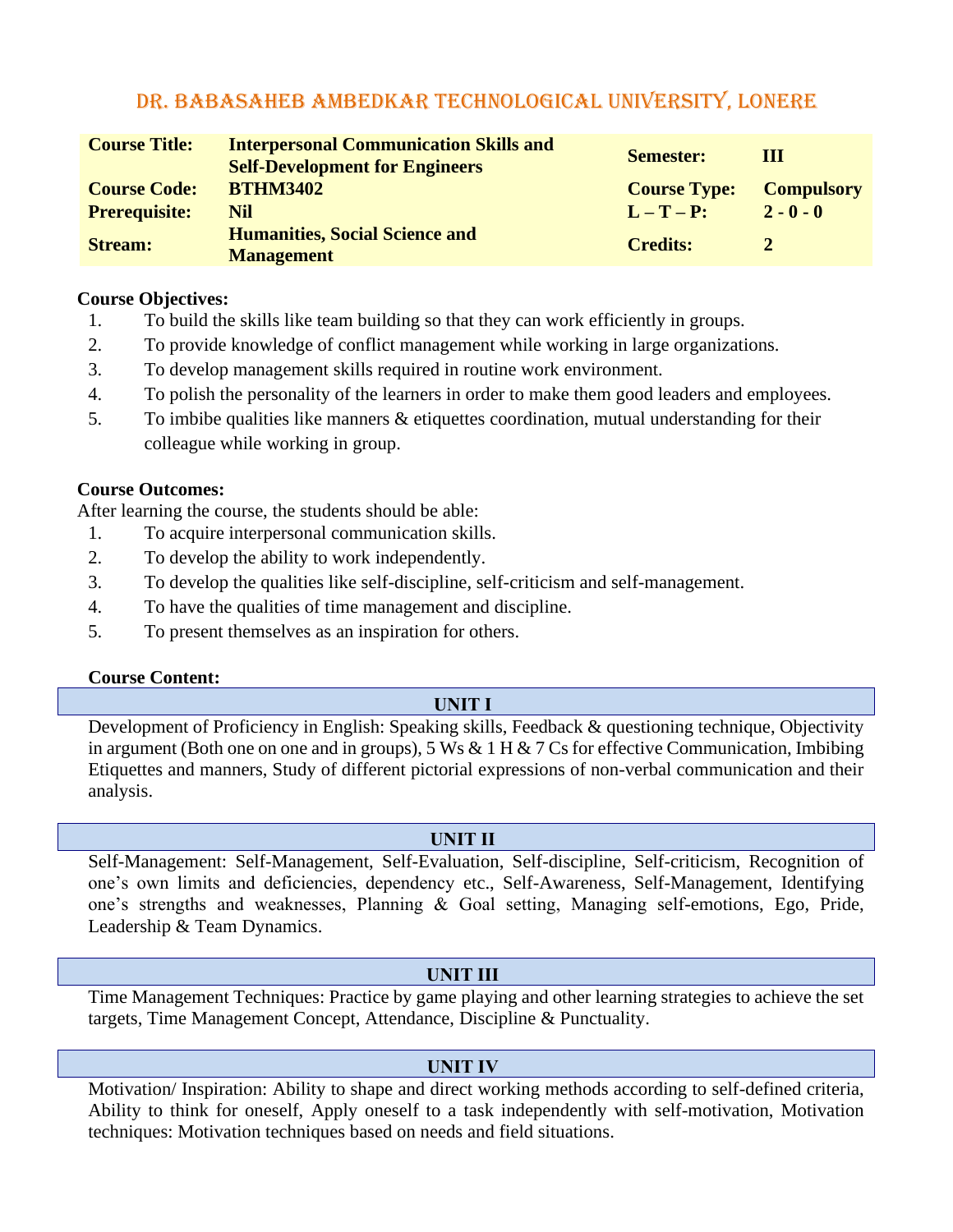#### **UNIT V**

Interpersonal Skills Development: Positive Relationship, Positive Attitudes, and Empathies: comprehending others' opinions, points of views, and face them with understanding, Mutuality, Trust, Emotional Bonding, Handling Situations (Interview), Importance of interpersonal skills, Effective Computing Skills: Designing an effective Presentation: Contents, appearance, themes in a presentation, Tone and Language in a presentation, Role and Importance of different tools for effective presentation.

## **Text Book:**

1. Minakshi Raman, Sangeeta Sharma, *Technical Communication: Principles and Practice*, Oxford University Press, 3rd edition, 2017.

- 1. Mitra, Barun, **"***Personality Development and Soft Skills"*, Oxford University Press, 2016.
- 2. Ramesh, Gopalswamy, **"***The Ace of Soft Skills: Attitude, Communication and Etiquette for Success"*, Pearson Education, 2013.
- 3. Covey, Stephen R., **"***Seven Habits of Highly Effective People: Powerful Lessons in Personal Change"*.
- 4. Rosenberg Marshall B., **"***Nonviolent Communication: A Language of Life"*, Puddle Dancer Press, 3<sup>rd</sup> edition.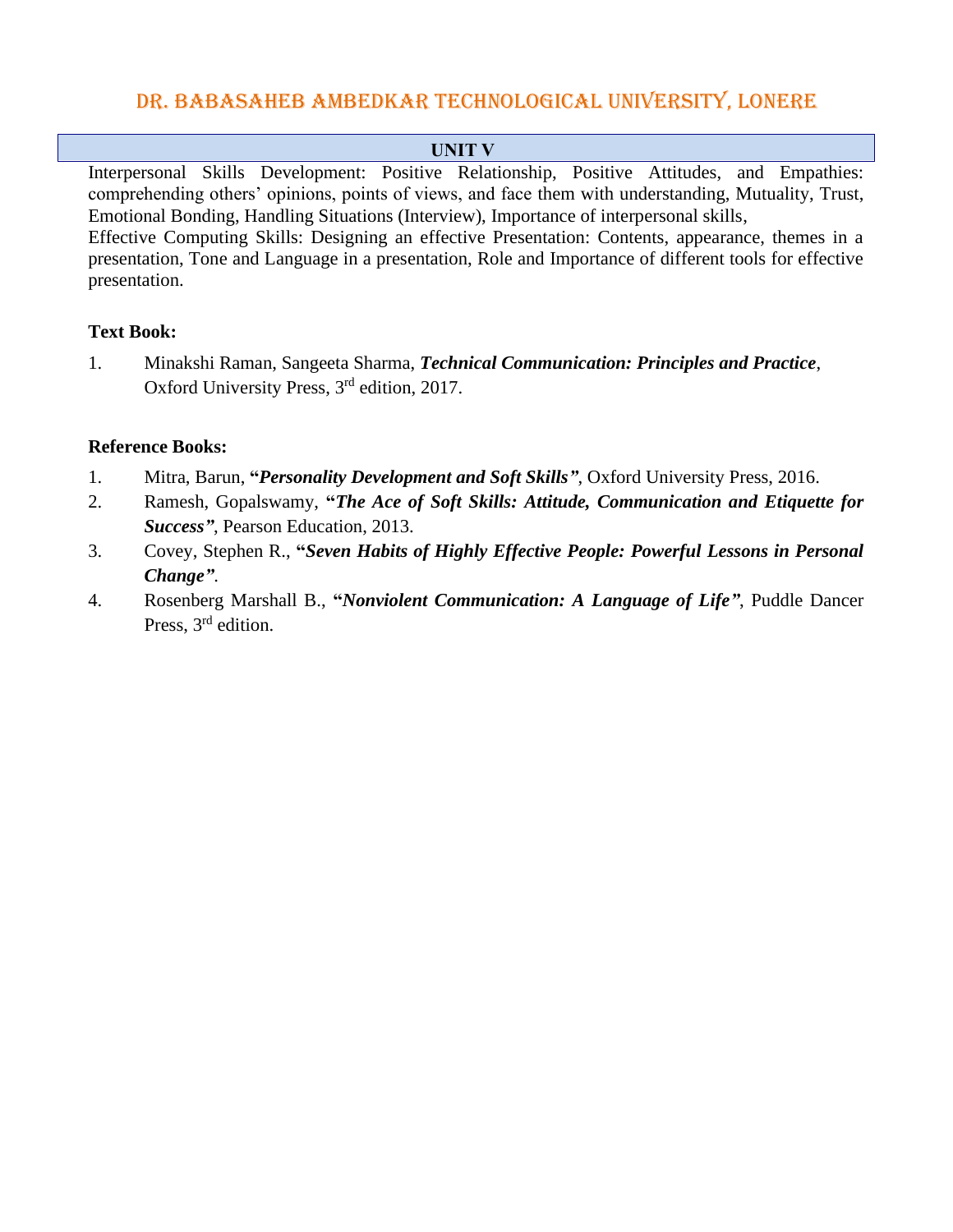| <b>Course Title:</b> | <b>Computer Architecture and Organization</b> | <b>Semester:</b>    | Ш                 |
|----------------------|-----------------------------------------------|---------------------|-------------------|
| <b>Course Code:</b>  | <b>BTITC303</b>                               | <b>Course Type:</b> | <b>Compulsory</b> |
| <b>Prerequisite:</b> | Nil                                           | $L-T-P$ :           | $3 - 1 - 0$       |
| <b>Stream:</b>       | Core                                          | <b>Credits:</b>     |                   |

#### **Course Objectives:**

- 1. To understand the structure, functions and characteristics of computer systems.
- 2. To learn basics of Computer Architecture.
- 3. To study hierarchical memory system including cache memories and virtual memory.
- 4. To identify input / output devices and their data transfer mechanisms.

### **Course Outcomes:**

After learning the course, the students should be able:

- 1. To identify components of a computer system including CPU, memory and input/output units.
- 2. To explain instruction types, its execution and interrupt mechanism.
- 3. To illustrate numerical and character representations in digital logic and floating-point arithmetic.

### **Course Content:**

## **UNIT I**

Introduction: Concept of computer organization and architecture, Fundamental unit, Computer function and interconnection, CPU structure and function.

## **UNIT II**

Instruction Sets: Characteristics, Types of operands, Types of operations, Assembly language, Addressing modes, Instruction format, Types of instruction, Instruction execution, Machine state and processor status, Structure of program, Introduction to RISC and CISC architecture.

Computer Arithmetic: The arithmetic and logic Unit, Integer representation, Integer arithmetic, Floating point representation, Floating point arithmetic, Introduction of arithmetic co-processor.

#### **UNIT III**

Memory Organization: Internal Memory: Semiconductor main memory, Error correction, Advanced DRAM organization, Virtual memory systems and cache memory systems, External Memory: Organization and characteristics of magnetic disk, Magnetic tape, Optical memory, RAID, Memory controllers.

## **UNIT IV**

Control Unit: Control unit operation: Micro-operations, Control of the processor, Hardwired implementation, Micro-programmed Control Unit, Basic concepts, Micro-instruction sequencing, Microinstruction execution, Applications of micro-programming.

#### **UNIT V**

Input/ Output Organization: External devices, I/O module, Programmed I/O, Interrupt driven I/O, Direct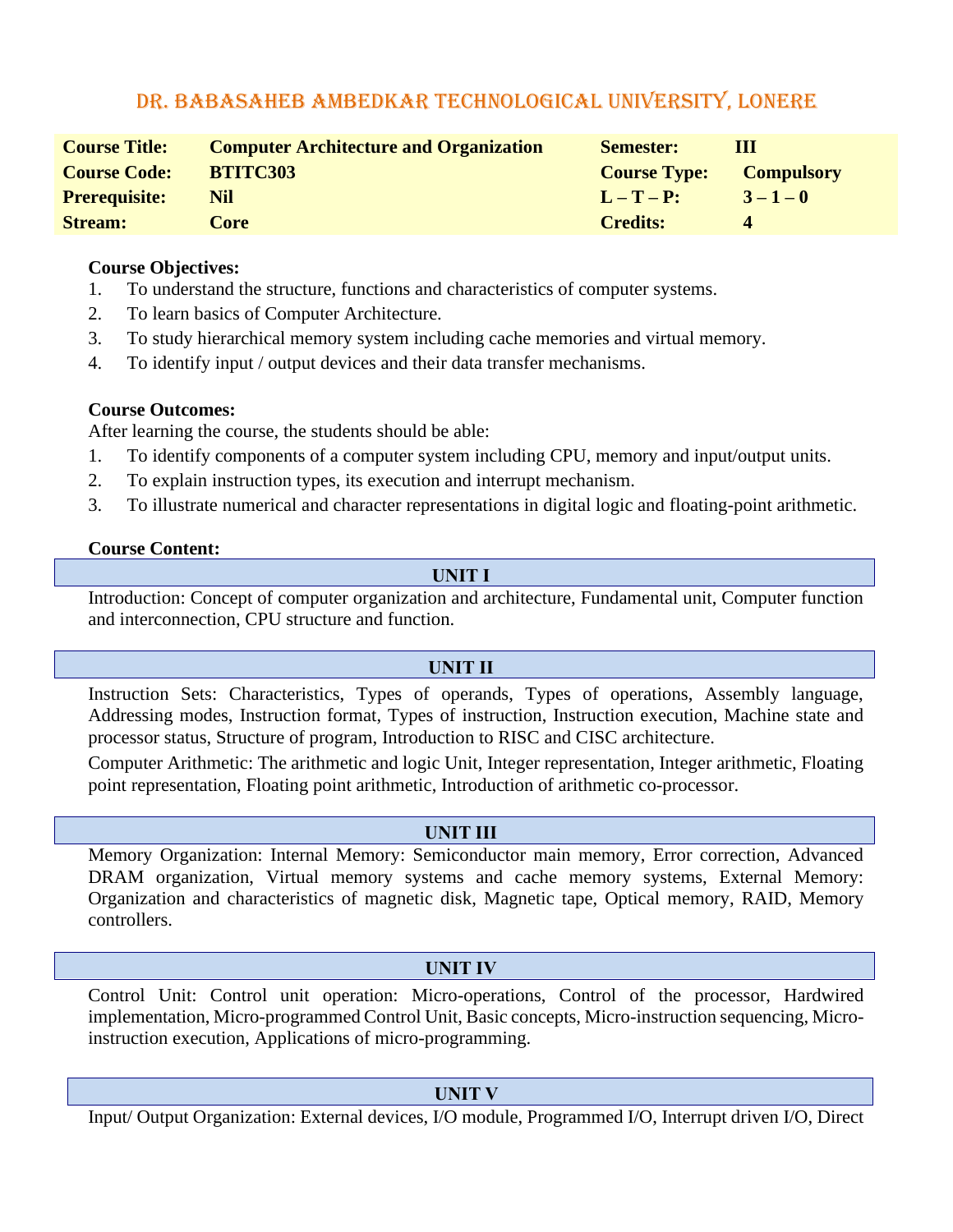memory access, I/O channels and processors, External interface. Instruction pipe-lining: Concepts, Parallel processing: Multiple processor organization, Symmetric multiprocessor, Cache coherence and the MESI protocol.

### **Text Books:**

- 1. William Stalling, *"Computer Organization and Architecture: Designing for Performance"*, Prentice Hall Publication, 8<sup>th</sup> edition, 2009.
- 2. Hayes, "Computer Architecture and Organization", McGraw-Hill Publication, 3<sup>rd</sup> edition, 2012.
- 3. Zaky, "*Computer Organization*", McGraw-Hill Publication, 5<sup>th</sup> edition, 2011.

- 1. Morgan, Hennessy, Patterson, *"Computer Architecture: A Quantitative Approach"*, Kaufman Publication, 4<sup>th</sup> edition, 2007.
- 2. Morris Mano, "*Computer System Architecture*", Pearson Education India, 3<sup>rd</sup> edition, 2007.
- 3. Mostafa Abd-El-Barr, Hesham El-Rewini, *"Fundamentals of Computer Organization and*  Architecture", Wiley Publication, 1<sup>st</sup> edition, 2004.
- 4. Miles J. Murdocca, Vincent P. Heuring, *"Computer Architecture and Organization: An*  **Integrated Approach"**, Wiley Publication, 1<sup>st</sup> edition, 2007.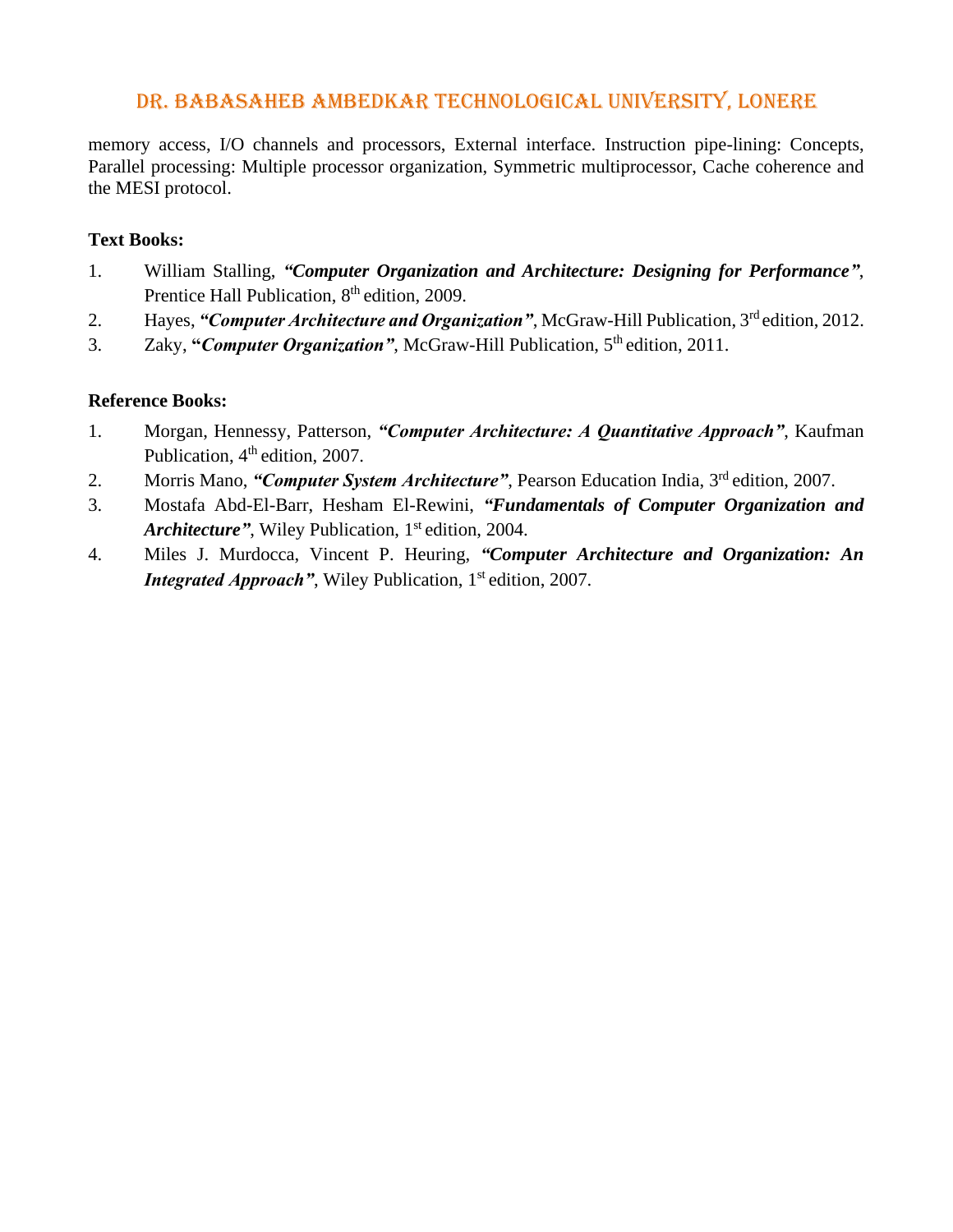| <b>Course Title:</b> | <b>Object Oriented Paradigm with <math>C++</math></b> | <b>Semester:</b>               | Ш           |
|----------------------|-------------------------------------------------------|--------------------------------|-------------|
| <b>Course Code:</b>  | BTITC304                                              | <b>Course Type:</b> Compulsory |             |
| <b>Prerequisite:</b> | <b>Computer Programming in C</b>                      | $L-T-P$ :                      | $3 - 1 - 0$ |
| <b>Stream:</b>       | Core                                                  | <b>Credits:</b>                | $\Lambda$   |

#### **Course Objectives:**

- 1. To understand object oriented programming paradigm.
- 2. To develop programming skills in C++.

#### **Course Outcomes:**

After learning the course, the students should be able:

- 1. To draw the control flow of a program.
- 2. To understand the storage concepts in a simple program.
- 3. To program using basic concepts of OO languages i.e., objects, encapsulation, data hiding, polymorphism etc.
- 4. To program using advanced concepts of OO languages such as exception handling etc.
- 5. To work with files and its different mode.

#### **Course Content:**

#### **UNIT I**

Object Oriented Programming Paradigm: Basic concepts, Benefits, Object oriented languages, Applications, Object Oriented Systems Development: Object oriented analysis, Object oriented design.

#### **UNIT II**

Beginning with C++: Tokens, Data types, Operators, Expressions and Control structures, Array, Functions, Structures and Unions, Class and Objects, specifying a class, Defining member functions, Private member functions, Static data and member functions, Arrays of objects, Friend functions.

#### **UNIT III**

Constructors and Destructors: Constructor, Parameterized constructors, Multiple constructors in a class, Copy constructors, Dynamic constructors, Destructors, Inheritance: Single inheritance, Multilevel inheritance, Multiple inheritance, Hierarchical inheritance, Hybrid inheritance, Virtual base classes, Abstract classes.

#### **UNIT IV**

Polymorphism: Operator overloading, Function overloading, Virtual functions, Pure virtual functions, Abstract class, Working with Files: Classes for file stream operations and I/O stream operations, Opening and closing a file, Detecting end-of-file, More about Open (): File Modes, Sequential input and output operations.

#### **UNIT V**

Exception Handling: Basics, Mechanism, Types of exceptions, Catching exceptions, Multiple catching, Nested try statements, Throwing, Rethrowing, Specifying exceptions.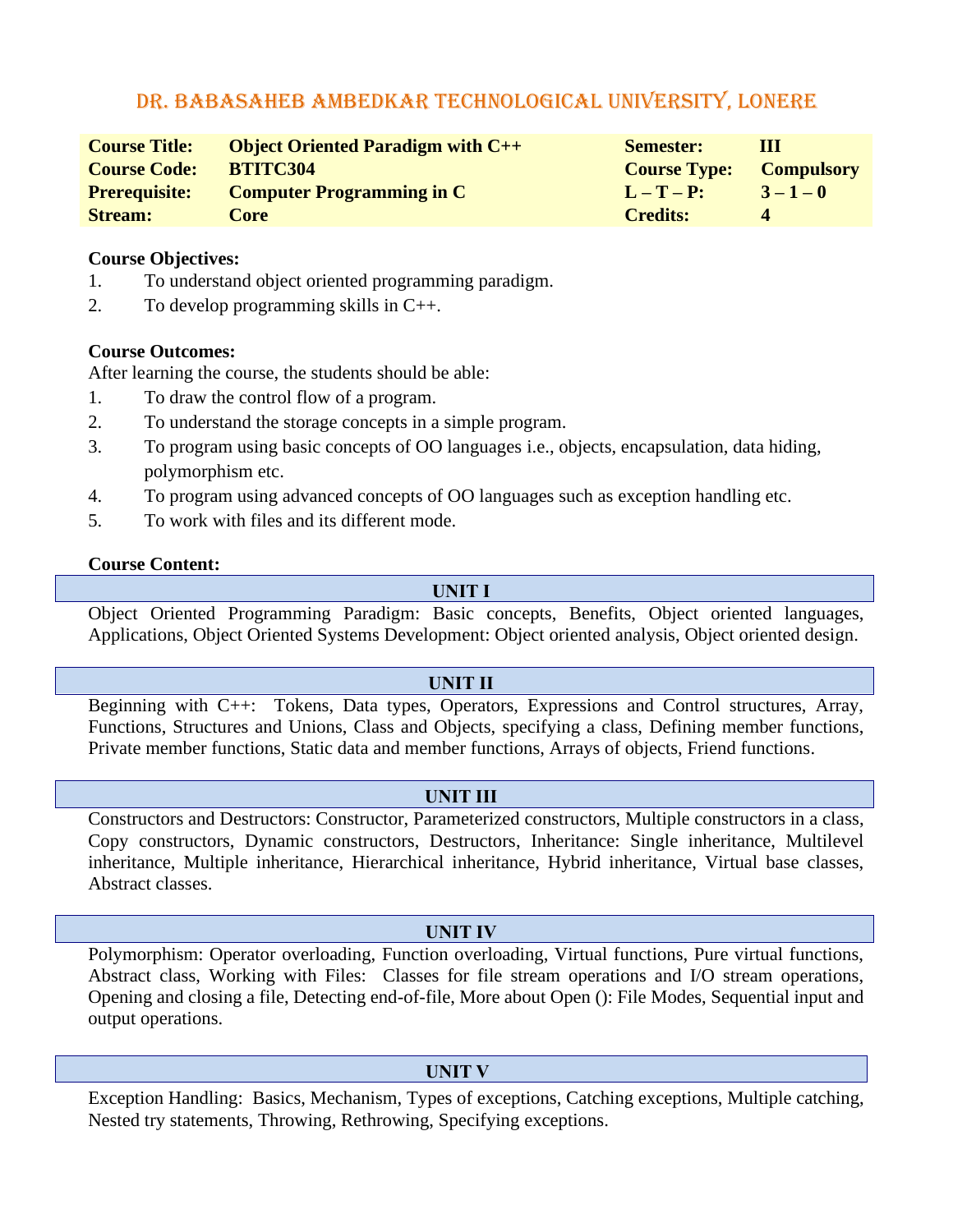### **Text Books:**

- 1. E. Balagurusamy, "Object Oriented Programming with  $C++$ ", McGraw Hill publication, 7<sup>th</sup> edition, 2017.
- 2. Robert Lafore, "*Object Oriented Programming in C*++", Pearson India, 4<sup>th</sup> edition, 2008.

- 1. J. R. Hubbard, "Programming with C++: Schaum's Outlines", McGraw-Hill education, 3<sup>rd</sup> edition, 2009.
- 2. P. J. Deitel, H.M. Deitel, "C++ How to Program", Pearson Education, 10<sup>th</sup> edition, 2016.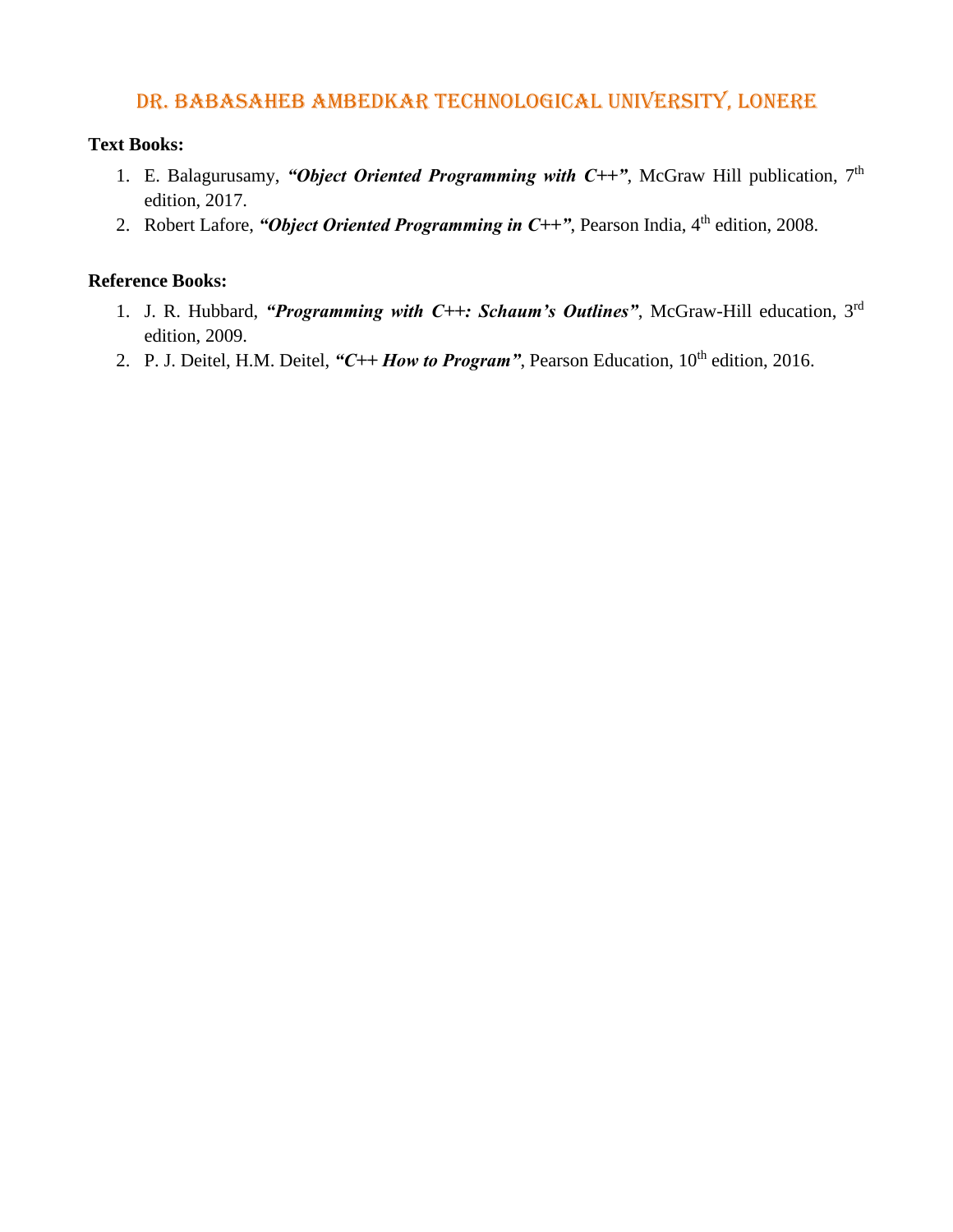| <b>Course Title:</b> | <b>Data Structures and Applications</b> | <b>Semester:</b>    | Ш                 |
|----------------------|-----------------------------------------|---------------------|-------------------|
| <b>Course Code:</b>  | <b>BTITC305</b>                         | <b>Course Type:</b> | <b>Compulsory</b> |
| <b>Prerequisite:</b> | <b>Computer Programming in C</b>        | $L-T-P$ :           | $3 - 1 - 0$       |
| <b>Stream:</b>       | Core                                    | <b>Credits:</b>     | $\Delta$          |

#### **Course Objectives:**

- 1. To choose the appropriate data structure and algorithm design method for a specified application.
- 2. To assess how the choice of data structures and algorithm design methods affects the performance of programs.
- 3. To solve problems using data structures such as linear lists, stacks, queues, binary trees, heaps, binary search trees, graphs and writing programs for these solutions.

### **Course Outcomes:**

After learning the course, the students should be able:

- 1. To write neat code by selecting appropriate data structure and demonstrate a working solution for a given problem.
- 2. To think of all possible inputs to an application and handle all possible errors properly.
- 3. To analyze clearly different possible solutions to a program and select the most efficient one.
- 4. To write an application to demonstrate a good working solution.
- 5. To demonstrate the ability to write reusable code and abstract data types with object based approach.

#### **Course Content:**

#### **UNIT I**

Introduction to Data Structures and Analysis of Algorithms: Need of data structures, Types of data structures, Recursion, ADT (Abstract Data Types), Basics of algorithm, Analysis of algorithm through time complexity and space complexity, Asymptotic notations.

## **UNIT II**

Stack and Queue: Stack representation, Stack operation, Application, Queue representation, Queue operation, Circular and priority queue, Linked list: Operation on linked list, Linked stacks and Queues, Array implementation of linked list, doubly linked list, Circular linked list.

## **UNIT III**

Binary Tree: Basic tree concept, Binary tree operations, Binary tree representation, Binary tree traversals, Binary search tree and operations, Applications of binary trees.

## **UNIT IV**

Graphs: Basics concepts of graphs, Representation of graphs, Graph traversals BFS and DFS, Minimum spanning tree algorithms: Kruskal's algorithm and Prim's algorithm, Application of graph.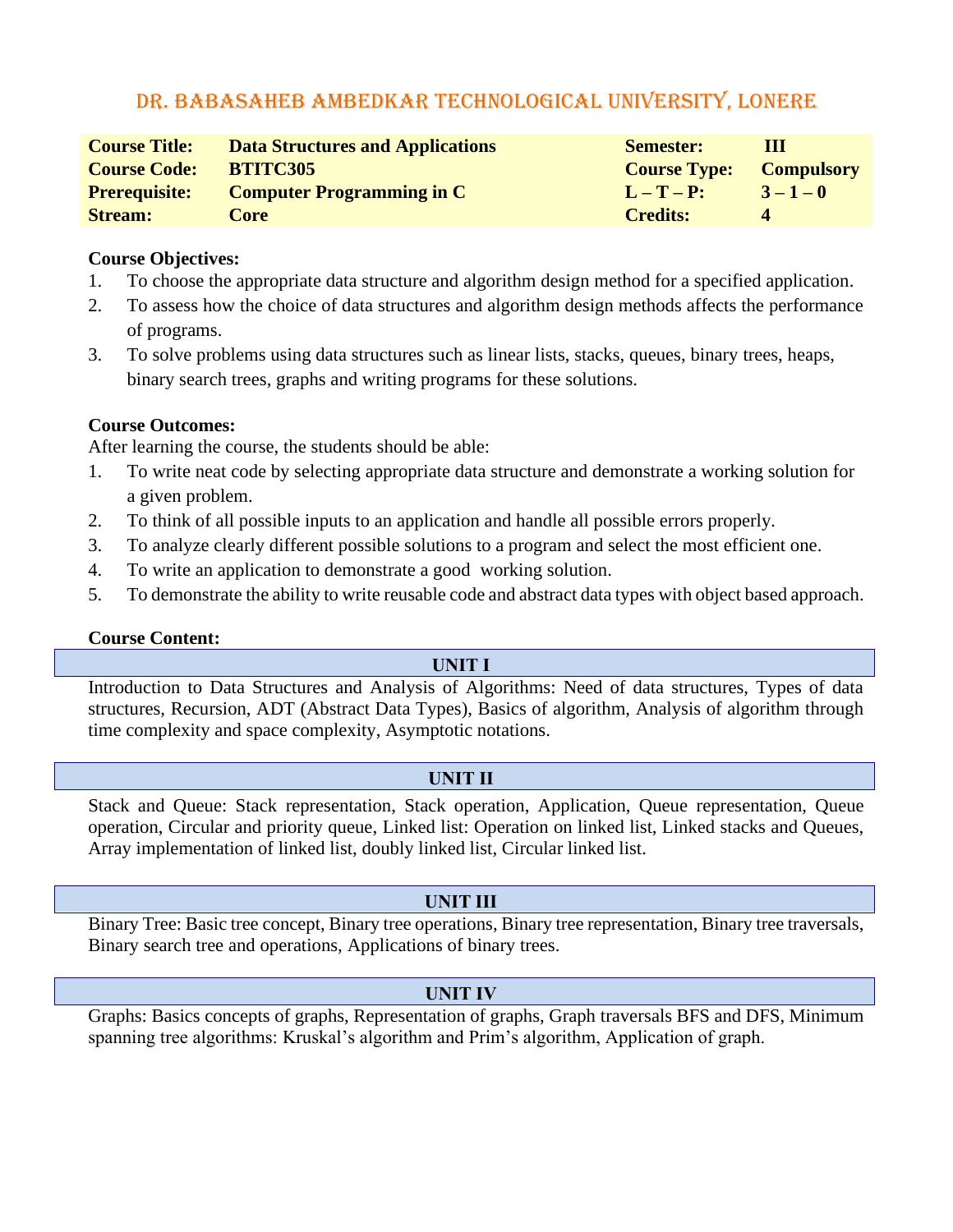## **UNIT V**

Searching and Sorting Techniques: Linear search and binary search, Sorting techniques: Various sorting methods and their time complexity: Insertion sort, Selection sort, Merge sort, Quick sort, Heap sort.

#### **Text Books:**

- 1. E. Horowitz, D. Mehta, S. Sahni, "*Fundamentals of Data Structures in C*++", Silicon Press, 2<sup>nd</sup> edition, 2008.
- 2. Semour Lipschutz, "*Data Structures with C*", Tata McGraw-Hill, 1<sup>st</sup> edition, 2010.
- 3. R.S. Bichkar, *"Programming with C and Data structures"*, Universities Press, 1 st edition, 2014.

- 1. Goodrich, Tamassia, "*Data Structures and Algorithm in Java*", Wiley publication, 6<sup>th</sup> edition, 2014.
- 2. T. H. Cormen, C. E. Leiserson, R. L. Rivest, C. Stein, "*Introduction to Algorithms*", MIT Press, 3<sup>rd</sup> edition, 2009.
- 3. V. Goyal, L. Goyal, P. Kumar, "*A Simplified Approach to Data Structures*", Shroff Publishers, 1st edition, 2014.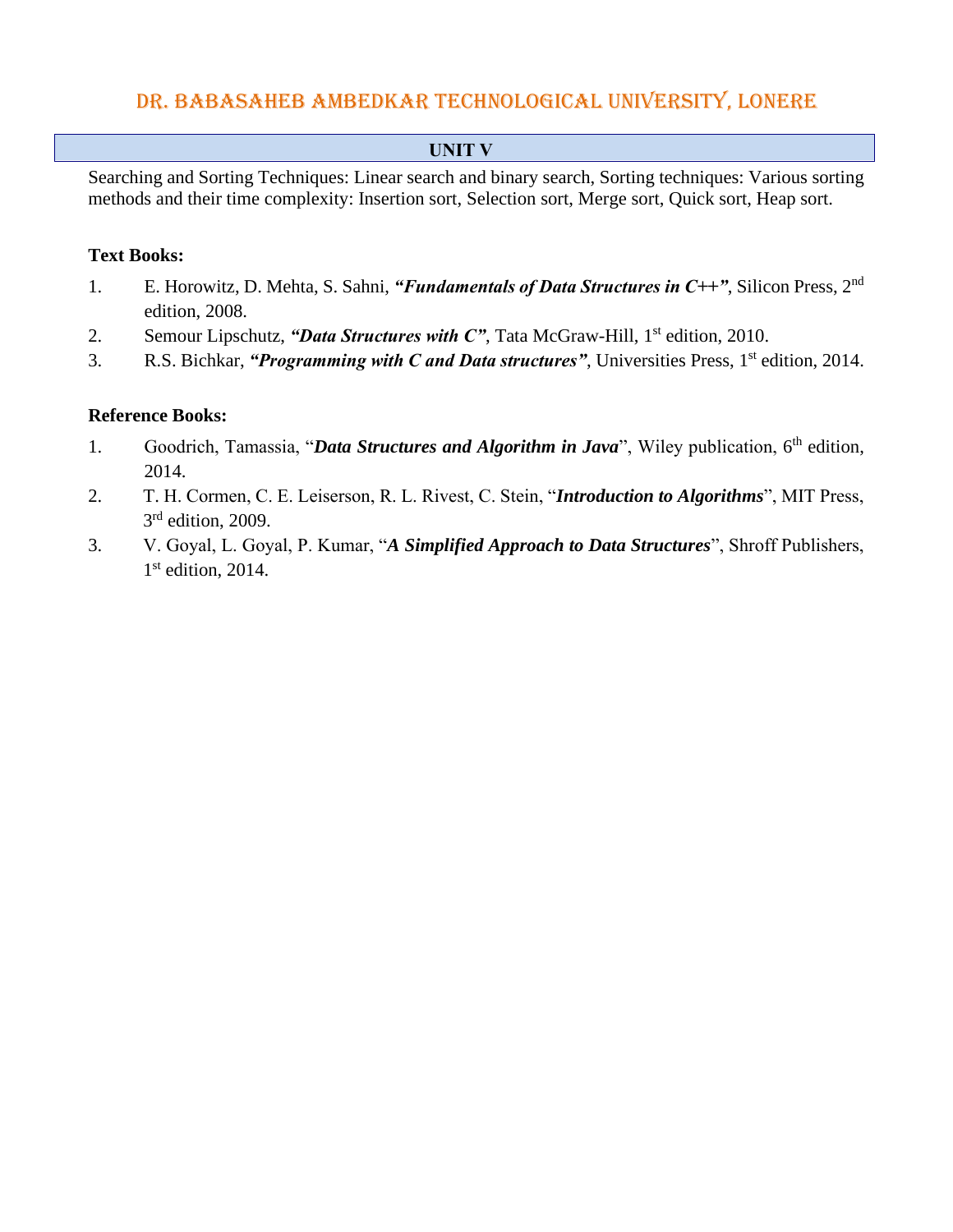| <b>Course Title:</b> | <b>Object Oriented Paradigm with <math>C_{++}</math> Lab</b> | <b>Semester:</b>    | Ш                 |
|----------------------|--------------------------------------------------------------|---------------------|-------------------|
| <b>Course Code:</b>  | <b>BTITL306</b>                                              | <b>Course Type:</b> | <b>Compulsory</b> |
| <b>Prerequisite:</b> | <b>Computer Programming in C</b>                             | $L-T-P$ :           | $0 - 0 - 2$       |
| <b>Stream:</b>       | Core                                                         | <b>Credits:</b>     |                   |

#### **Lab Experiments List:**

- 1. Raising a number n to a power p is the same as multiplying n by itself p times. Write a function called power () that takes a double value for n and an int value for p, and returns the result as double value. Use a default argument of 2 for p, so that if this argument is omitted, the number will be squared. Write a main () function that gets values from the user to test this function.
- 2. A point on the two-dimensional plane can be represented by two numbers: An X coordinate and a Y coordinates. For example, (4, 5) represents point 4 units to the right of the origin along the X axis and 5 units up the Y axis. The sum of two points can be defined as a new point whose X coordinate is the sum of the X coordinates of the points and whose Y coordinate is the sum of their Y coordinates. Write a program that uses a structure called point to model a point. Define three points, and have the user input values to two of them. Then set the third point equal to the sum of the other two, and display the value of the new point. Interaction with the program might look like this:

Enter coordinates for P1: 3 4

Enter coordinates for P2: 5 7

Coordinates of  $P1 + P2$  are: 8, 11

Create the equivalent of a four-function calculator. The program should request the user to enter a number, an operator and another number. It should then carry out the specified arithmetical operation: adding, subtracting, multiplying or dividing the two numbers (It should use a switch statement to select the operation). Finally, it should display the result. When it finishes the calculation, the program should ask if the user wants to do another calculation. The response can be Y or N. Some sample interaction with the program might look like this:

Enter first number, operator, second number: 10/ 3

Answer =  $3.3333333$ 

Do another (Y/ N)? Y

Enter first number, operator, second number  $12 + 100$ 

Answer  $= 112$ 

Do another (Y/ N)? N

3. A phone number, such as (212) 767-8900 can be thought of as having three parts: the area code (212), the exchange (767) and the number (8900). Write a program that uses a structure to store these three parts of a phone number separately. Call the structure phone. Create two structure variables of type phone. Initialize one and have the user input a number for the other one. Then display both numbers. The interaction might look like this:

Enter your area code, exchange and number: 415 555 1212

My number is (212) 767-8900

Your number is (415) 555-1212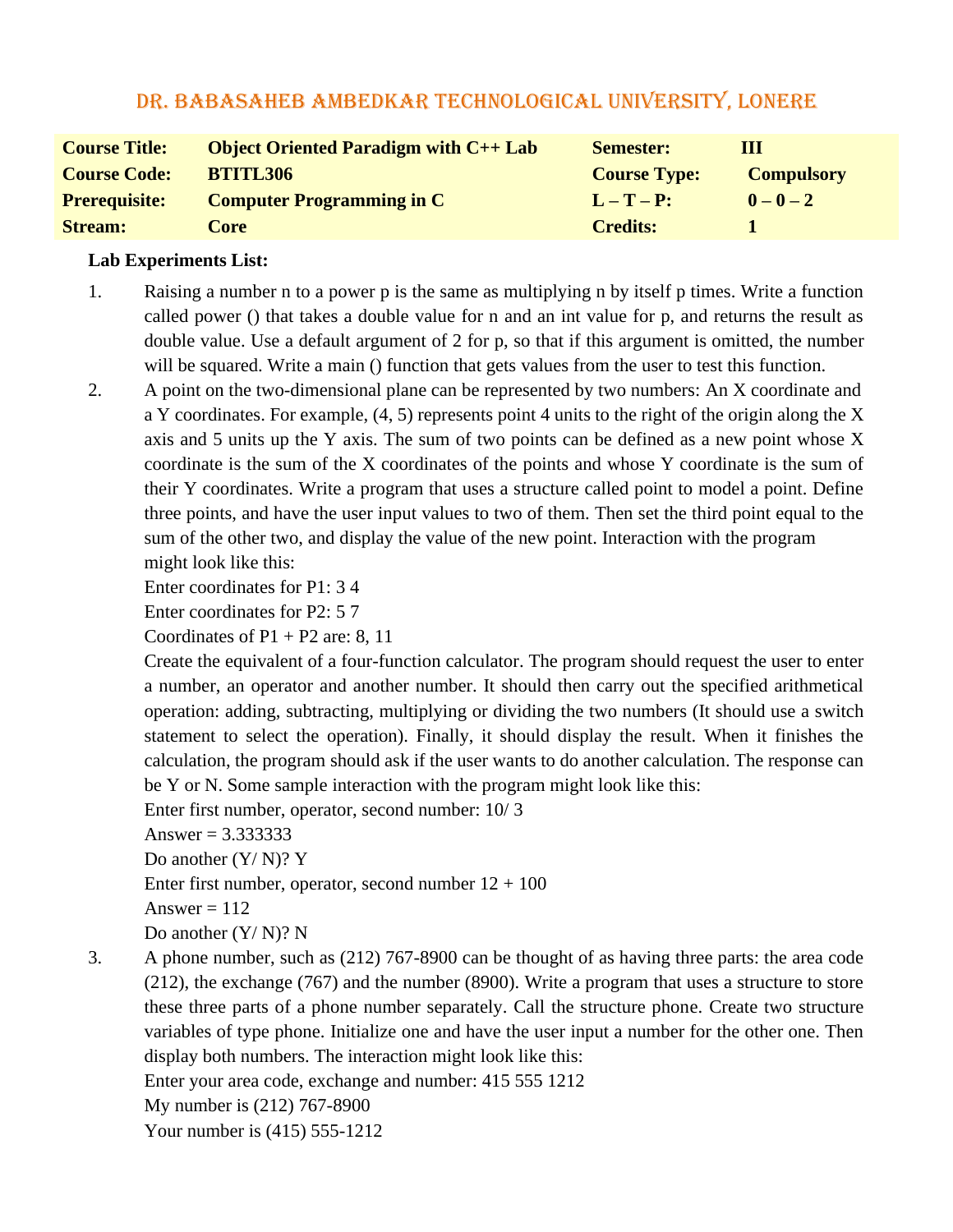- 4. Create two classes DM and DB which store the value of distances. DM stores distances in meters and centimeters and DB in feet and inches. Write a program that can read values for the class objects and add one object of DM with another object of DB. Use a friend function to carry out the addition operation. The object that stores the results maybe a DM object or DB object, depending on the units in which the results are required. The display should be in the format of feet and inches or meters and centimeters depending on the object on display.
- 5. Create a class rational which represents a numerical value by two double values-NUMERATOR and DENOMINATOR. Include the following public member functions: constructor with no arguments (default), constructor with two arguments, void reduce () that reduces the rational number by eliminating the highest common factor between the numerator and denominator.

Overload + operator to add two rational numbers Overload - operator to enable input through cin Overload \* operator to enable output through cout Write a main ( ) to test all the functions in the class.

6. Consider the following class definition:

```
class father {
protected age;
public;
father (int x) {age = x;}
virtual void iam()
{
cout<<"I AM THE FATHER " ;
cout<< "My age is:" <<age<<endl;
}
```
};

Derive the two classes son and daughter from the above class and for each, define iam () to write similar but appropriate messages. You should also define suitable constructors for these classes. Now, write a main () that creates objects of the three classes and then calls iam ( ) for them. Declare pointer to father. Successively, assign addresses of objects of the two derived classes to this pointer and in each case, call iam () through the pointer to demonstrate polymorphism in action.

- 7. Write a program that creates a binary file by reading the data for the students from the terminal. The data of each student consist of roll number, name (a string of 30 or less number of characters) and marks.
- 8. A hospital wants to create a database regarding its indoor patients. The information to store includes:

Name of the patient Date of admission Disease Date of discharge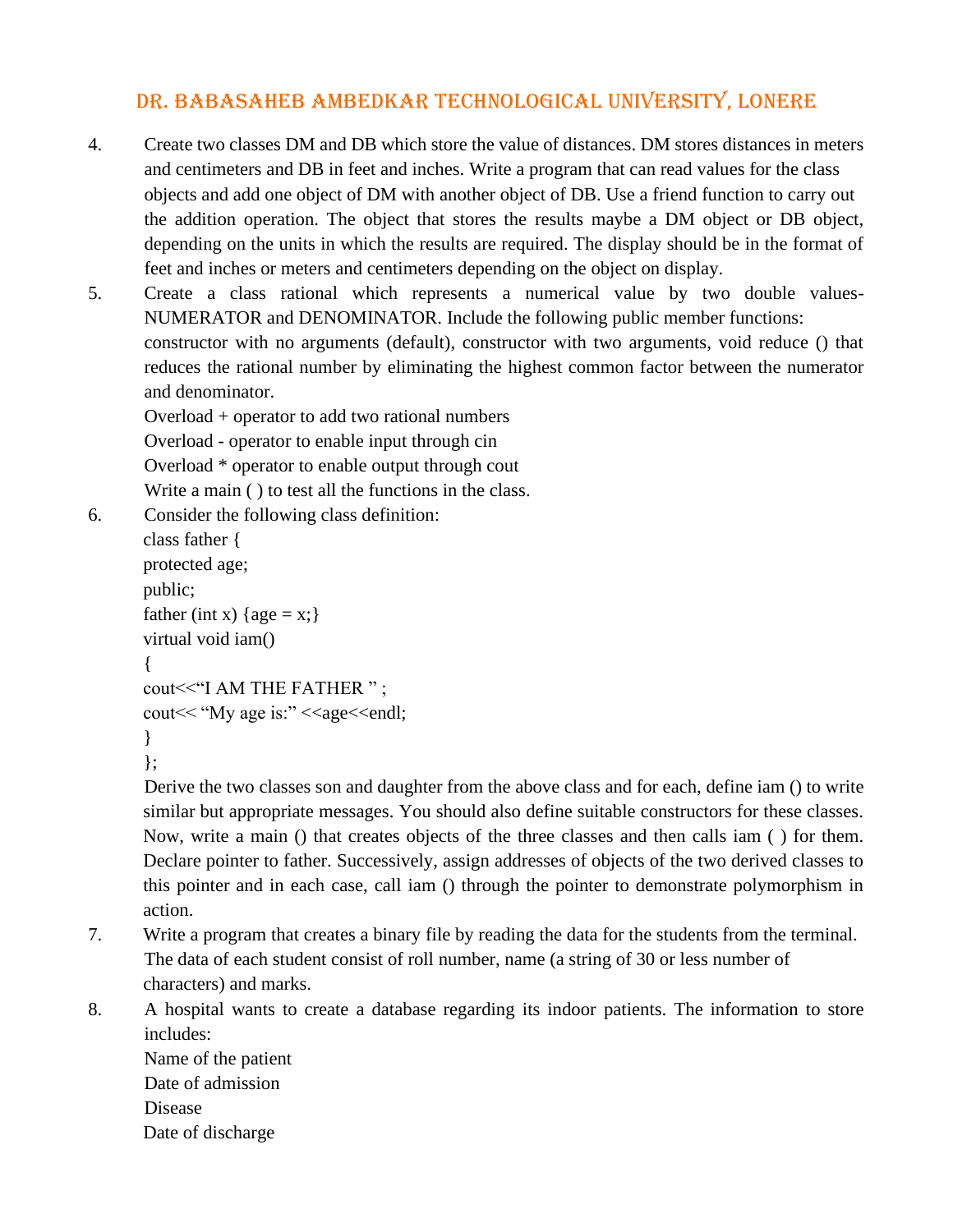Create a structure to store the date (year, month and date as its members). Create a base class to store the above information. The member function should include functions to enter information and display a list of all the patients in the database. Create a derived class to store the age of the patients. List the information about all the patients to store the age of the patients. List the information about all the pediatric patients (less than twelve years in age).

9. Imagine a tollbooth with a class called tollbooth. The two data items are a type unsigned int to hold the total number of cars and a type double to hold the total amount of money collected. A constructor initializes both these to 0. A member function called payingCar () increments the car total and adds 0.50 to the cash total. Another function called nopayCar (), increments the car total but adds nothing to the cash total. Finally, a member function called display () displays the two totals i.e., total cars and total cash. Write a program to test this class. This program should allow the user to push one key to count a paying car and another to count a nonpaying car. Pushing the ESC key should cause the program to print out the total cars and total cash and then exit.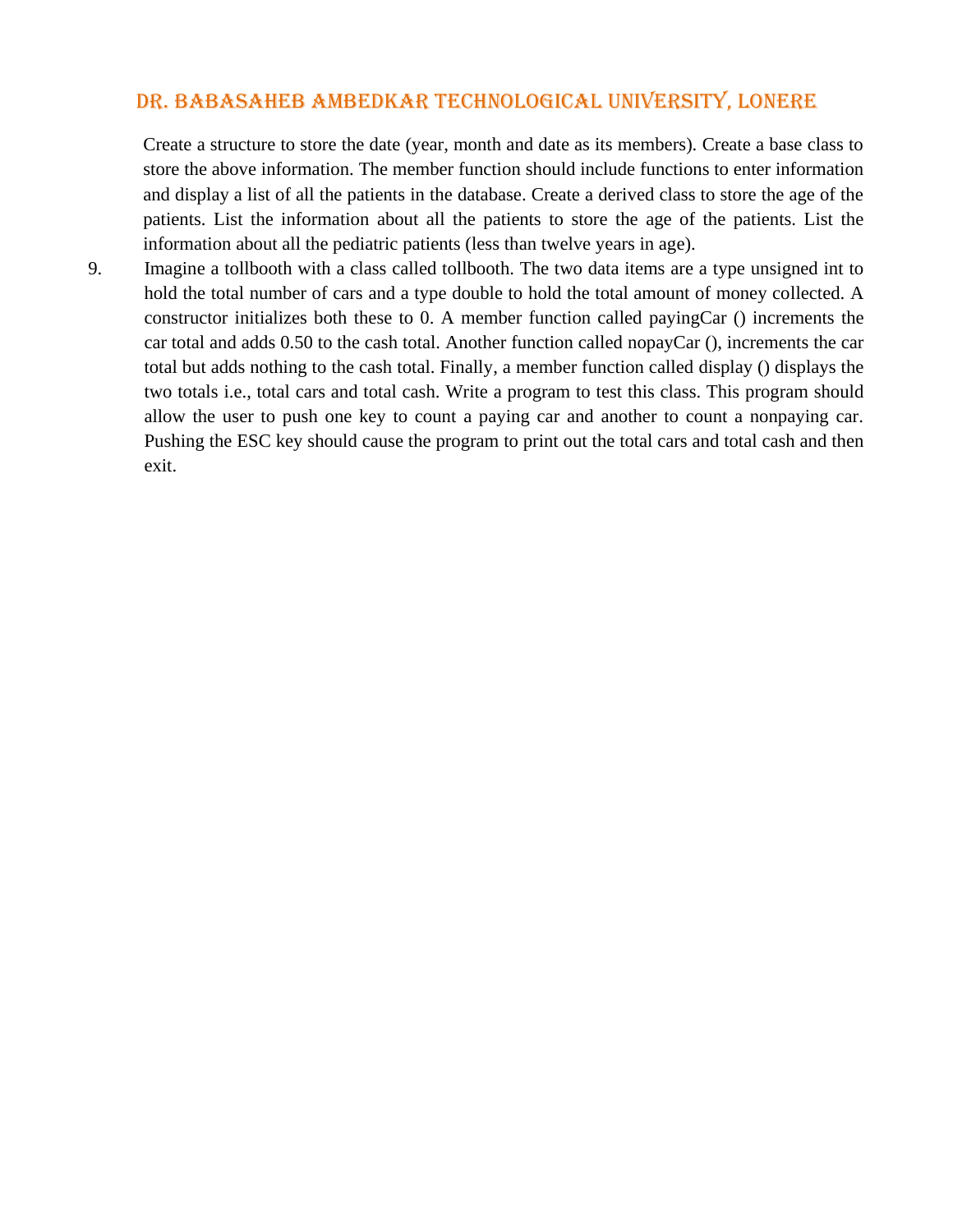| <b>Course Title:</b> | <b>Data Structures and Applications Lab</b> | <b>Semester:</b>    | Ш                 |
|----------------------|---------------------------------------------|---------------------|-------------------|
| <b>Course Code:</b>  | <b>BTITL307</b>                             | <b>Course Type:</b> | <b>Compulsory</b> |
| <b>Prerequisite:</b> | <b>Computer Programming in C</b>            | $L-T-P$ :           | $0 - 0 - 2$       |
| <b>Stream:</b>       | Core                                        | <b>Credits:</b>     |                   |

## **Lab Experiments List:**

- 1. Implementation of Stacks, Queues (using both arrays and linked lists).
- 2. Implementation of circular queue using arrays.
- 3. Implementation of recursive and non-recursive functions to perform the following searching operations for a key value in a given list of integers: i) Linear search ii) Binary search.
- 4. Implement a program to evaluate a given postfix expression using stacks.
- 5. Implement a program to convert a given infix expression to postfix form using stacks.
- 6. Implement the following operations on singly linked list:
- i) Creation ii) Insertion iii) Deletion iv) Traversal.
- 7. Implementation of Polynomial arithmetic using linked list.
- 8. Implement the following operations on circular linked list: i) Creation ii) Insertion iii) Deletion iv) Traversal.
- 9. Implementation of recursive and iterative traversals on binary tree.
- 10. Implementation of the following operations on binary search tree (BST): (a) Minimum key (b) Maximum key (c) Search for a given key (d) Delete a node with given key.
- 11. Implementation of graph traversals by applying: (a) BFS (b) DFS.
- 12. Implement the following sorting algorithms:
	- (a) Bubble sort (b) Insertion sort (c) Quick sort (d) Heap sort.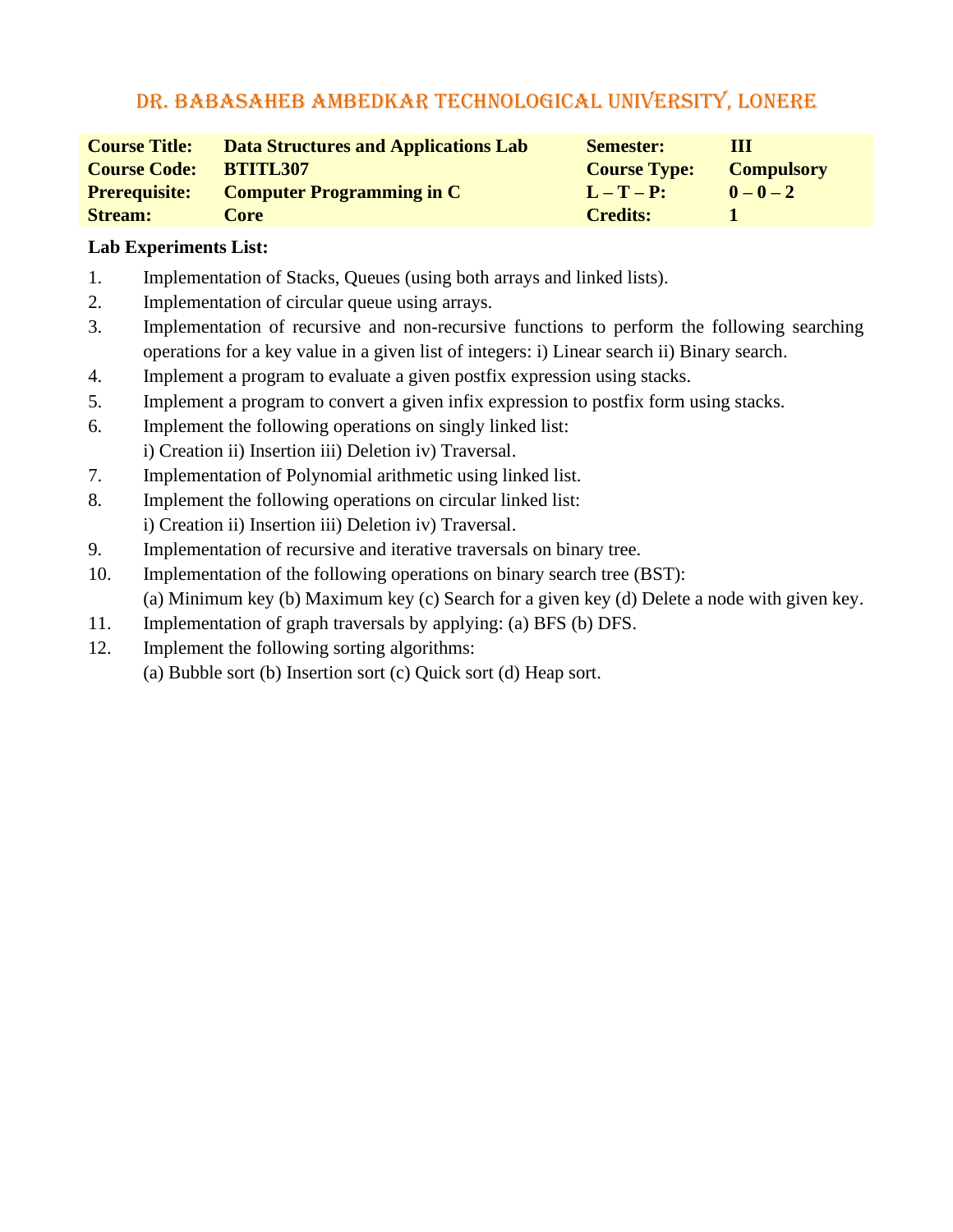| <b>Course Title:</b><br><b>Course Code:</b> | <b>Organizational Behavior</b><br><b>BTITHM401</b>         | <b>Semester:</b><br><b>Course Type: Compulsory</b> | 1 V       |
|---------------------------------------------|------------------------------------------------------------|----------------------------------------------------|-----------|
| <b>Pre-requisite:</b>                       | Nil                                                        | $L-T-P$ :                                          | $3-0-0$   |
| <b>Stream:</b>                              | <b>Humanities, Social Science and</b><br><b>Management</b> | <b>Credits:</b>                                    | <b>37</b> |

#### **Course Objective:**

1. To explore the organization as a micro-social system, a medium to facilitate and improve the interpersonal relationships in the context of organizational functioning.

#### **Course Outcomes:**

After learning the course, the students should be able:

- 1. To become more self-aware and have identified areas of development for long term effectiveness.
- 2. To understand the role that individuals play collectively to perform in organizations.

#### **Course Content:**

#### **UNIT I**

Introduction to Organizational Behavior: Management and organizational behavior, Complementing intuition with systematic study, Disciplines and opportunities for OB, Developing an OB Model, Diversity in organizations: Diversity, Discrimination, Biographical characteristics, Other differentiating characteristics, Ability, Implementing diverging managements strategies.

#### **UNIT II**

Attitudes and job satisfaction: Attitudes, Attitudes and behavior, Measuring job satisfaction, What causes job satisfaction?, Outcomes of job satisfaction, The impact of job dissatisfaction, Emotions and moods, Sources of emotions and moods, Emotional labor, Affective events theory, Emotional intelligence, Emotion regulation, OB application of emotions and moods, Personality and values: personality, Personality frameworks, Other personality attributes relevant to OB, Personality and situation, Values, Linking an individual's personality and values to the workplace, Cultural values.

#### **UNIT III**

Perception and individual decision, What is person perception?, Perception: Making judgments about others, the link between perception and individual decision making, Decision making in organizations, Influences on decision making: individual differences and organizational constraints, Ethics in decision making, Creativity: creative decision making and innovation in organizations, Motivation concepts, Early theories of motivation, Contemporary theories of motivation, Job engagement, Integrating contemporary theories of motivation, Motivation: from concepts to application, Motivating by job design: the Job Characteristic Model (JCM) using job redesign to motivate employees using alternative work arrangements to motivate employees, using Employees Involvements and Participation (EIP) to motivate employees, using extrinsic and intrinsic rewards to motivate employees, using benefits to motivate employees, Motivating employees through company culture.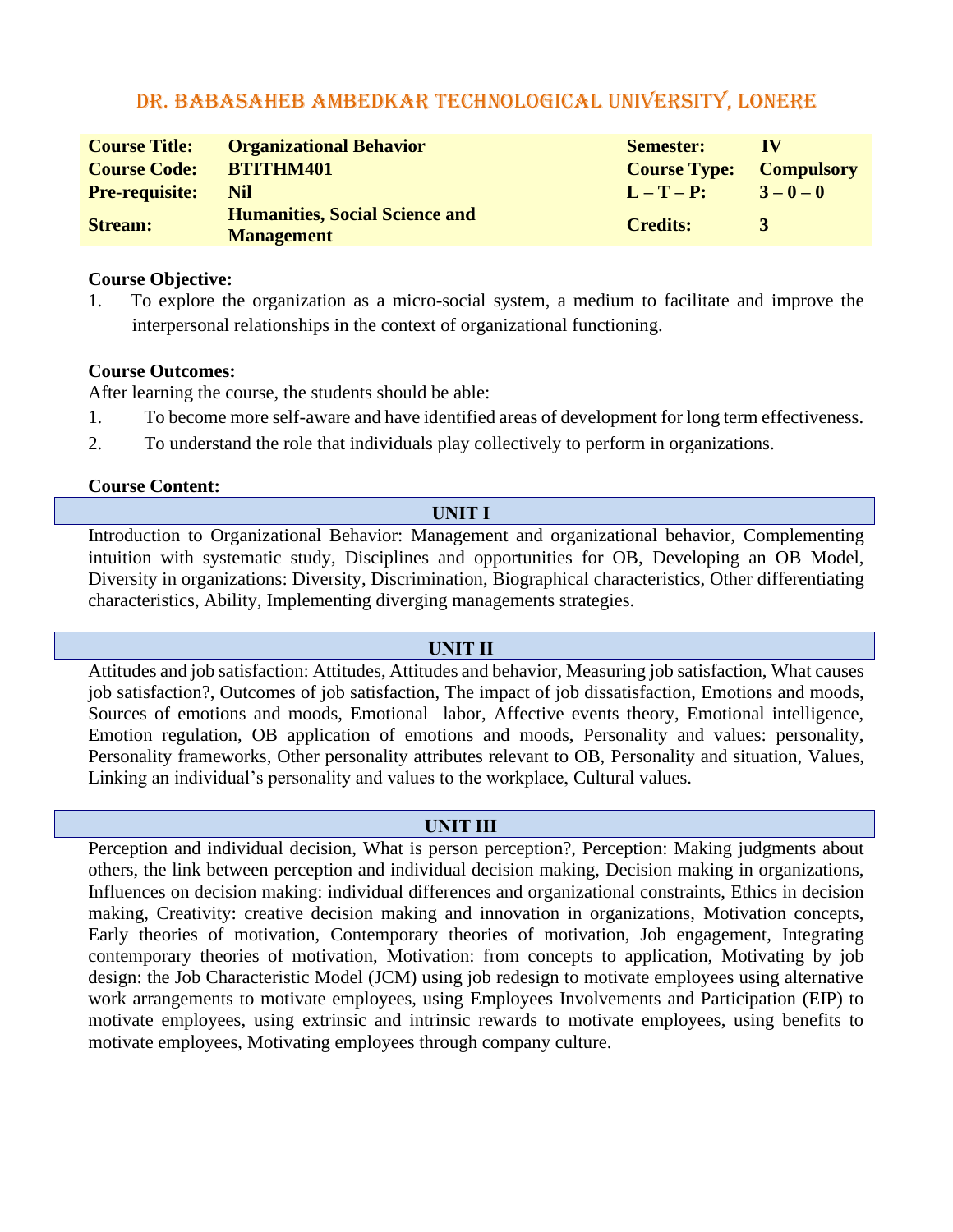#### **UNIT IV**

Foundation of group behavior: Group and group identity, Stages of group development, Group, differences between group and teams, Types of teams, Creating effective teams, Turning individuals into team players, Communication, Direction of communication, Modes of communication, Choice of communication, Persuasive communication, Cultural factors, Rewards, Competency-based rewards, Performance-based rewards, Empowerment and self-managed teams.

#### **UNIT V**

Leadership, Trait theories of leadership, Behavioral theories, Contingency theories, Contemporary theories of leadership, Responsible leadership, Positive leadership, Challenges of leadership, Power and leadership: bases of power, Power tactics, How power affects people?, Politics: power in action, Causes and consequences of political behavior, Conflict: definition, the conflict process, Negotiation, the negotiation process, Third party negotiation, Foundations of organization structure, Common organizational frameworks structures, Alternate design options, Organizational designs and employees behavior, Organizational culture, Creating and sustaining culture, Organizational change and stress management, Resistance to change, Approaches to managing organizational change.

#### **Text Books:**

- 1. Stephen P. Robbins, Timothy A. Judge, Neharika Vohra, *"Organizational Behaviour"*, Pearson Publication, 15<sup>th</sup> edition, 2014.
- 2. Uma Sekaran, **"***Organizational Behavior"*, McGraw Hill Company, New Delhi, 2011.
- 3. L. M. Prasad, *"Organizational Behavior***"**, S. Chand and Co. Ltd, New Delhi, 2008.
- 4. Nair, Banerjee, Agarwal, **"***Organization Behavior***"**, Pragati Prakashan, New Delhi, 2006.

- 1. Rosy Joshi, Shashi K Gupta, **"***Organisational Behaviour***"**, Kalyani publishers, New Delhi, 2005.
- 2. S. S. Khanka, **"***Organizational Behavior"*, S. Chand and Co. Ltd, New Delhi, 2008.
- 3. Fred Luthans, **"***Organizational Behavior***",** McGraw Hill International Edition, 11th edition.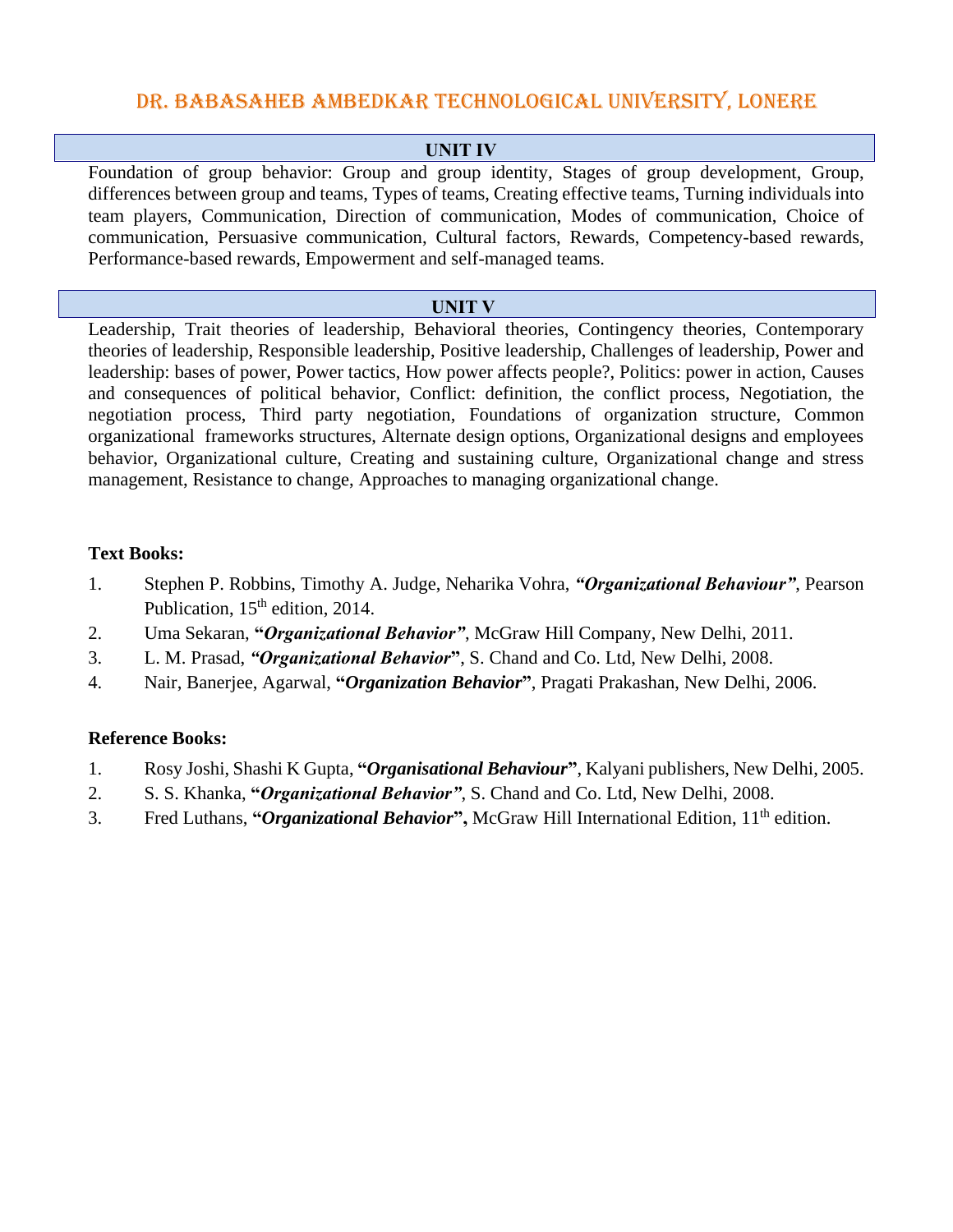| <b>Course Title:</b> | <b>Probability and Statistics</b>                 | <b>Semester:</b>               | <b>IV</b>   |
|----------------------|---------------------------------------------------|--------------------------------|-------------|
| <b>Course Code:</b>  | BTITC402                                          | <b>Course Type: Compulsory</b> |             |
|                      | <b>Pre-requisite:</b> Engineering Mathematics III | $L-T-P$ :                      | $3 - 1 - 0$ |
| <b>Stream:</b>       | <b>Core</b>                                       | <b>Credits:</b>                |             |

#### **Course Objectives:**

- 1. To understand probability concepts.
- 2. To acquire knowledge of probability distributions.
- 3. To get exposer to hypothesis testing using distributions.
- 4. To understand principles of queuing theory.
- 5. To be exposed to discrete time Markov chain.

### **Course Outcome:**

After learning the course, the students should be able:

1. To acquire analytical ability in solving mathematical problems as applied to the respective branches of engineering.

#### **Course Content:**

#### **UNIT I**

Probability Theory: Definition of probability: Classical, Empirical and Axiomatic approach of probability, Addition theorem of probability, Multiplication theorem of probability, Bayes' theorem of inverse probability, Properties of probabilities with proofs, Examples, Random Variable and Mathematical Expectation: Random variables, Probability distributions, Probability mass function, Probability density function, Mathematical expectation, Join and marginal probability distributions, Properties of expectation and variance with proofs.

#### **UNIT II**

Theoretical Probability Distributions: Binomial distribution, Poisson distribution, Normal distribution, Fitting of binomial distributions, Properties of binomial, Poisson and normal distributions, Relation between binomial and normal distributions, Relation between Poisson and normal distributions, Importance of normal distribution, Examples.

## **UNIT III**

Correlation: Introduction, Types of correlation, Correlation and causation, Methods of studying correlation, Karl Pearson's correlation coefficient, Spearman's rank correlation, Coefficient, Properties of Karl Pearson's correlation coefficient and Spearman's rank correlation coefficient, Probable errors, Linear Regression Analysis: Introduction, Linear and non-linear regression, Lines of regression, Derivation of regression lines of y on x and x on y, Angle between the regression lines, Coefficients of regression, Theorems on regression coefficient, Properties of regression coefficient.

#### **UNIT IV**

Testing of Hypothesis: Introduction to Sampling Distributions, Population and Sample, Null Hypothesis and Alternative Hypothesis, Single and Two Tailed Test, Testing of Hypothesis, Level of Significance, Critical Region, Procedure for Testing of Hypothesis Large Sample Test- Test for Single Proportion,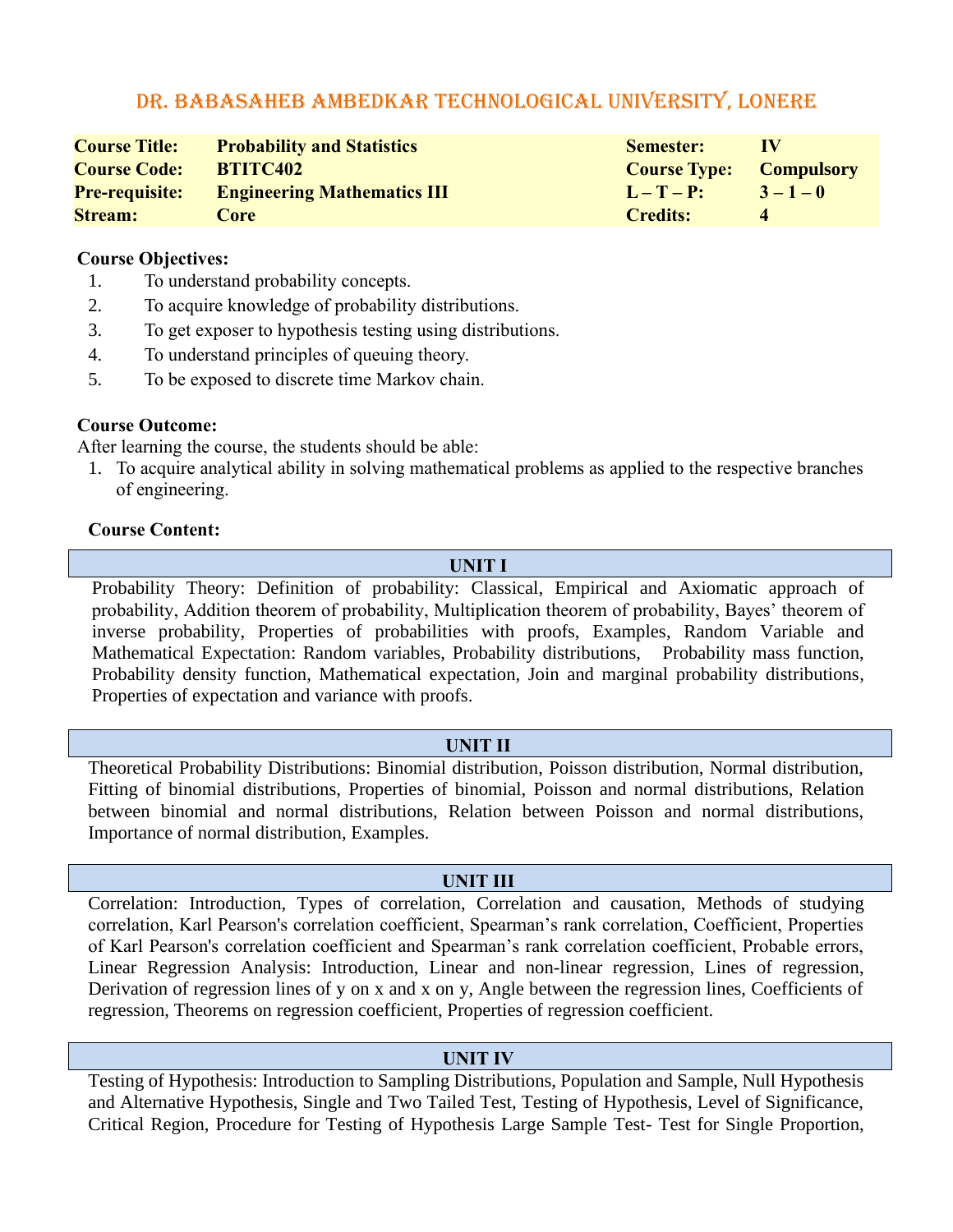Two Sample Proportions, Large Sample Test- Test for Single Mean, Two Sample Means, Small Sample Tests – "t" Test For a Single Mean, "t" Test for the difference of Means, Paired "t" Test, F Test – Test of Significance of the Difference between Two Population Variances, Chi Square Test for Goodness of Fit, Independence of Attributes.

#### **UNIT V**

Applied Statistics: Curve fitting by the method of least squares- fitting of straight lines, Second degree parabolas and more general curves, Markov Chains: Introduction to Stochastic process, Markov process, Markov chain one step  $\&$  n-step Transition Probability, Classification of states of a Markov chain – Applications.

#### **Text Books:**

- 1. Veerarajan T., "*Probability, Statistics and Random Processes*", Tata McGraw Hill, 1<sup>st</sup> reprint, 2004.
- 2. S. C. Gupta and V.K. Kapoor, *"Fundamentals of Mathematical Statistics"*, Sultan Chand & Sons, 9<sup>th</sup> extensively revised edition, 1999.
- 3. G. V. Kumbhojkar, "*Probability and Random Processes"*, C. Jamnadas and Co., 14th edition, 2010.
- 4. Erwin Kreyszig, "*Advanced Engineering Mathematics*", John Wiley & Sons, 9<sup>th</sup> edition, 2006.
- 5. Veerarajan T., *"Engineering Mathematics (for semester III)*", Tata McGraw-Hill, New Delhi, 2010.
- 6. G. Haribaskaran, "*Probability, Queuing Theory and Reliability Engineering*", Laxmi Publications, 2<sup>nd</sup> edition, 2009.
- 7. Murray Spiegel, John Schiller, R. ALU Srinivasan, *"Probability and Statistics*", Schaum's Outlines, 4<sup>th</sup> edition, 2013.

- 1. Trivedi K. S., *"Probability and Statistics with reliability, Queueing and Computer Science Applications*", Prentice Hall of India, New Delhi, 1984.
- 2. Gross.D, Harris.C.M., *"Fundamentals of Queuing Theory"*, John Wiley and Sons, 1985.
- 3. Allen. A. O., *"Probability Statistics and Queuing Theory"*, Academic Press, 1981.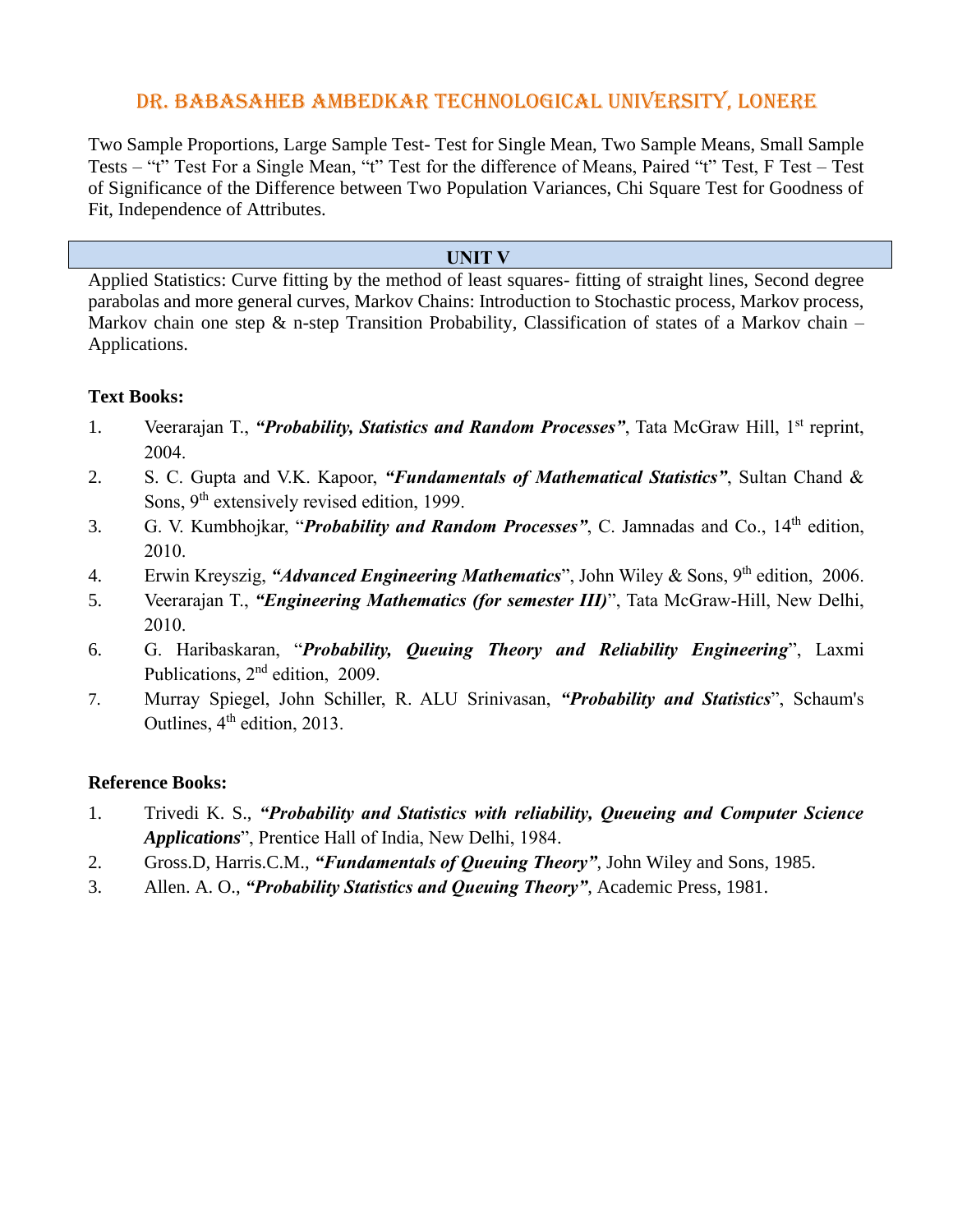|                              | <b>Course Title:</b> Discrete Mathematics | <b>Semester:</b>               | TV             |
|------------------------------|-------------------------------------------|--------------------------------|----------------|
| <b>Course Code: BTITC403</b> |                                           | <b>Course Type: Compulsory</b> |                |
| <b>Prerequisite:</b> Nil     |                                           | $L-T-P$ :                      | $3 - 1 - 0$    |
| <b>Stream:</b>               | Core                                      | <b>Credits:</b>                | $\overline{4}$ |

#### **Course Objectives:**

- 1. To develop a foundation of set theory concepts, notation and applications.
- 2. To inculcate the habit of logical and mathematical thinking and its application to Information Technology.
- 3. To understand logic, basic counting principles, relations, induction, sequences and summations.
- 4. To be able to present a coherent and mathematically accurate argument.
- 5. To understand the theory of graphs and algebraic structures and their applications.

### **Course Outcomes:**

After learning the course, the students should be able:

- 1. To perform operations on various discrete structures such as sets functions, relations and sequences.
- 2. To solve problems using counting techniques, permutation and combination, recursion and generating functions.
- 3. To use graphs as tools to visualize and simplify problems.
- 4. To solve problems using algebraic structures (Rings, Monoids and Groups).

#### **Course Content:**

## **UNIT I**

The Foundations: Sets theory and its applications, Set operations, Laws of set theory, Power sets, Partitions, Multi-sets, Cardinality, Principle of inclusion and exclusion, Applications of sets: Problems on set operations and principle of inclusion-exclusion, Propositional logic, Propositional equivalences, Propositional algebra, Basic logical operations, De Morgan's laws, Predicates and quantifiers, Nested quantifiers, Rules of inference, Proof methods and strategy, Applications of logic: Translating English statements into propositions, Boolean searches in web pages, Bit operations.

## **UNIT II**

Induction and recursion: Mathematical induction, Strong induction, Recursive definitions, Re-cursive algorithms, Applications: Proofs using mathematical induction, Functions: Definition and types of functions: Injective, Subjective and bijective, Composition, Identity and inverse of function, Recursively defined functions, Applications of functions, Job scheduling problem.

## **UNIT III**

Basic Counting Principles: Permutations, Combinations, Binomial coefficients, Generalized permutations and combinations, Combinations and permutations with repetition, Generating permutations and combinations, Recurrence relation, Solving linear recurrence relations with constant coefficients, Applications of counting principles, Pigeonhole principle and its applications.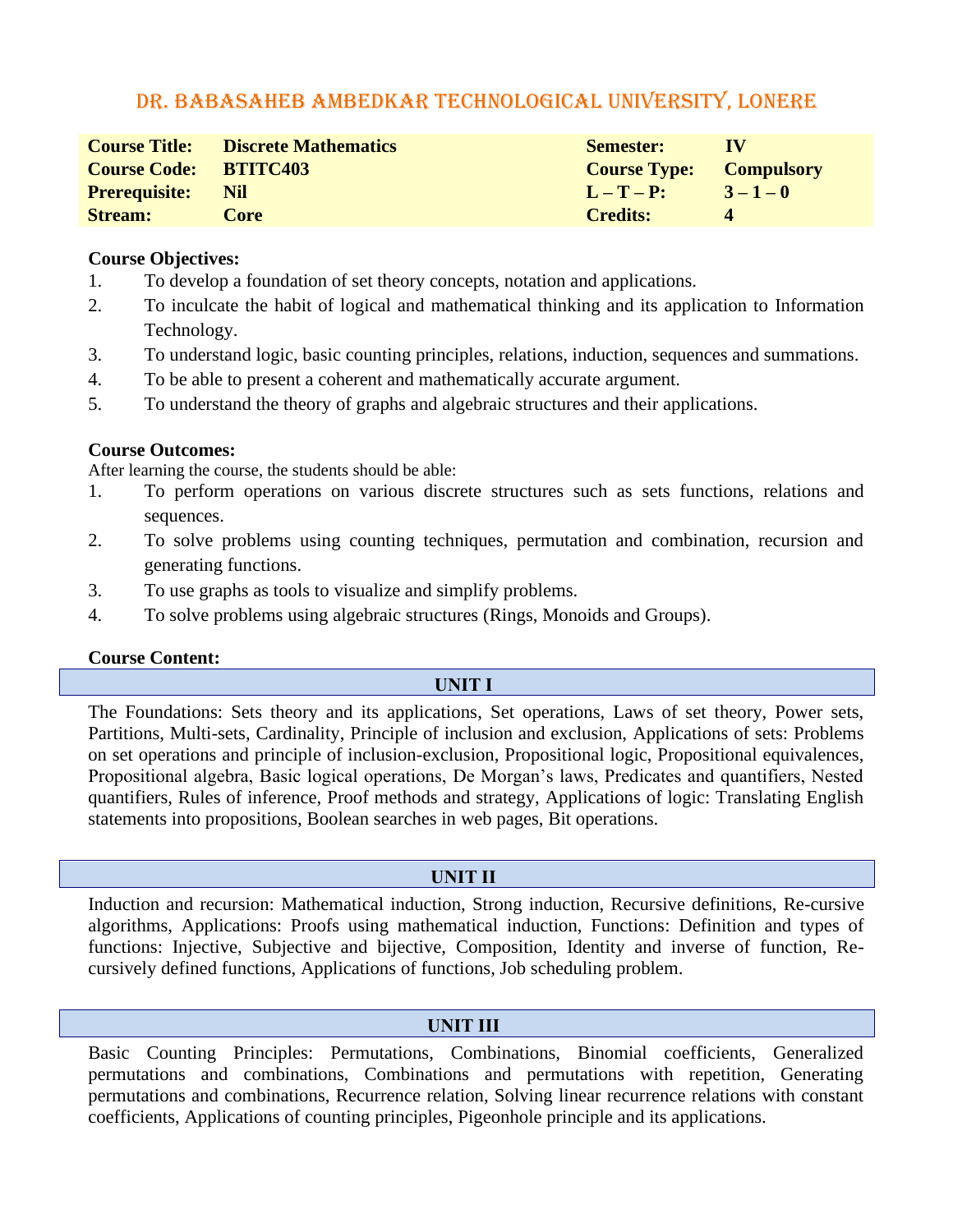### **UNIT IV**

Relations: Properties of binary relations, Closure of relations, Warshall's algorithm, Equivalence relations and partitions, Partial ordering relations and lattice application of relations: N-ary relations and their applications, Databases and relations. Algebraic Structures: Algebraic systems, Groups, Semi groups, Monoid, Subgroups, Permutation groups, Codes and group codes, Isomorphism and automorphisms, Homomorphism, Fermat's little theorem, Polynomial rings, Applications of groups, Ring, Field.

#### **UNIT V**

Graph Theory: Basic terminology, Multi graphs and weighted graphs, Paths and circuits, Shortest path in weighted graph, Hamiltonian and Euler paths and circuits, Factors of a graph, Shortest path algorithm, Traveling salesman problem, Planar graph and Kuratowsk is graph and theorem, Independent sets, Graph coloring, Trees, Rooted trees, Path length in rooted trees, Binary search trees, Spanning trees and cut set, Theorems on spanning trees, Cut sets, Circuits, Minimal spanning trees, Kruskal's and Prim's algorithms for minimal spanning tree.

### **Text Books:**

- 1. K. H. Rosen, "*Discrete Mathematics and Its Applications*", Tata McGraw Hill Publication, 8<sup>th</sup> edition, 2018.
- 2. J. P. Tremblay, R. Manohar, *"Discrete Mathematical Structures with Applications to Computer*  Science", McGraw Hill Publication, 1<sup>st</sup> edition, 2001.
- 3. C. L. Liu, "*Elements of Discrete Mathematics"*, McGraw-Hill Publication, 3<sup>rd</sup> edition, 2008.

- 1. B. Kolman, R. Busby, S. Ross, "Discrete Mathematical Structures", Pearson Education, 6<sup>th</sup> edition, 2009.
- 2. R. K. Bisht, H. S. Dhami, *"Discrete Mathematics"*, Oxford University Press, 2015.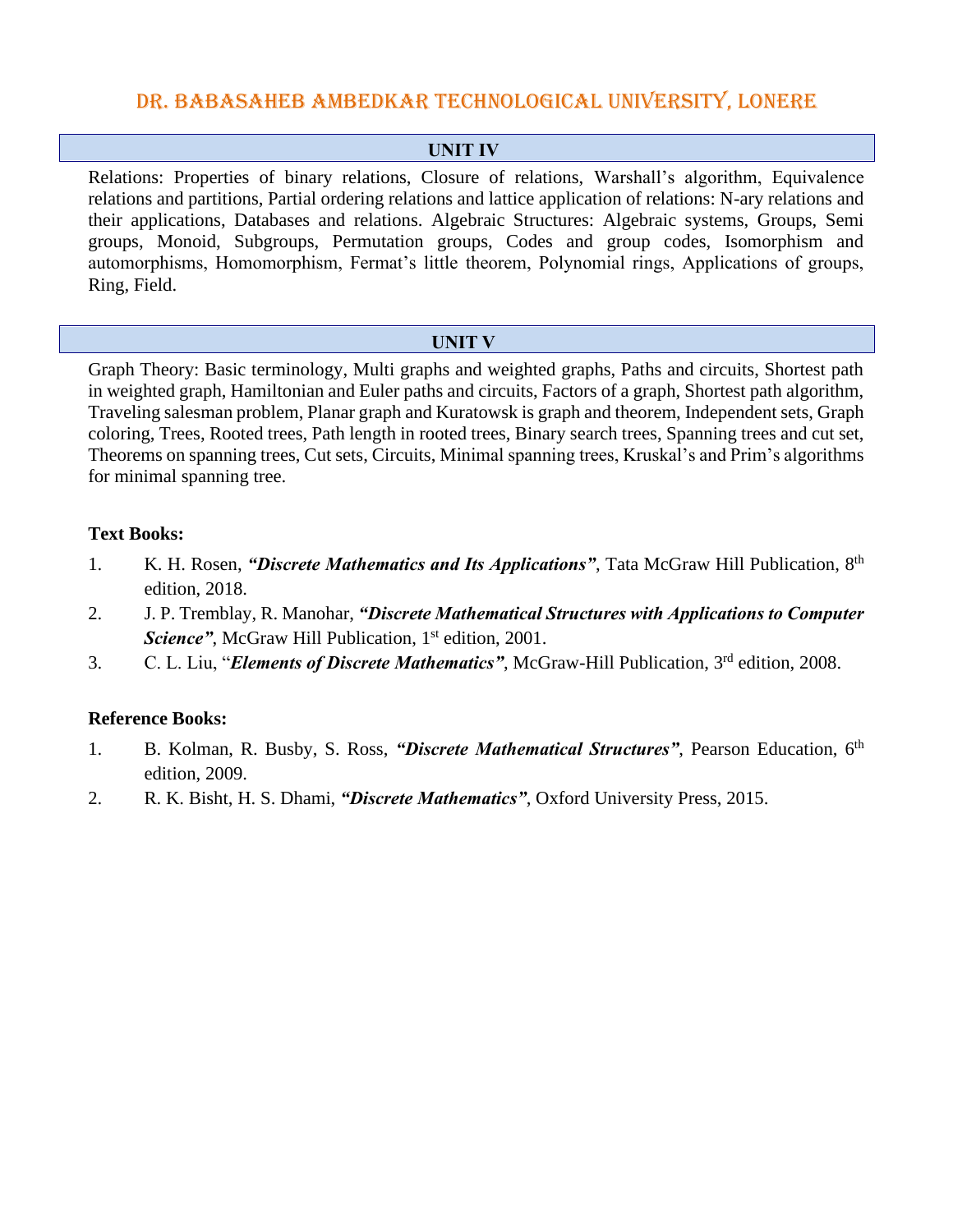| <b>Course Title:</b>  | <b>Design and Analysis of Algorithms</b> | <b>Semester:</b>    | $\bf{IV}$         |
|-----------------------|------------------------------------------|---------------------|-------------------|
| <b>Course Code:</b>   | <b>BTITC404</b>                          | <b>Course Type:</b> | <b>Compulsory</b> |
| <b>Pre-requisite:</b> | <b>Data Structures and Applications</b>  | $L-T-P$ :           | $3 - 1 - 0$       |
| <b>Stream:</b>        | Core                                     | <b>Credits:</b>     |                   |

#### **Course Objectives:**

- 1. To learn fundamentals of algorithms design techniques.
- 2. To understand basic knowledge of computational complexity, selection of the best algorithm to solve a problem.
- 3. To analyze the performance of algorithms and compare them with respect to time and space complexity.
- 4. To develop proficiency in problem solving and programming.

### **Course Outcomes:**

After learning the course, the students should be able:

- 1. To develop efficient algorithms for simple computational tasks.
- 2. To understand concepts of time and space complexity, worst case, average case and best case complexities.
- 3. To design algorithms such as sorting, searching and problems involving graphs.
- 4. To compute complexity measures of recursive algorithms using recurrence relations.

#### **Course Content:**

#### **UNIT I**

Introduction: Instruction counts, Growth functions, Necessity of time and space analysis of algorithms, Order notations (O, Θ, Ω notations), Problem instance size, Frequently occurring recurrence relations in analysis of algorithms.

#### **UNIT II**

Divide and Conquer: Binary search, Finding maximum and minimum, Merge sort, Quick sort, Strassen's matrix multiplication, Greedy Algorithms: Knapsack problem, Job sequencing with deadlines, Optimal storage on tapes, Optimal merge pattern, Single source shortest paths.

## **UNIT III**

Dynamic Programming: Multistage graphs, All pairs shortest paths, Knapsack problem, Travelling salesman problem.

#### **UNIT IV**

Graph Theory: Elementary Algorithms: DFS, BFS, Topological Sort, Minimum spanning trees (Kruskal and Prim's algorithms).

#### **UNIT V**

Introduction to Backtracking and Branch and bound strategy, NP Hard and NP complete problems.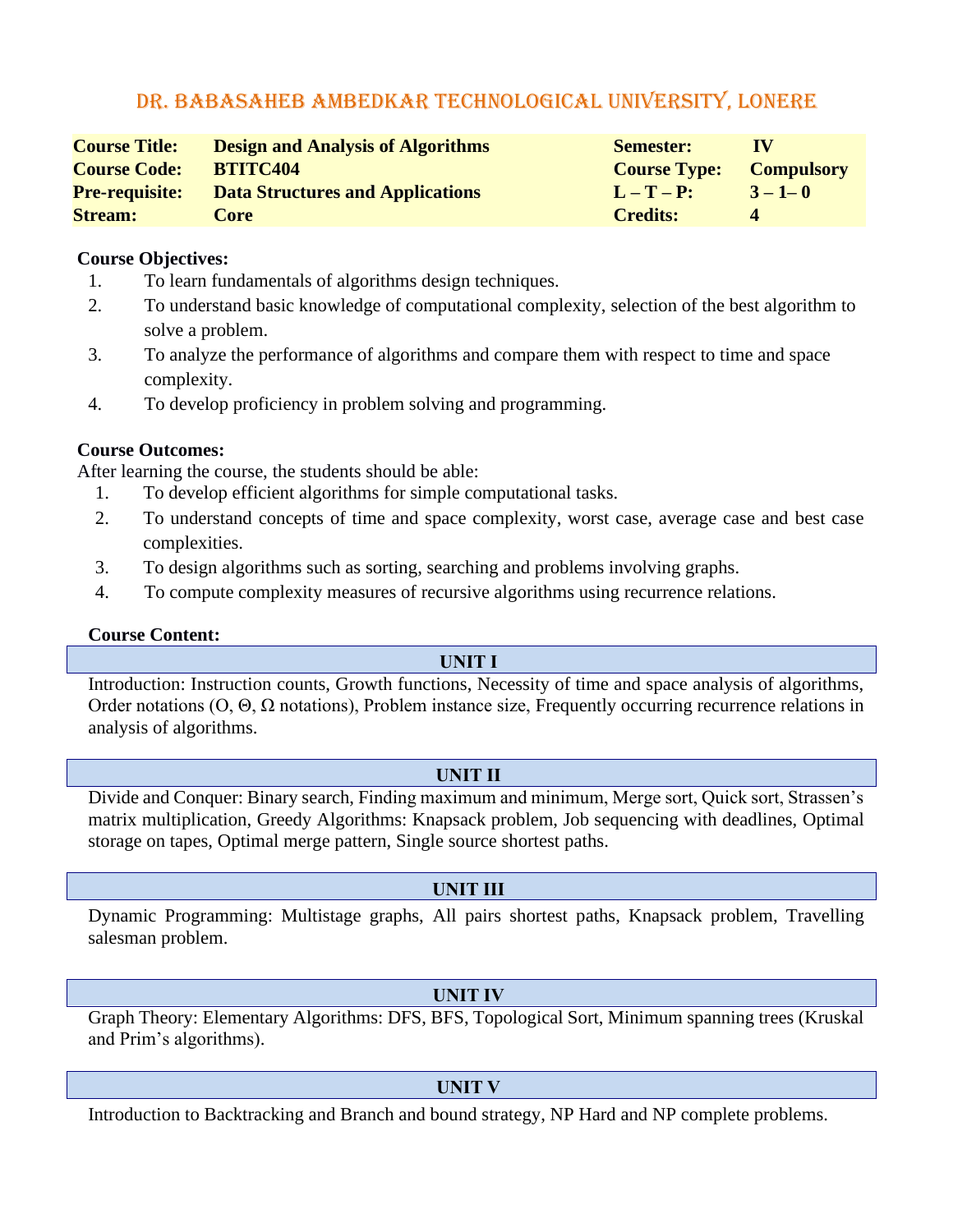### **Text Books:**

- 1. Thomas Cormen, Charles Leiserson, Ronald Rivest and Cliford Stein, *"Introduction to*  Algorithms", MIT Press, 3<sup>rd</sup> edition, 2010.
- 2. E. Horowitz, S. Sahni and S. Rajsekaran, *"Computer Algorithms"*, Silicon Press, 2<sup>nd</sup> edition, 2008.

- 1. B. K. Joshi, *"Data Structures and Algorithms in C++"*, Tata McGraw Hill Education, 2010.
- 2. G. T. Heineman, Gary Pollice, Stanley Selkow, *"Algorithms in a Nutshell"*, Shroff Publication,  $2<sup>nd</sup>$  edition, 2016.
- 3. Kyle Loudon, "*Mastering Algorithms with C"*, O' Reilly Publication, 1<sup>st</sup> edition, 2009.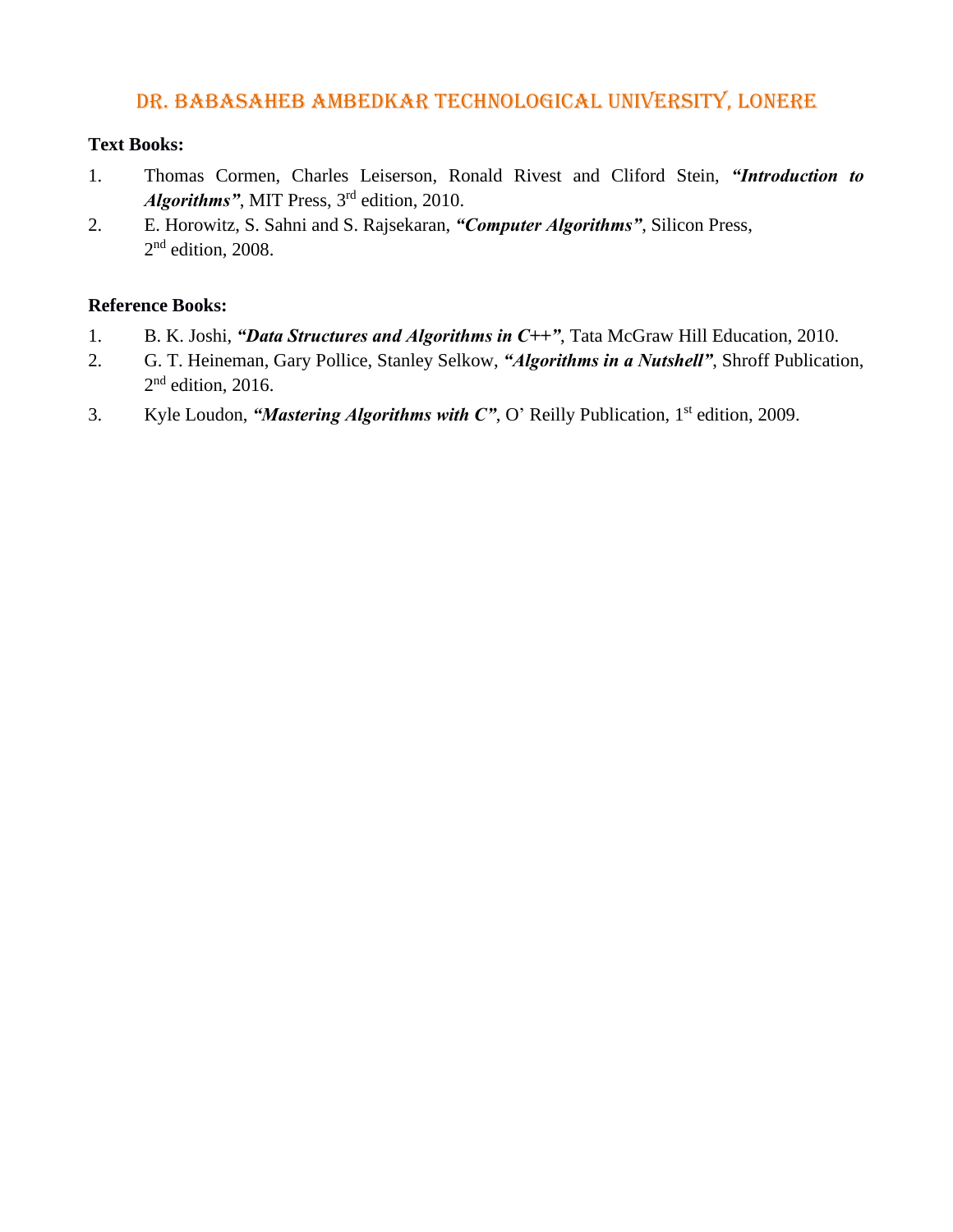| <b>Course Title:</b> | <b>Digital Logic and Microprocessor</b> | <b>Semester:</b>    | $\bf{IV}$       |
|----------------------|-----------------------------------------|---------------------|-----------------|
| <b>Course Code:</b>  | <b>BTITPE405A</b>                       | <b>Course Type:</b> | <b>Elective</b> |
| <b>Prerequisite:</b> | Nil                                     | $L-T-P$ :           | $2 - 1 - 0$     |
| <b>Stream:</b>       | <b>Professional Core</b>                | <b>Credits:</b>     | $\mathbf{z}$    |

#### **Course Objectives:**

- 1. To learn Boolean algebra, logic gates, logic families, realization of Boolean expressions and minimization techniques.
- 2. To study the sequential logic circuits design used in synchronous and asynchronous modes.
- 3. To understand 8086 microprocessor Architecture.
- 4. To understand design aspects of I/O and Memory Interfacing circuits.
- 5. To acquaint with instruction set and logic required to build assembly language programs.

## **Course Outcomes:**

After learning the course, students should be able:

- 1. To apply the knowledge of number systems and codes in problem solving related to code conversion and number system and optimize circuit design.
- 2. To explain the fundamental concepts of combinational and sequential logic devices and design them.
- 3. To explain 8086 architecture and its instruction set.
- 4. To develop assembly language programs for the X86 microprocessor.
- 5. To interface peripheral chips and describe the role of interrupt in microprocessor family.

## **Course Content:**

## **UNIT I**

Switching Theory**:** Boolean algebra, Logic gates and switching functions, Truth tables and switching expressions, Minimization of completely and incompletely specified switching functions, Karnaugh map and Quine-McCluskey method, Multiple output minimization, Representation and manipulation of functions using BDDs, Two-level and multi-level logic circuit synthesis.

## **UNIT II**

Combinational Logic Circuits: Realizing logical expressions using different logic gates, Realization of adders and subtractors, Design of multiplexers, Demultiplexers, Design of combinational circuits using combinational IC's, Design of code converters, Comparators and decoders.

## **UNIT III**

Sequential Circuits: Clocks, Flip-flops, Latches, Counters and shift registers, Finite-state machine model, Synthesis of synchronous sequential circuits, Minimization and state assignment, Asynchronous sequential circuit synthesis.

## **UNIT IV**

Introduction of 8086 Microprocessor: Evolution of Microprocessor, Architecture, Pin diagram, Minimum and maximum mode bus configuration, Memory interfacing, Memory Map, Address decoding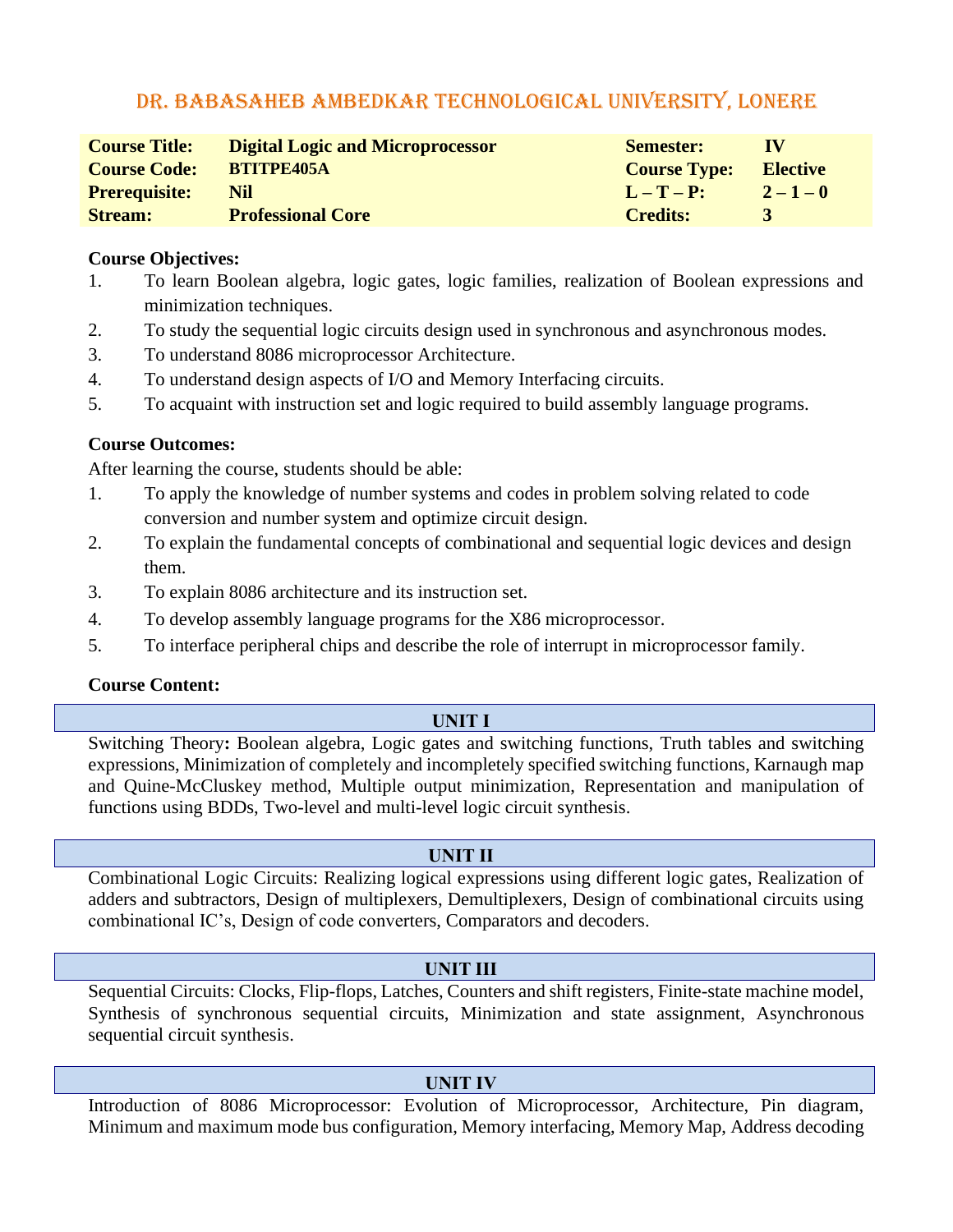logic. Instruction Set, Addressing modes, Assembly language programming, Assembler directives, Stacks and subroutines. Bus cycle, wait state, Timing diagrams, Interrupt structure, ISR. 8087 Math Coprocessor: Study of architecture of 8087.

#### **UNIT V**

I/O Interfacing: Memory mapped I/O, I/O mapped I/O, Polled I/O, PPI 8255, Various operating modes of 8255, Interfacing, and programming, 4x4 key matrix interfacing, Study of Interrupt Controller 8259A. Introduction to Microcontroller: Architecture of 8051, Instruction Set, Pin Diagram, Introduction to PIC microcontroller.

#### **Text Books:**

- 1. R. P. Jain, *"Modern Digital Electronics"*, Tata McGraw Hill Publication, 4<sup>th</sup> edition, 2010.
- 2. A. Nagoor Kani, *"Microprocessor and Microcontroller"*, Tata McGraw Hill Publication, 2nd edition, 2012.

- 1. D. P. Leach, A. P. Malvino, G. Saha, *"Digital Principles and Applications"*, McGraw Hill Publication, 8<sup>th</sup> edition, 2014.
- 2. Yu- Cheng Liu, Glenn A. Gibson, *"Microcomputer systems: 8086/88 family architecture, Programming and Design"*, Pearson Publication, 2<sup>nd</sup> edition, 2015.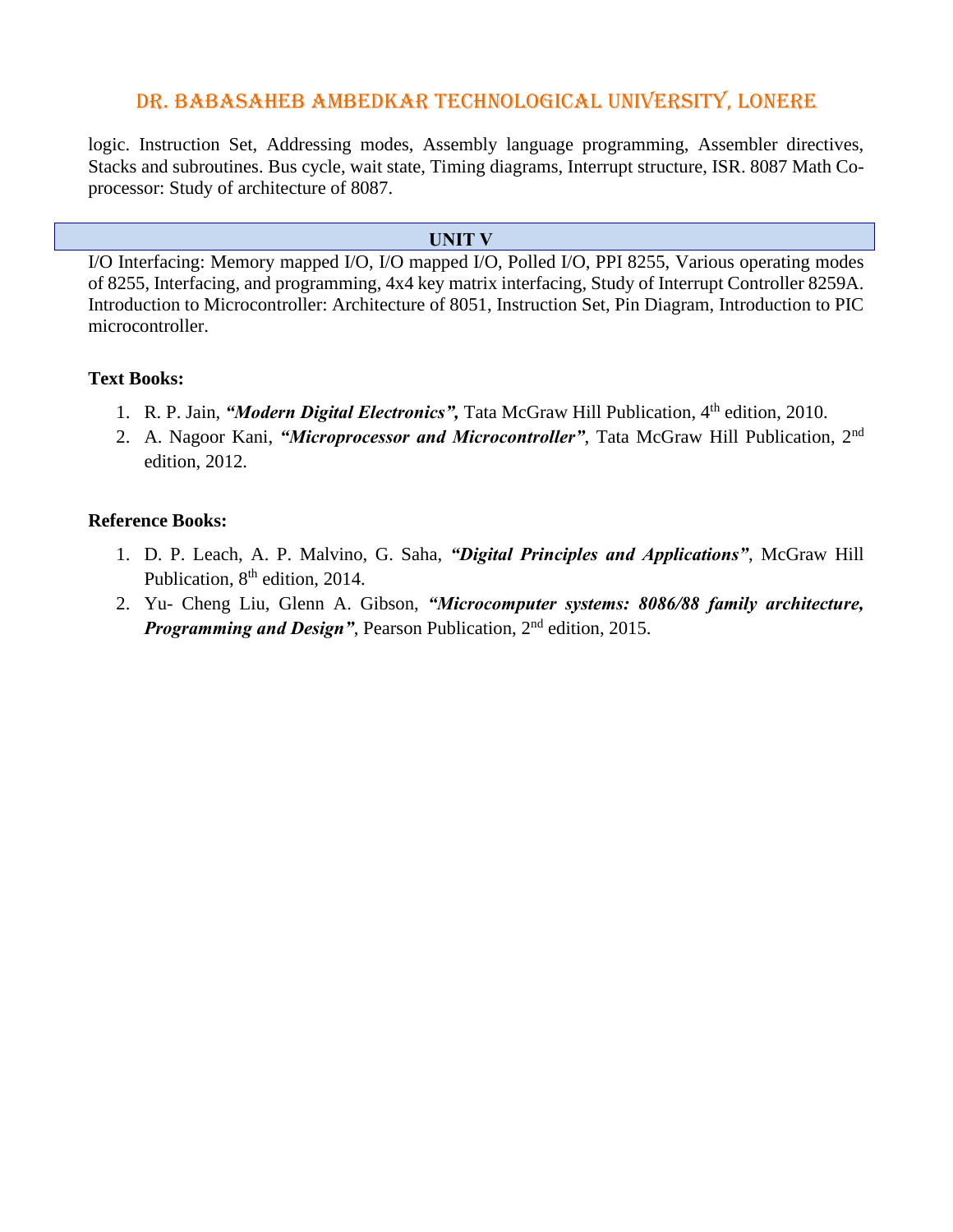| <b>Course Title:</b><br><b>Course Code:</b> | <b>Web Technology</b><br><b>BTITPE405B</b> | <b>Semester:</b><br><b>Course Type:</b> | <b>IV</b><br><b>Elective</b> |
|---------------------------------------------|--------------------------------------------|-----------------------------------------|------------------------------|
| <b>Prerequisite:</b>                        | Nil                                        | $L-T-P$ :                               | $2 - 1 - 0$                  |
| <b>Stream:</b>                              | <b>Professional Core</b>                   | <b>Credits:</b>                         | $\mathbf{z}$                 |

#### **Course Objectives:**

- 1. To become familiar with modern web technologies.
- 2. To use different web scripting technology.
- 3. To understand web hosting, server type, debugging, and performance driven application development.
- 4. To understand user interface and be aware of real world scenario.

#### **Course Outcomes:**

After learning the course, the students should be able:

- 1. To understand World Wide Web and latest trends in web development.
- 2. To obtain real world knowledge of design and development.
- 3. To design and develop web application with all industrial standards.
- 4. To understand web hosting, server types and debugging.

#### **Course Content:**

#### **UNIT I**

Introduction to World Wide Web, Features of web, HTTP, Web Servers, Introduction to Scripting Language, Browser, Integrated Development Environment.

#### **UNIT II**

HTML: Introduction to HTML, Basics of HTML, Formatting and fonts, Commenting code, HTML heading, Block element, Inline element, Comment, Attributes, Hyperlink, Lists, Tables, Images, Forms, Meta tags, Character entities, Frames sets.

#### **UNIT III**

Advance HTML: Overview and features of HTML5, Includes External File, Responsive Layout with Media Queries, Marquee, Semantic Tags, HTML Symbol, URL Encode, Cashing, Video Tags, Audio Tags, Image Maps.CSS: Introduction to CSS, Selector, Basic syntax and structure, Padding, Margin, Manipulating Texts, Display, Height, Width, Border, Color, Fonts, Positioning Using CSS, Overview and features of CSS3.

#### **UNIT IV**

PHP: Introduction to PHP, Features of PHP, Basics of PHP, Syntax, Variable, Printing Output, Array, String, Function, Data types, Operator, Loops, Conditional Statement, Introduction to Advance PHP, Form Processing, Files, PHP Cookies, PHP Sessions, Constant, PHP Magic Function, PHP Global Variable, Error Handling, Exception, Connection with Database, Curd Operation in PHP.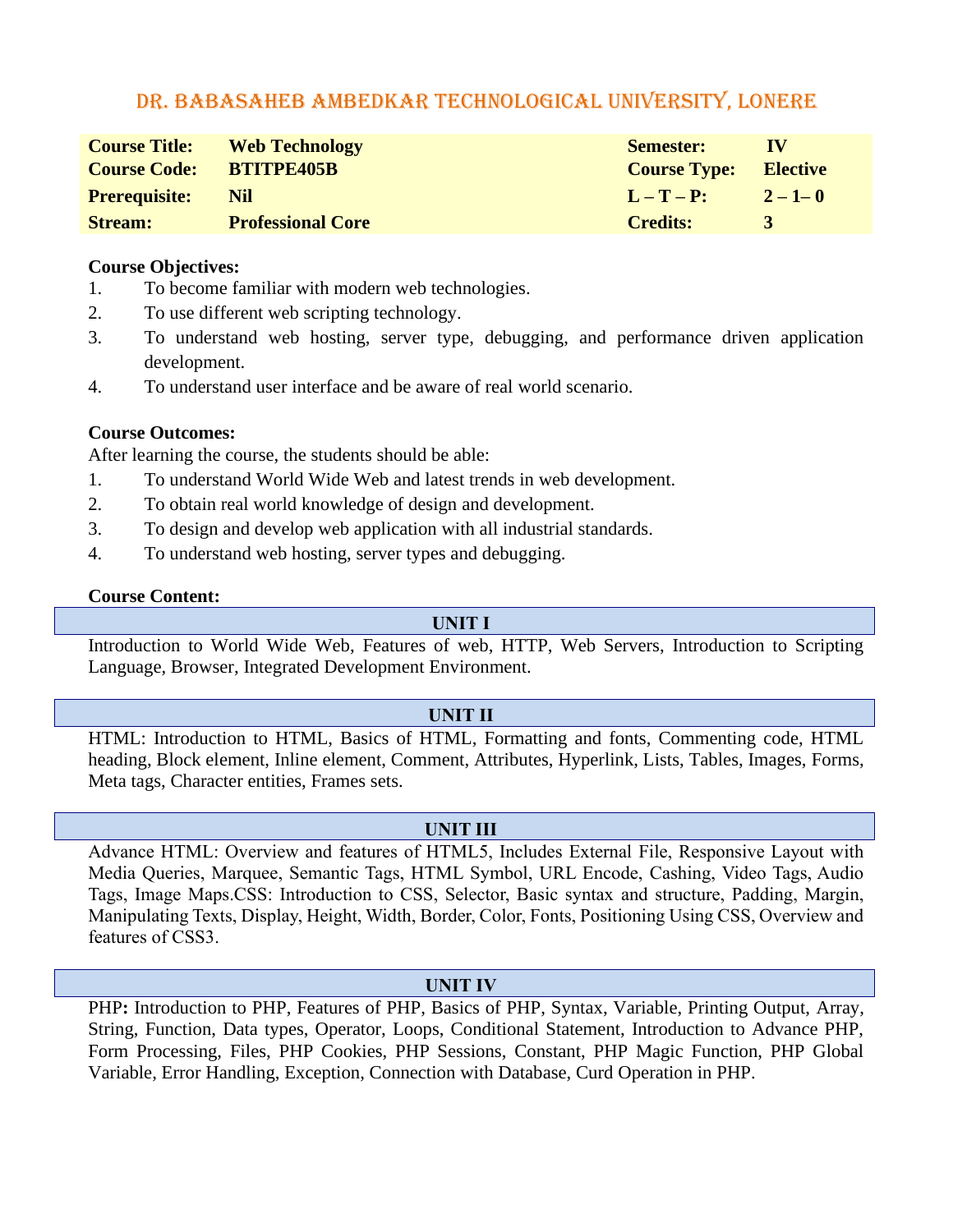### **UNIT V**

Web Hosting, Debugging and Unit Testing, Browser Compatibility.

#### **Text Books:**

- 1. Thomas Powell, "*HTML & CSS: The Complete Reference*", McGraw Hill Publication, 5<sup>th</sup> edition, 2017.
- 2. Snehal Joglekar, **"***HTML and CSS- Web Technologies***"**, Nirali Prakashan, 2016.

#### **Reference Book:**

1. Steven Holzner, **"***PHP: The Complete Reference***"**, McGraw Hill Publication, Study edition, 2017.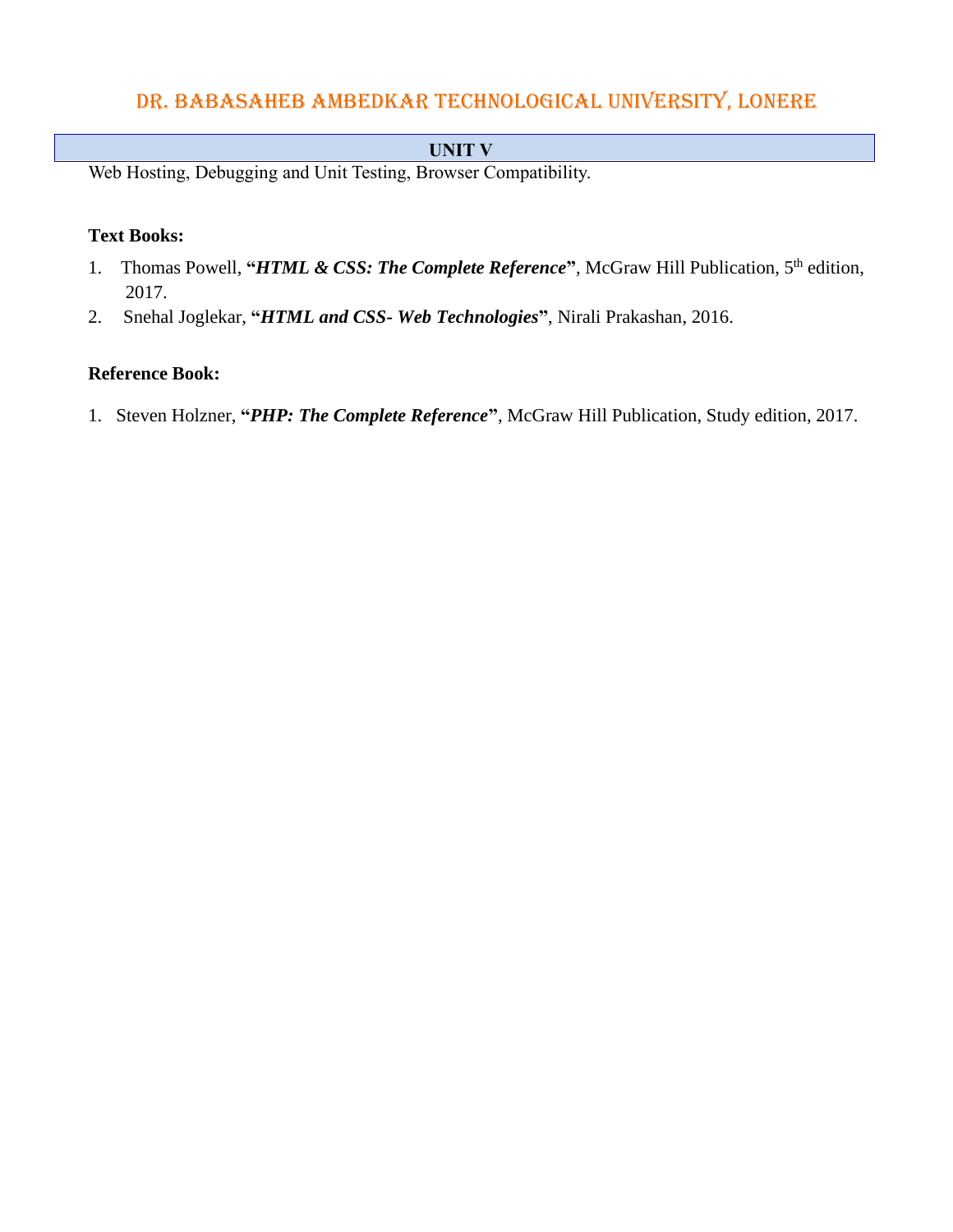| <b>Course Title:</b><br><b>Course Code:</b> | <b>Physics of Engineering Materials</b><br><b>BTITPE405C</b> | <b>Semester:</b><br><b>Course Type:</b> | $\bf{IV}$<br><b>Elective</b> |
|---------------------------------------------|--------------------------------------------------------------|-----------------------------------------|------------------------------|
| <b>Prerequisite:</b>                        | <b>Engineering Physics</b>                                   | $L - T - P$ :                           | $2 - 1 - 0$                  |
| <b>Stream:</b>                              | <b>Professional Core</b>                                     | <b>Credits:</b>                         | $\mathbf{z}$                 |

#### **Course Objective:**

1. To understand and apply the Physics principles behind the development of Engineering Materials.

#### **Course Outcome:**

After learning the course, the students should be able:

- 1. To understand fundamentals of Electrodynamics, Crystal structure, Semiconductors, Dielectrics, Nano materials, Magnetic and superconducting materials.
- 2. To understand the basics of advanced devices and technology.

#### **Course Content:**

#### **UNIT I**

Crystallography: Crystal direction and planes, Diatomic Crystal (CsCl, NaCl, Diamond, BaTiO3) Crystal imperfection, Point defects, Line defects, Surface and volume defects, Structure properties relationship, Structure determination by X-ray diffraction.

#### **UNIT II**

Magnetic Materials: Origin of magnetization using atomic theory classification of magnetic materials and properties, Langevin's theory and Dia, Para and ferromagnetism, Soft and Hard Magnetic materials and their uses, Domain theory of ferromagnetism, Hysteresis loss, Anti-ferromagnetic and Ferromagnetic materials, Ferrites and Garnets, Magnetic bubbles, Magnetic recording.

#### **UNIT III**

Conducting and Superconducting Materials: Band theory of solids, Classical free electron theory of metals, Quantum free electron theory, Density of energy and carrier concentration, Fermi energy, Temperature and Fermi energy distribution, Superconductivity, Factor affecting Superconductivity, Meissner effect, Type-I and Type-II superconductors, BCS theory, Josephson effect, High temperature superconductor, Application of superconductors (Cryotron, magnetic levitation).

#### **UNIT IV**

Semiconducting Material: Band structure of semiconductor, Charge carrier concentration, Fermi level and temperature, Electrical conductivity, Hall effect in semiconductor, P-N junction diode, Preparation of single crystals, LED, Photovoltaic Cell.

#### **UNIT V**

Dielectric Materials: Dielectric constant and polarizability, Types of polarization, Temperature and frequency dependences of Dielectric parameter, Internal fields in solids, Clausius-Mosotti equation, Dielectric loss, Dielectric breakdown, Ferroelectric, Pyroelectric and piezoelectric materials, applications of dielectric materials,

Nanomaterials: Introduction and properties, synthesis of nanomaterials, Carbon Nano Tubes,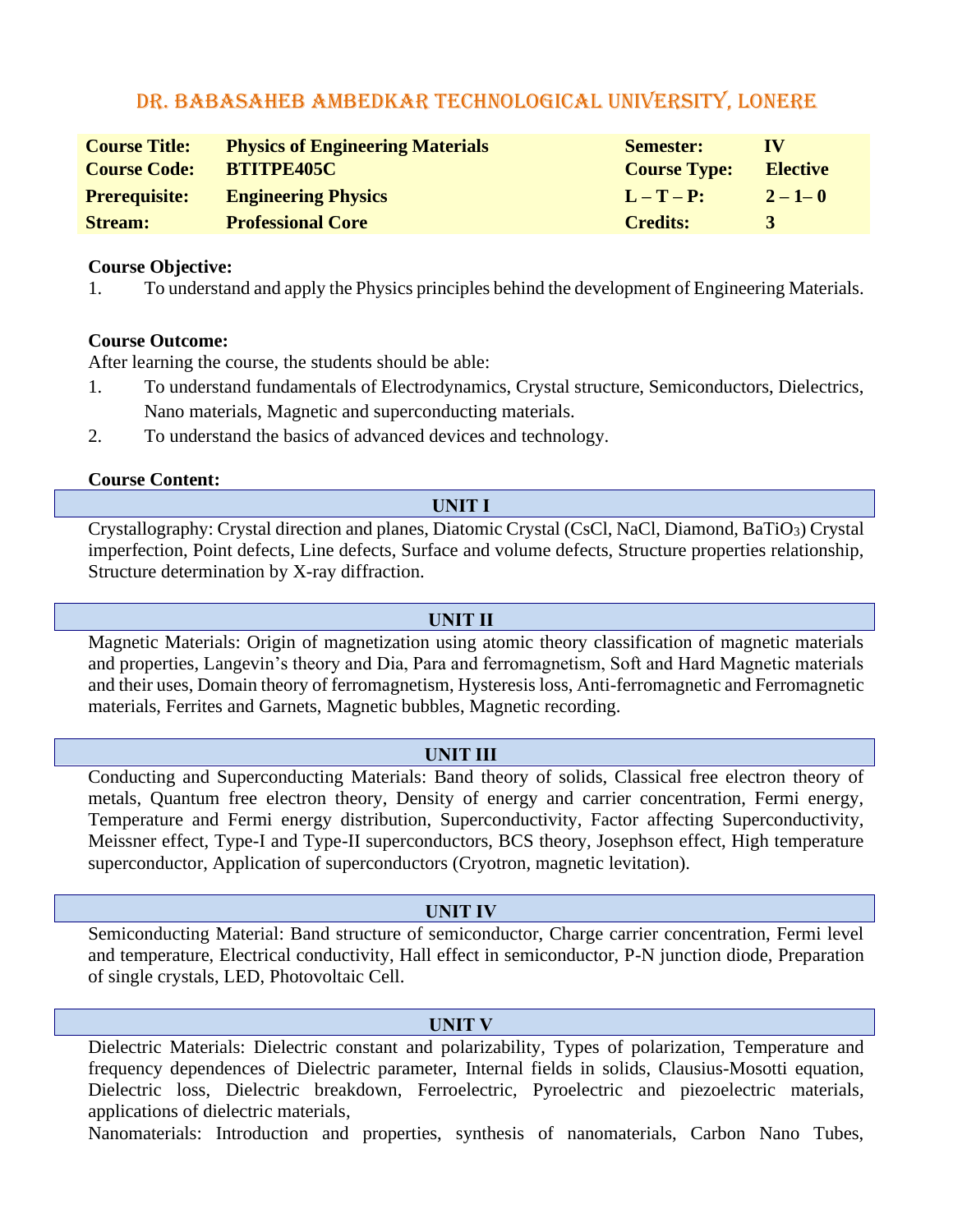Characterization techniques of nano materials- SEM, TEM, EDAX, FMR, XRD. Applications of nanomaterials.

### **Text Books:**

- 1. C. Kittle, "*Introduction to Solid state Physics*", Wiley Publication, 8<sup>th</sup> edition, 2012.
- 2. C.M. Srivastava and C. Srinivasan, *"Science of Engineering Materials and Carbon*  Nanotubes", New Age International Publishers, 3<sup>rd</sup> edition, 2010.
- 3. A. J. Dekker, *"Solid State Physics",* Laxmi Publication*,* 2008.

- 1. V. Raghavan, "*Material Science and Engineering: A First Course*", PHI Learning Publication,  $6<sup>th</sup>$  edition, 2015.
- 2. A.J. Dekker, *"Electrical Engineering Material",* PHI Publication, 1970.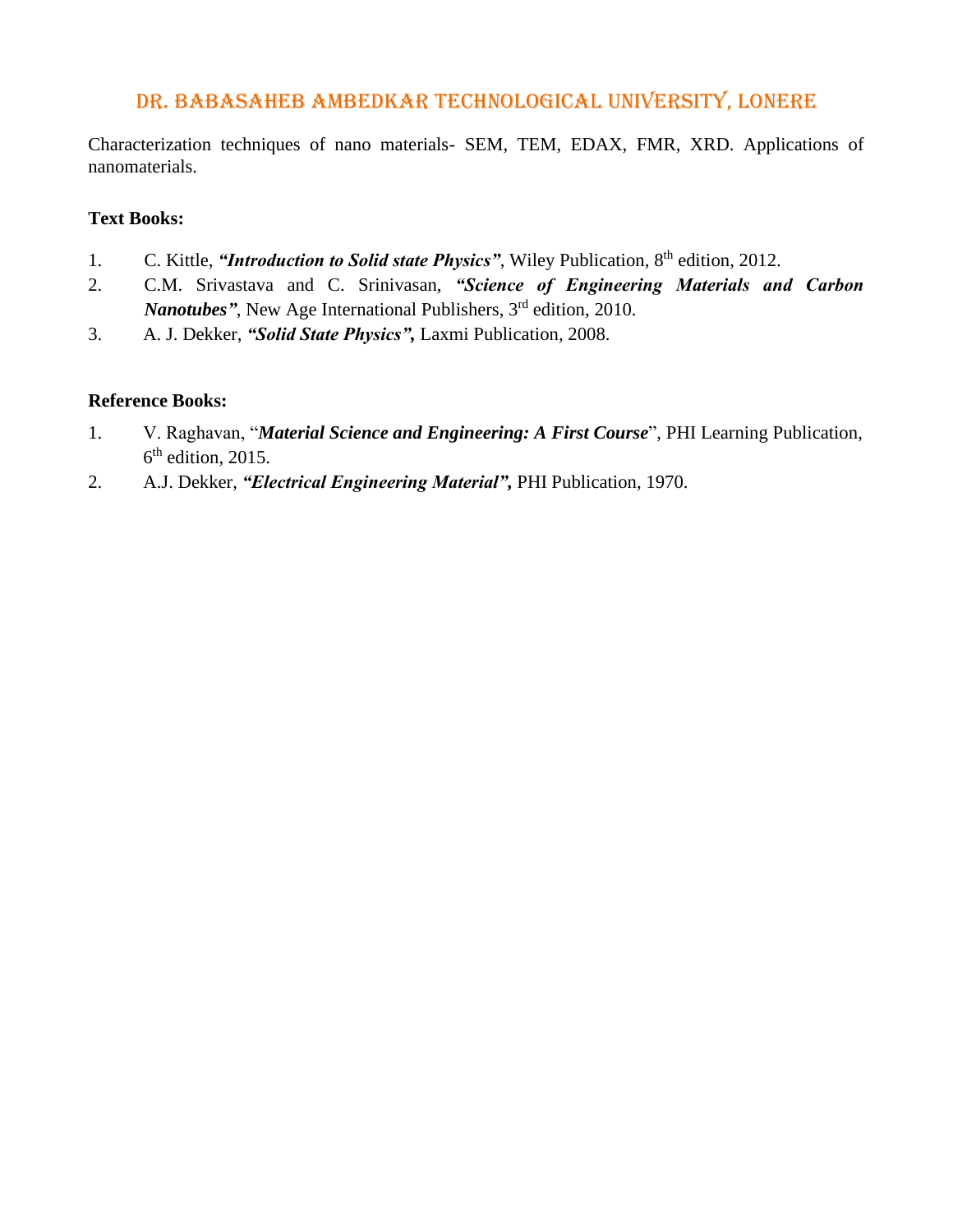| <b>Course Title:</b><br><b>Course Code:</b> | <b>Constitution of India</b><br><b>BTITHM406</b>           | <b>Semester:</b><br><b>Course Type:</b> | TV<br><b>Compulsory</b> |
|---------------------------------------------|------------------------------------------------------------|-----------------------------------------|-------------------------|
| <b>Pre-requisite:</b>                       | Nil                                                        | $L-T-P$ :                               | $2 - 0 - 0$             |
| <b>Stream:</b>                              | <b>Humanities, Social Science and</b><br><b>Management</b> | <b>Credits:</b>                         | <b>Audit</b>            |

#### **Course Objectives:**

- 1. To enable the student to understand the importance of constitution.
- 2. To study public administration.
- 3. To understand the structure of executive, legislature and judiciary.
- 4. To understand the autonomous nature of constitutional bodies like Supreme Court and high court, controller and auditor general of India and election commission of India.

#### **Course Outcomes:**

After learning the course, the students should be able:

- 1. To know salient features of the Indian Constitution.
- 2. To understand directive principles of state policy, its nature and importance.
- 3. To understand structure, function and powers of Election Commission of India.
- 4. To be aware of structure of Indian Judiciary, types of court, characteristics of Indian Judiciary.

#### **Course Content:**

#### **UNIT I**

Introduction to Indian Constitution:

Historical background, Philosophy of Indian Constitution, Preamble of Constitution- its forms and Importance, Features of Indian Constitution, The nature of Indian Federation.

#### **UNIT II**

Fundamental Rights and Directive Principles:

Fundamental Rights- its forms and importance, Fundamental rights in Constitution, Evaluation of Fundamental rights, Fundamental duties, Directive Principles of State Policies (Meaning, Objectives and Source), Classification of Directive Principles, Implementation of Directive Principles.

## **UNIT III**

Composition and Structure of Parliament:

Function of Parliament, Law making Procedure, Executive Council structure and Role, State assembly, Changing Trends of Parliament.

## **UNIT IV**

Judiciary and Election Commission:

Forms of Judiciary, Power, Function and Role of Supreme Court, Judicial Review, Judicial Activism, Structure, Function and Role of Election Commission, Electoral System and Reforms in it.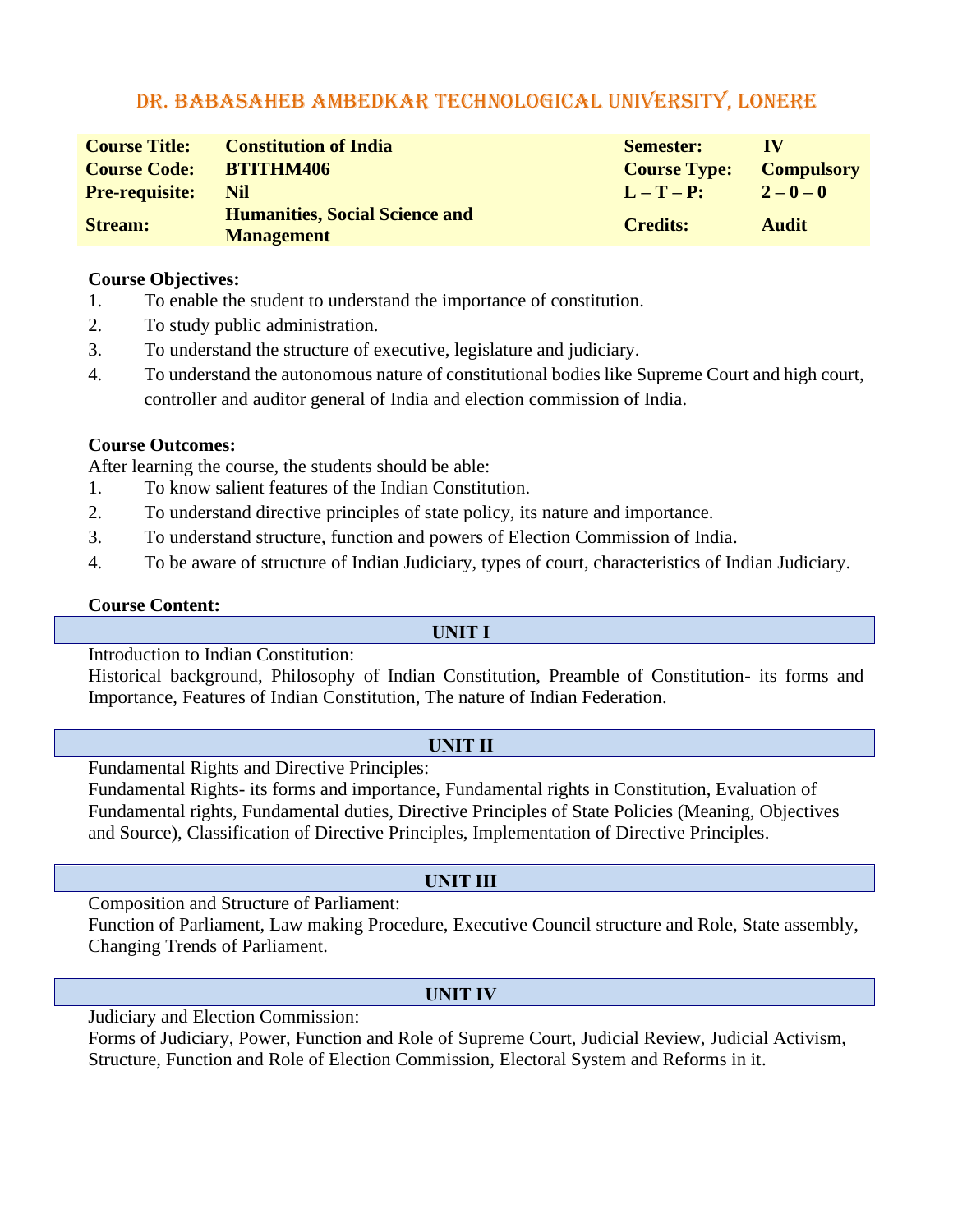**UNIT V**

Socialism of Constitution:

Provision for Women Empowerment, Protection of Rights of Backward Class, Special Provision for Scheduled Tribes, Protection of Rights of workers, Socialistic democracy,

Democracy in India: Challenges, Constitutional Institutions and their role, Lokpal and Lokayukt, State Central Relation, Important Amendments, Nationalism, Criminalisation of Politics.

## **Text Books:**

- 1. D. Basu, *"Introduction to the Constitution of India"*, Lexis Nexis Publishers, 23rd edition, 2018.
- 2. B. Shiva Rao (Editor), *"Framing of Indian's Constitution, Select Documents"*, Vol. 1, 2015.

- 1. T. K. Tope, *"Constitutional Law of India"*, Sujata V. Manohar (Editor), Eastern Book Company,  $3<sup>rd</sup>$  edition, 2010.
- 2. Sir Ivor Jennings, *"Some Characteristics of Indian Constitution"*, Geoffrey Cumberlege Publishers, 1953.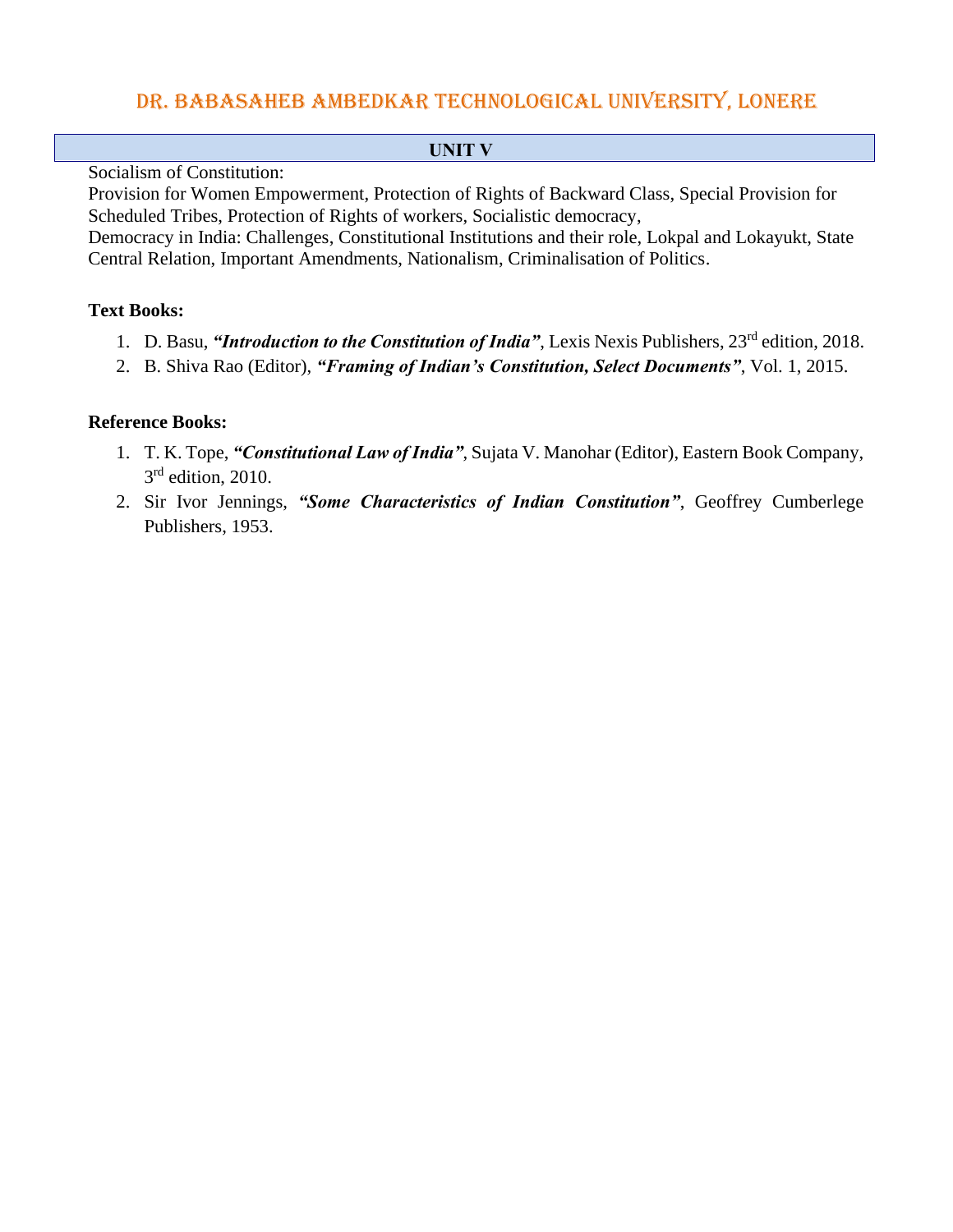| <b>Course Title:</b>  | <b>Design and Analysis of Algorithms Lab</b> | <b>Semester:</b>    | $\bf{IV}$         |
|-----------------------|----------------------------------------------|---------------------|-------------------|
| <b>Course Code:</b>   | <b>BTITL407</b>                              | <b>Course Type:</b> | <b>Compulsory</b> |
| <b>Pre-requisite:</b> | Data Structures and Applications Lab         | $L-T-P$ :           | $0 - 0 - 2$       |
| <b>Stream:</b>        | Core                                         | <b>Credits:</b>     |                   |

## **Lab Experiments List:**

1. Sort a given set of n integer elements using Quick Sort method and compute its time complexity. Run the program for varied values of n and record the time taken to sort. The elements can be read from a file or can be generated using the random number generator. Demonstrate how the divide and conquer method works along with its time complexity analysis:

worst case, average case and best case.

- 2. Implement the Knapsack problem using Greedy method.
- 3. From a given vertex in a weighted connected graph, find shortest paths to other vertices using Dijkstra's algorithm. Write the program.
- 4. Find Minimum Cost Spanning Tree of a given connected undirected graph using Kruskal's algorithm.
- 5. Find Minimum Cost Spanning Tree of a given connected undirected graph using Prim's algorithm.
- 6. Write programs to Implement All-Pairs Shortest Paths problem using Floyd's algorithm
- 7. Design and implement a program to find a subset of a given set  $S = SI$ ,  $S2$ ,.....,Sn of n positive integers whose SUM is equal to a given positive integer d. For example, if  $S = 1, 2, 5, 6, 8$  and  $d = 9$ , there are two solutions 1,2,6 and 1, 8. Display a suitable message, if the given problem instance doesn't have a solution.
- 8. Write a program to implement string matching algorithm.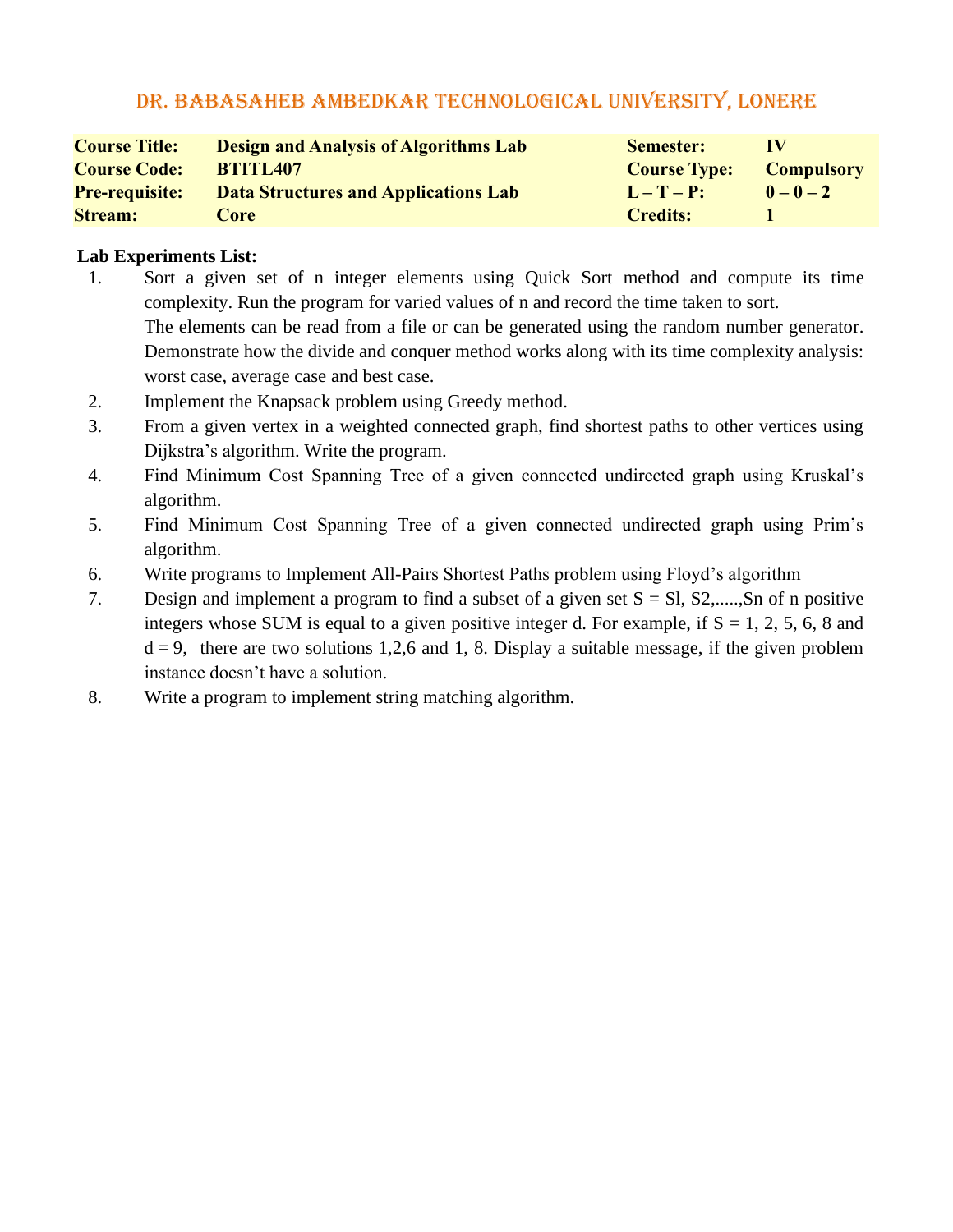| <b>Course Title:</b> | <b>Digital Logic and Microprocessor Lab</b> | <b>Semester:</b>    | $\bf{IV}$       |
|----------------------|---------------------------------------------|---------------------|-----------------|
| <b>Course Code:</b>  | <b>BTITL408</b>                             | <b>Course Type:</b> | <b>Elective</b> |
| <b>Prerequisite:</b> | Nil                                         | $L-T-P$ :           | $0 - 0 - 2$     |
| <b>Stream:</b>       | <b>Professional Core</b>                    | <b>Credits:</b>     |                 |

## **Lab Experiments List for Digital Logic:**

- 1. Verify the truth table of various logic gates (NOT, AND, OR, NAND, NOR, EX-OR, & EX- NOR).
- 2. Design and implement following code conversion:

(a) Binary to Gray (b) Gray to Binary (c) Excess 3 codes to BCD (d) BCD to Excess 3 codes.

- 3. Design and verify a half adder and full adder.
- 4. Implementation of Multiplexer, Demultiplexer, Encoder and Decoder.
- 5. Study of flip flops:

(a) RS flip flop (b) JK flip flop **(**c) D flip flop (d) T flip flop and applications of flip flop for counter design.

## **Lab Experiments List for Microprocessor:**

- 1. 8085 and 8086 kit familiarization and basic experiments.
- 2. Arithmetic operation of 16-bit binary numbers.
- 3. Programming exercise: sorting, searching and string.
- 4. 8255 interfaces to 8086.
- 5. Assembly language programming of 8051.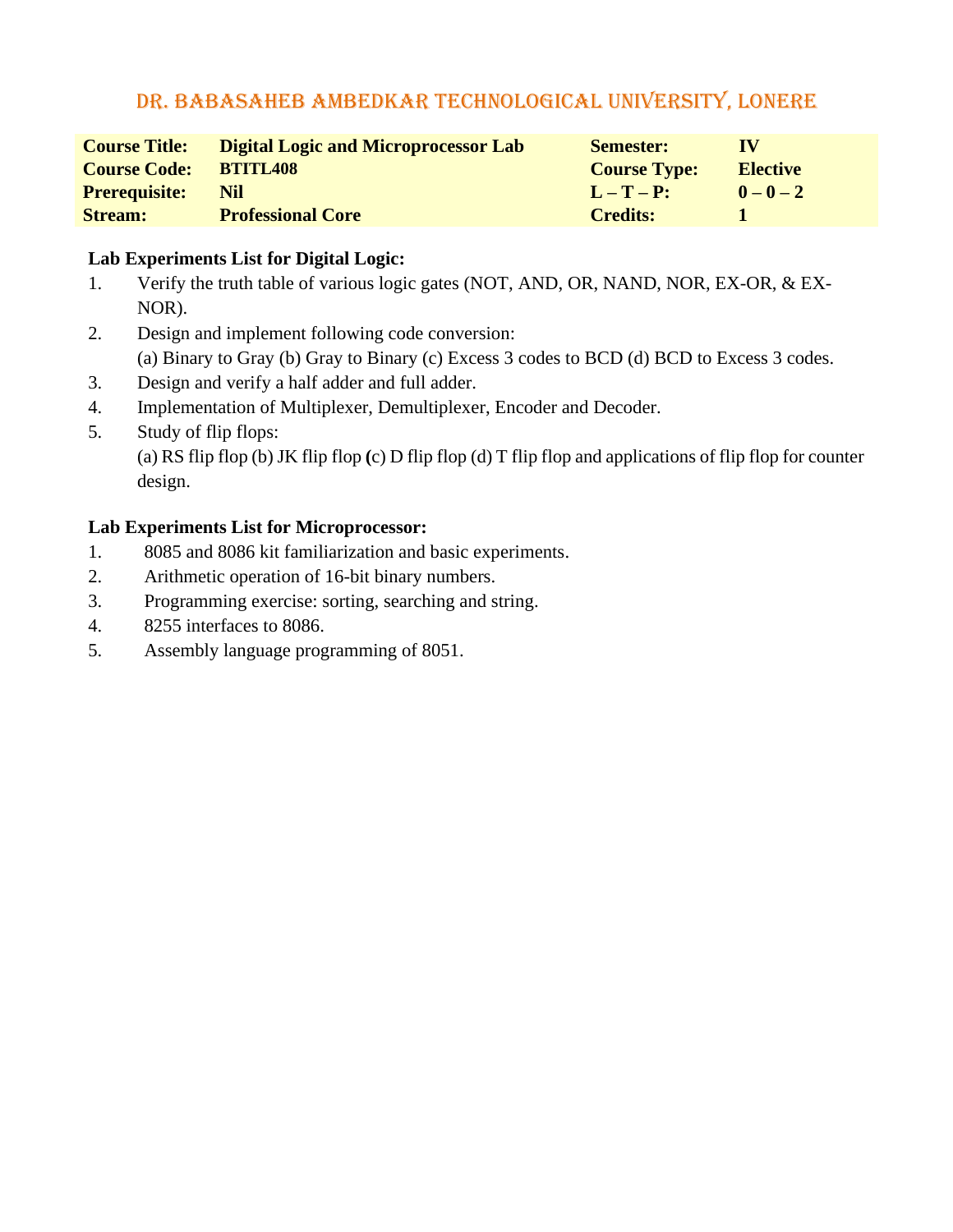| <b>Course Title:</b> | <b>Web Technology Lab</b> | <b>Semester:</b>             | - I V |
|----------------------|---------------------------|------------------------------|-------|
| <b>Course Code:</b>  | <b>BTITL408</b>           | <b>Course Type:</b> Elective |       |
| <b>Prerequisite:</b> | Nil.                      | $L-T-P:$ $0-0-2$             |       |
| <b>Stream:</b>       | <b>Professional Core</b>  | Credits:                     |       |

## **Lab Experiments List:**

- 1. Download XAMPP or WAMPP server, IDE, browsers to run HTML program.
- 2. Develop page to display fruits list with different color with heading on top of the page and link each fruit with fruit description page.
- 3. Develop using semantic element, page having menu bar in header section.
- 4. Develop user personal info form using HTML5 input control and decorate with CSS.
- 5. Develop responsive page layout using media queries.
- 6. Write a PHP program to print list of user info using array.
- 7. Write a PHP program to fetch user info from MYSQL database.
- 8. Write a PHP program to perform crud operation.
- 9. Write a PHP function to check palindrome string.
- 10. Write a PHP program using for loop to add all the integers between 0 and 30 and display the total.
- 11. Create a script to construct the pyramid of asterisk ('\*') using nested for loop.
- 12. Write a program to calculate factorial of a number using for loop.
- 13. Write a program which will count the specific characters in the text.
- 14. Debug web site using developer tools, inspect element.